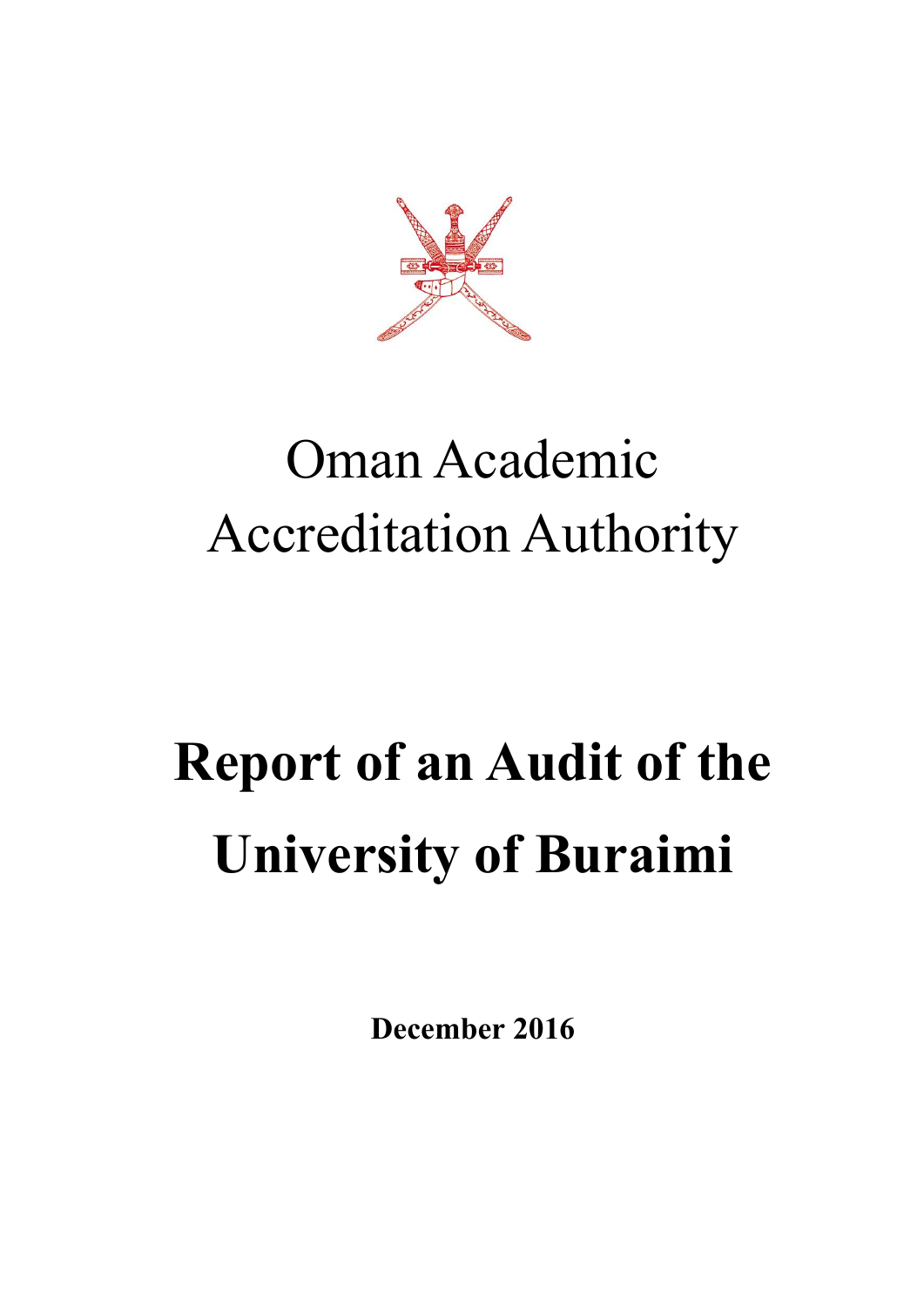Audit Report Number 45 ©2016 Oman Academic Accreditation Authority

P.O. Box 1255 P.C. 133 Al-Khuwair Sultanate of Oman Ph +968 24121600 Fax +968 24121231 [http://www.oaaa.gov.om](http://www.oaaa.gov.om/)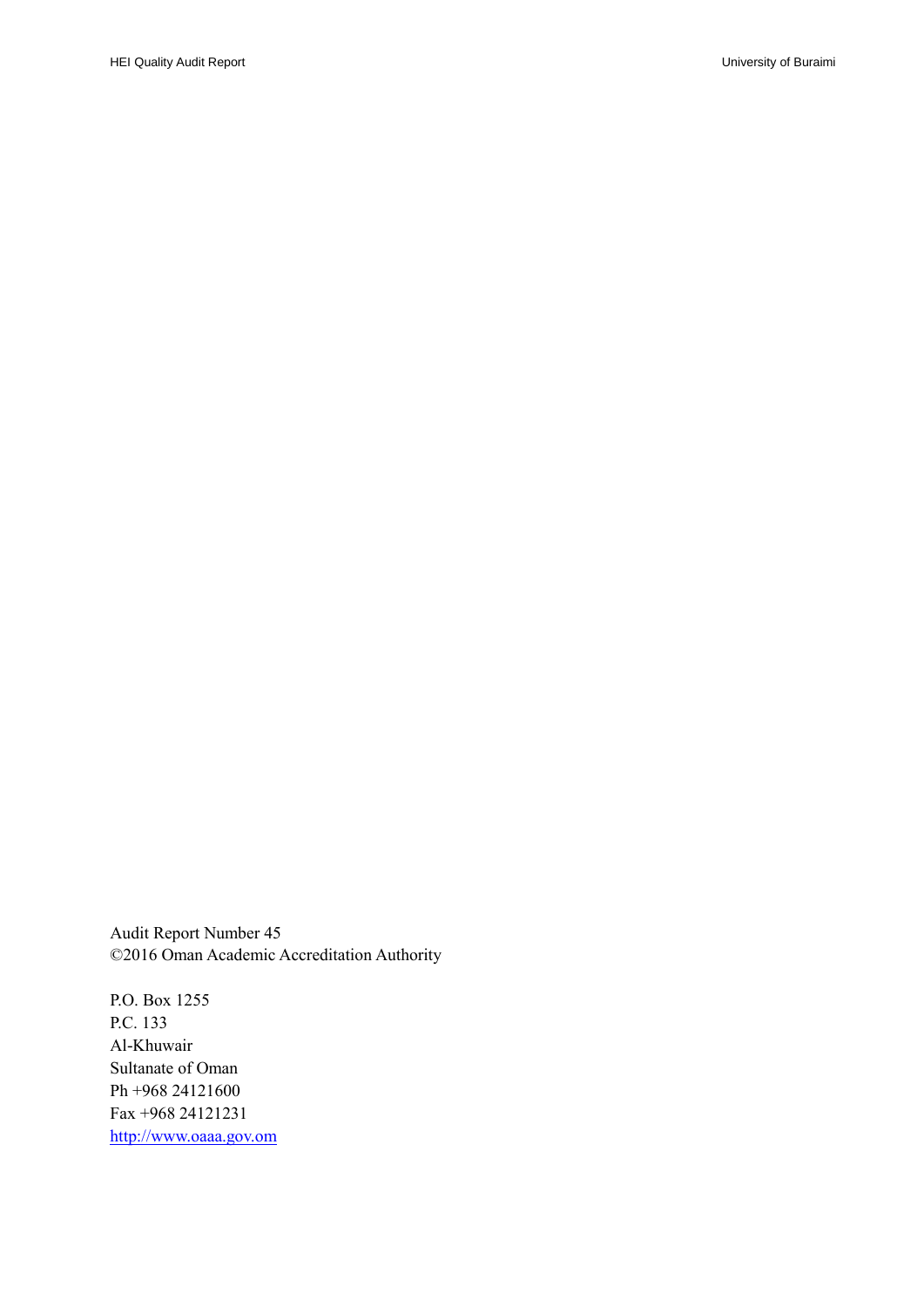|              | 1.1  |  |  |
|--------------|------|--|--|
|              | 1.2  |  |  |
|              | 1.3  |  |  |
|              | 1.4  |  |  |
|              | 1.5  |  |  |
|              | 1.6  |  |  |
|              | 1.7  |  |  |
|              | 1.8  |  |  |
|              | 1.9  |  |  |
|              | 1.10 |  |  |
|              | 1.11 |  |  |
|              | 1.12 |  |  |
|              | 1.13 |  |  |
|              |      |  |  |
|              | 2.1  |  |  |
|              | 2.2  |  |  |
|              | 2.3  |  |  |
|              | 2.4  |  |  |
|              | 2.5  |  |  |
|              | 2.6  |  |  |
|              | 2.7  |  |  |
|              | 2.8  |  |  |
|              | 2.9  |  |  |
|              | 2.10 |  |  |
| $\mathbf{3}$ |      |  |  |
| 4            |      |  |  |
|              | 4.1  |  |  |
|              | 4.2  |  |  |
|              | 4.3  |  |  |
|              | 4.4  |  |  |
|              | 4.5  |  |  |
|              | 4.6  |  |  |
|              | 4.7  |  |  |
|              |      |  |  |
|              | 4.7  |  |  |

# **CONTENTS**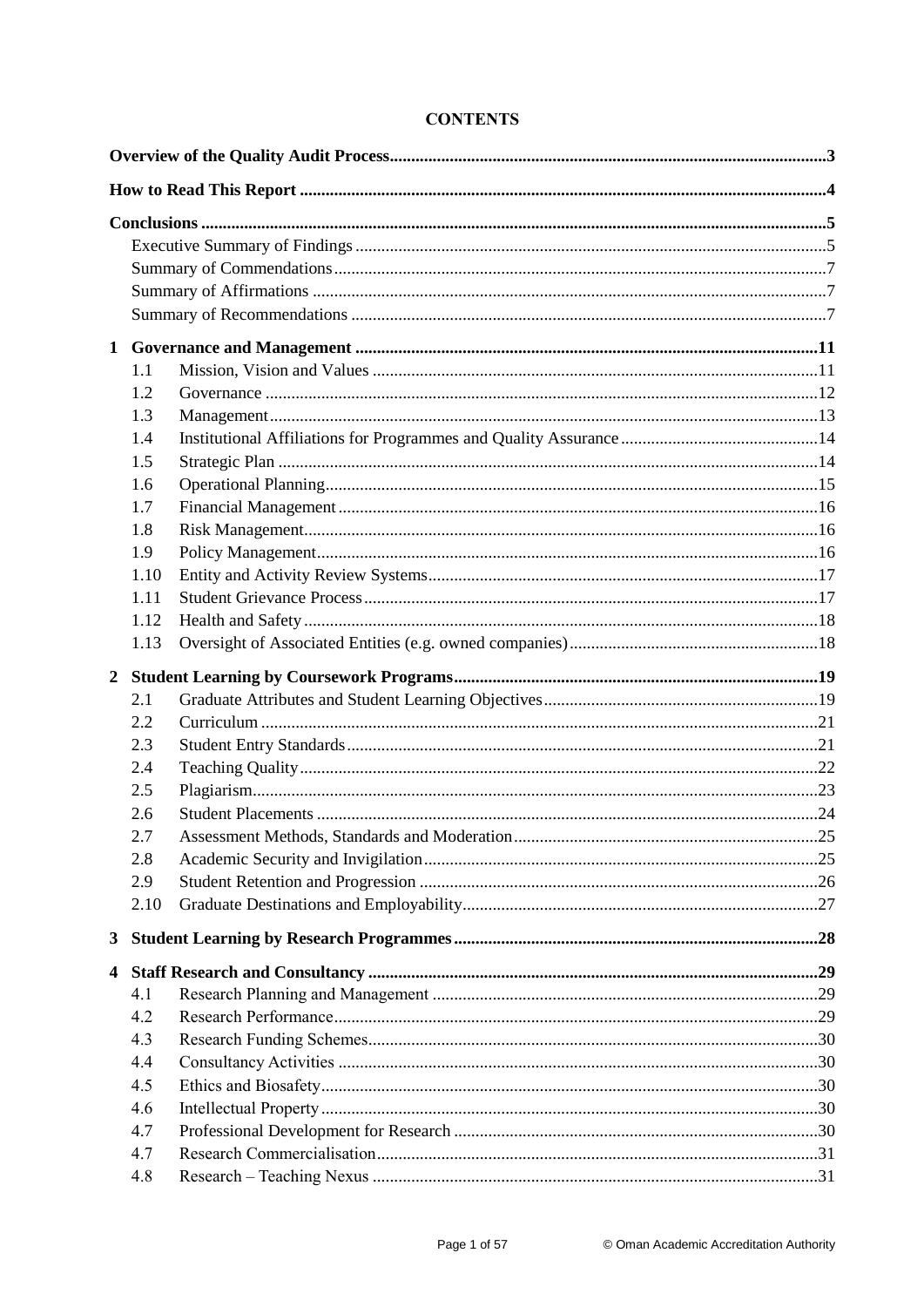| 5 |             |  |
|---|-------------|--|
|   | 5.1         |  |
|   | 5.2         |  |
|   | 5.3         |  |
|   | 5.4         |  |
|   | 5.5         |  |
|   | 5.6         |  |
| 6 |             |  |
|   | 6.1         |  |
|   | 6.2         |  |
|   | 6.3         |  |
|   | 6.4         |  |
|   | 6.5         |  |
|   | 6.6         |  |
|   | 6.7         |  |
| 7 |             |  |
|   | 7.1         |  |
|   | 7.2         |  |
|   | 7.3         |  |
|   | 7.4         |  |
|   | 7.5         |  |
|   | 7.6         |  |
|   | 7.7         |  |
|   | 7.8         |  |
|   | 7.9         |  |
|   | 7.10        |  |
| 8 |             |  |
|   | 8.1         |  |
|   | 8.2         |  |
|   | 8.3         |  |
|   | 8.4         |  |
|   | 8.5         |  |
|   | 8.6         |  |
|   | 8.7         |  |
|   | 8.8         |  |
|   | 8.9         |  |
|   | 8.10        |  |
| 9 |             |  |
|   | 9.1         |  |
|   | 9.2         |  |
|   | 9.3         |  |
|   | 9.4         |  |
|   | Appendix A. |  |
|   |             |  |
|   | Appendix B. |  |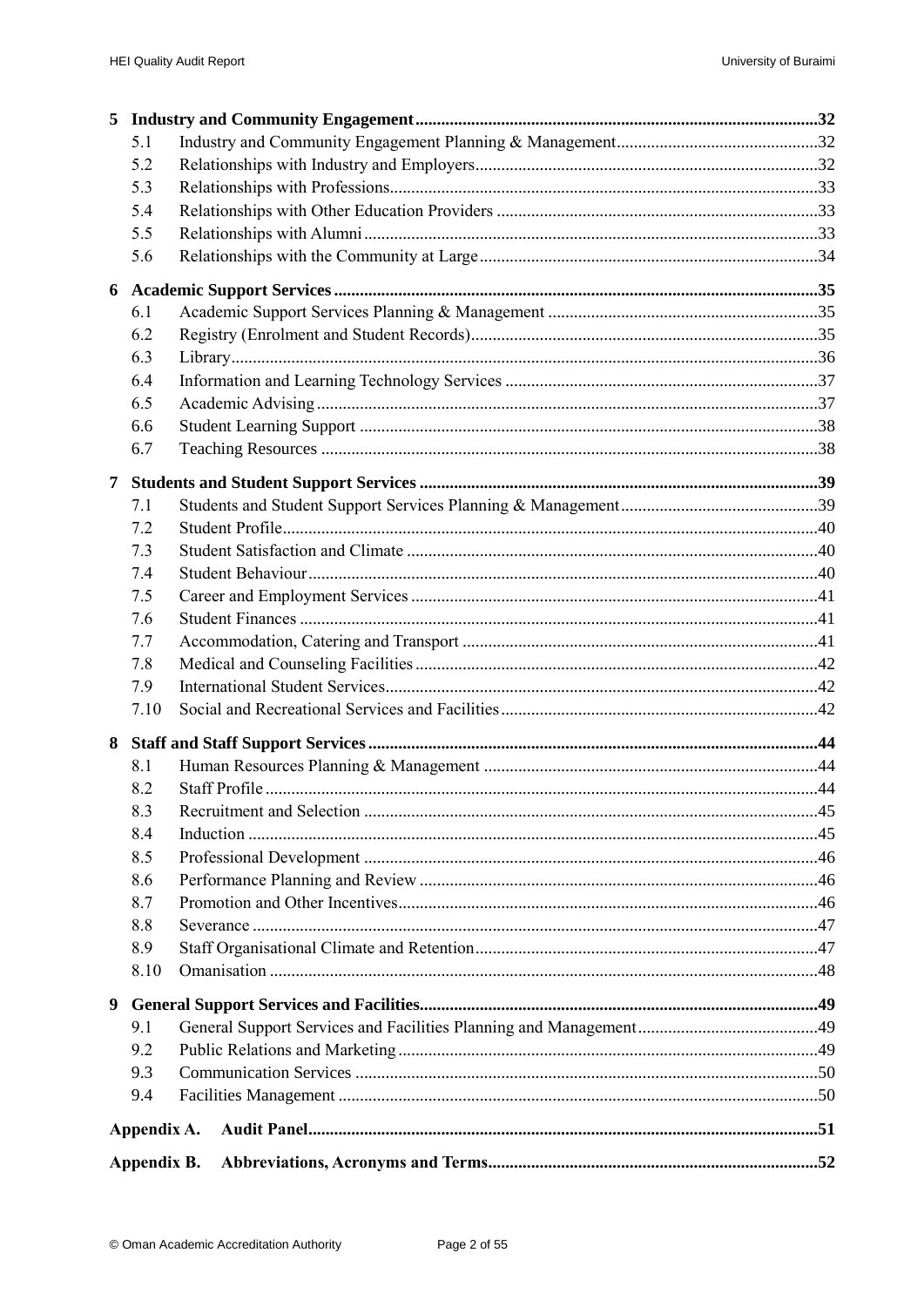# <span id="page-4-0"></span>**OVERVIEW OF THE QUALITY AUDIT PROCESS**

This Quality Audit Report (the "Report") documents the findings of a Quality Audit by the Oman Academic Accreditation Authority (OAAA) of the University of Buraimi (UoB). It comments on UoB"s Mission and Vision, and the appropriateness and effectiveness of its systems for achieving that Mission and Vision. Quality Audit is the first stage in Oman"s institutional accreditation process. It is designed to provide a level of assurance to the public about the quality of UoB's activities and constructive feedback to the University to assist with its ongoing improvement efforts.

The Quality Audit commenced with UoB undertaking a self study of its Mission, Vision and systems. The results were summarized in their *Quality Audit Portfolio* (the "Portfolio"). This document was submitted to the OAAA by the due date of 10 January 2016.

The OAAA appointed an external Audit Panel (the "Panel"), comprising suitably qualified and experienced local and international reviewers, to conduct the Quality Audit. For membership of the Panel see [Appendix A.](#page-52-0) The Panel met (international members by telephone) on 22 February 2016 to consider UoB's Portfolio. Following this, a representative of the Audit Panel Chairperson and the Review Director undertook a planning visit on behalf of the Panel to UoB on 16 March 2016 to clarify certain matters, request additional information and make arrangements for the Panel"s Audit Visit.

Prior to the Audit Visit, the Panel invited submissions from the public about the quality of UoB's activities. One submission was received and considered by the Panel.

The Audit Visit took place over 24-28 April 2016. During this time, the Panel spoke with approximately 120 people, including governing authorities, staff, students and external stakeholders. They also visited a selection of venues and examined additional documents.

No documents created after 28 April 2016 (being the last day of the Audit Visit) were taken into consideration for the purposes of this audit.

The Report contains a summary of the Panel"s findings, together with formal Commendations where good practices have been confirmed, Affirmations where UoB's ongoing quality improvement efforts merit support, and Recommendations where there are significant opportunities for improvement not yet being adequately addressed. The Report aims to provide a balanced set of observations, but does not comment on every system in place at UoB.

The Panel"s audit activities and preparation of this Report were governed by regulations set by the OAAA Board. This Report was approved for release by the OAAA Board on 28 December 2016.

The OAAA was established by Royal Decree No. 54/2010. Its responsibilities include conducting quality audits of higher education institutions (HEIs) in the Sultanate of Oman. For further information, visit the OAAA website [\(http://www.oaaa.gov.om\)](http://www.oaaa.gov.om/). Full details of the quality audit process are available in OAAA"s *HEI Quality Audit Manual* (available from [http://www.oaaa.gov.om/Institution.aspx#Inst\\_Quality](http://www.oaaa.gov.om/Institution.aspx#Inst_Quality) ).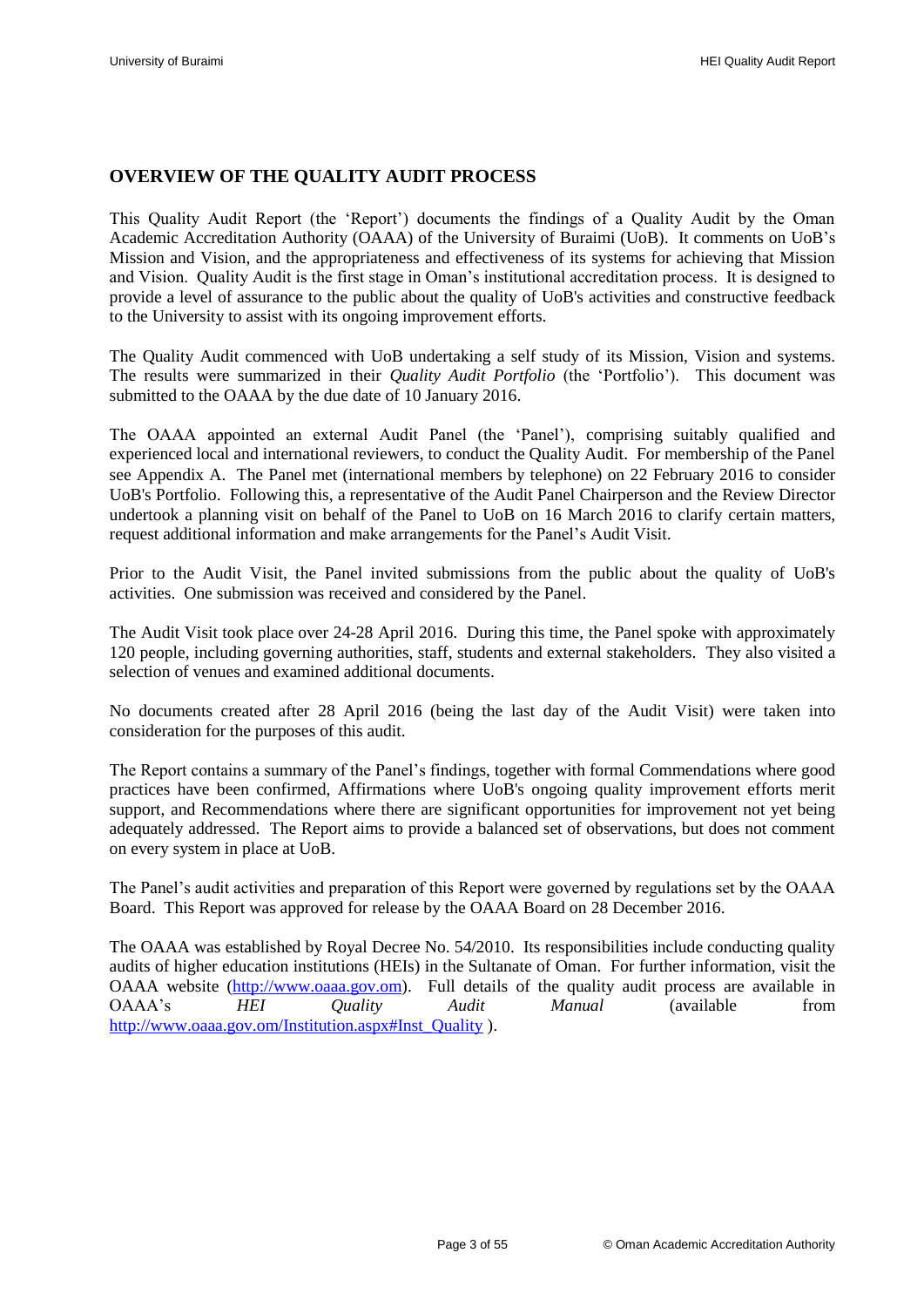# <span id="page-5-0"></span>**HOW TO READ THIS REPORT**

Each OAAA Audit Report is written primarily for the institution being audited. The Report is specifically designed to provide feedback to help that institution better understand its own strengths and opportunities for improvement. The feedback is structured according to nine broad areas of activity and presented as formal Commendations, Affirmations and Recommendations, or as informal suggestions, each accompanied with explanatory paragraphs. It is expected that the institution will act upon this feedback as part of its continuous efforts to provide the best possible education to students.

The Report is made public because it also may be of interest to students and potential students, their families, employers, government, other higher education institutions in Oman and abroad, and other audiences. Students, in particular, may find this Report useful because it provides some independent comment on the learning environment at this institution (particularly Chapters 2, [6](#page-36-0) and [7](#page-40-0) below). However, prospective students should still undertake their own investigations when deciding which higher education institution will best serve their particular learning needs.

Quality Audit is the first stage in Oman"s two-stage process for institutional accreditation. Its focus is formative (developmental) rather than summative. In other words, although the audit addresses nine areas of activity which are common to all institutions, it does not measure the institution against externally set standards of performance in those nine areas. Instead, it considers how well the institution is attending to those areas in accordance with its own Mission and Vision and in the context of relevant legal regulations. Therefore, Quality Audit recognises that each institution has a unique purpose and profile; it does not directly compare one institution with all the other institutions in Oman.

For these reasons, a Quality Audit does not result in a pass or fail; nor does it provide any sort of grade or score. It should also be noted that the precise number of Commendations, Affirmations and Recommendations that an institution receives in its Audit Report is not as important as the substance of those conclusions. For example, some Recommendations may focus on critical issues such as assessment of student learning, whereas others may focus on issues such as the maintenance of teaching equipment in classrooms which, while important, is clearly less critical. Therefore, it is neither significant nor appropriate to compare the Audit Reports of different HEIs solely on the numbers of Commendations, Affirmations and Recommendations.

The second stage in the institutional accreditation process is Standards Assessment. Unlike the Quality Audit, this stage, which will take place about four years after the Quality Audit, does provide a summative assessment against external standards in the same nine areas of activity. It should be noted that Oman also operates a system of accreditation/recognition for academic programmes, separately from the institutional accreditation process. For more information on Oman"s System of Quality Assurance in Higher Education please visit [www.oaaa.gov.om.](http://www.oaaa.gov.om/)

This Report contains a number of references to source evidence considered by the Audit Panel. These references are for the HEI"s benefit in further addressing the issues raised. In most cases this evidence is not in the public domain.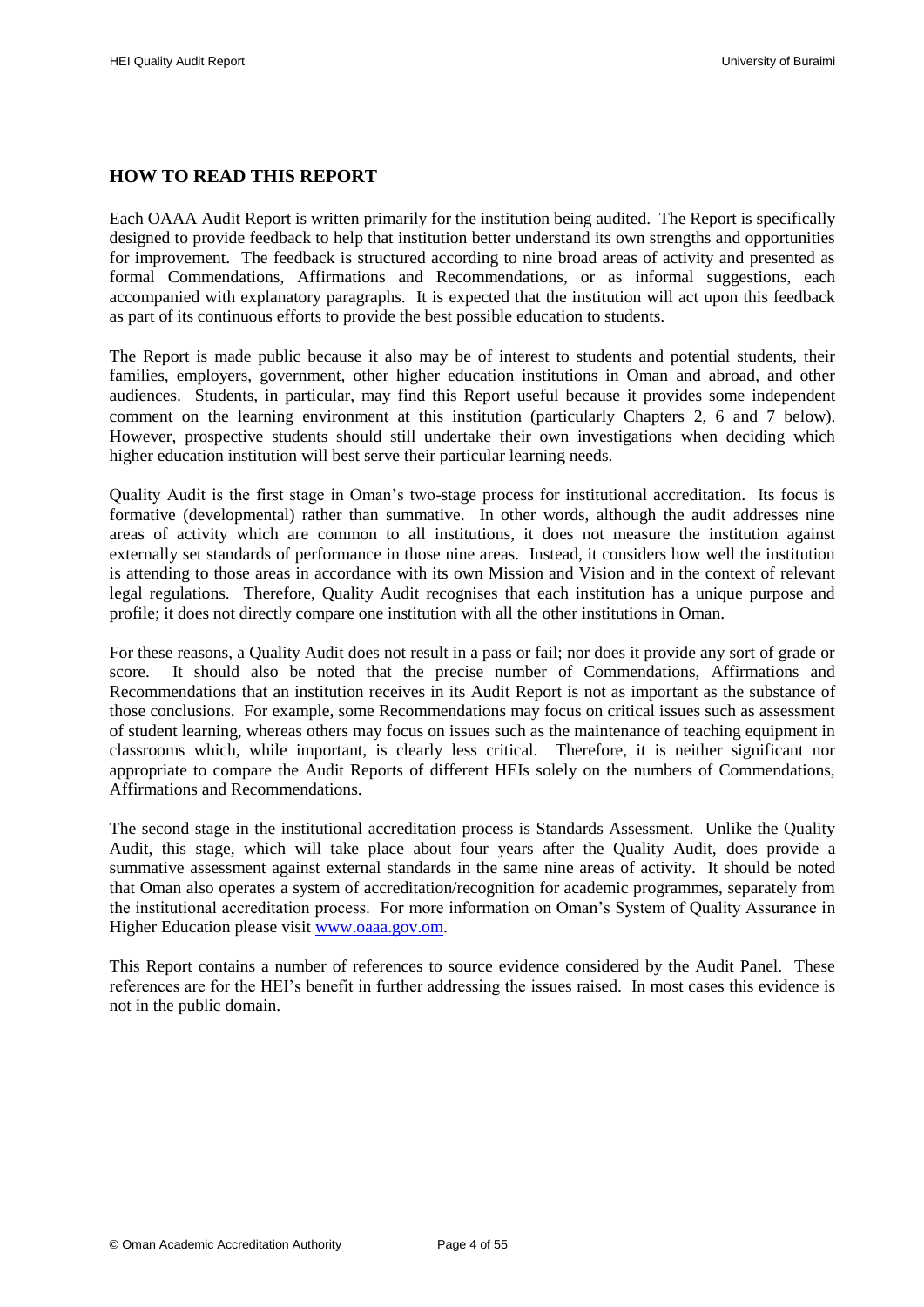# <span id="page-6-0"></span>**CONCLUSIONS**

This section summarises the main findings and lists the Commendations, Affirmations and Recommendations. They are listed in the order in which they appear in the Report, and are not prioritised. It should be noted that other favourable comments and suggestions for improvement are mentioned throughout the text of the Report.

#### <span id="page-6-1"></span>*Executive Summary of Findings*

University of Buraimi (UoB) was established in 2010 as a private, non-profit University. The University is based in the Al Buraimi Governorate with a clear socio-economical intention to contribute to the economic development of the Buraimi region. At the time of the Audit, the University had around 2000 students, of which 80% were female. UoB offers 11 degree programs through its three Colleges: the College of Business (CoB), the College of Health Sciences (CoHS) and the College of Engineering (CoE). All degree programs are taught in English. The CoHS offers two programs: Nursing; and Optometry; CoB offers five programs: Management Information Systems; Business Administration and E-Business Management; Export Oriented Management; Islamic Finance and Banking; and Global Supply Chain and Management and Logistics. The CoE offers four programs: Civil Engineering; Architectural Engineering; Information and Communication Engineering; and Mechanical Engineering. All programs are designed to have exit awards at Diploma and Advanced Diploma levels as well as at Bachelor level. UoB also has a Centre for Foundation Studies (CFS) that offers a General Foundation Program. Currently UoB has no affiliations for any of its existing programs; the University is working on establishing affiliations with overseas universities for its new programs.

The self-study was conducted by the University Quality Council (UQC) and working groups were constituted for the purpose. The Quality Audit Portfolio was prepared by the Writing of Institutional Review Report (WIRR) Committee established by the Vice Chancellor. There was little evidence of a University-wide approach to its self-study and many staff were not aware of the Quality Audit Portfolio. The University is encouraged to develop a more inclusive approach to its self-review activities in future to support a culture of quality improvement.

The Vision, Mission and Values are appropriately focused to achieve the University"s goals of becoming a leading academic institute in teaching and research, distinguished locally and internationally. The University is currently governed by a Steering Committee which is the highest approval body, where decisions regarding strategies, policies and investment are decided. UoB is in the process of establishing its Board of Directors and Board of Trustees. At the time of the Audit Visit, the Steering Committee performed the functions of the Board of Trustees. The formation of the UoB Board of Directors and Board of Trustees needs to be a priority; there is a need for a separation between the oversight of financial and academic operations in the University. The Strategic Plan, including UoB's Mission, Vision and Values was revised in 2013. UoB has Accomplishment Plans to monitor progress with the Strategic Plan and an Operational Plan that supports the implementation of the Strategic Plan. However, the Strategic Plan needs more commitment at the top management level of the University.

The University has a recently revised organisational structure. The Vice Chancellor is supported by two Deputy Vice Chancellors: the Deputy Vice Chancellor for Academic Affairs (DVC-AA) who is responsible for academic entities and offices and the Deputy Vice Chancellor for Financial and Administrative Affairs (DVC-FAA) who has responsibilities for financial and administrative operations. College Deans and the Director for the CFS plan, manage, and supervise the operations of the academic units. Administrative units are managed by Directors and report to either the Vice Chancellor or the DVC-FAA. The Vice Chancellor is also the Dean of the College of Business. There are a large number of key positions vacant or staff working in temporary positions. The University needs to consider the filling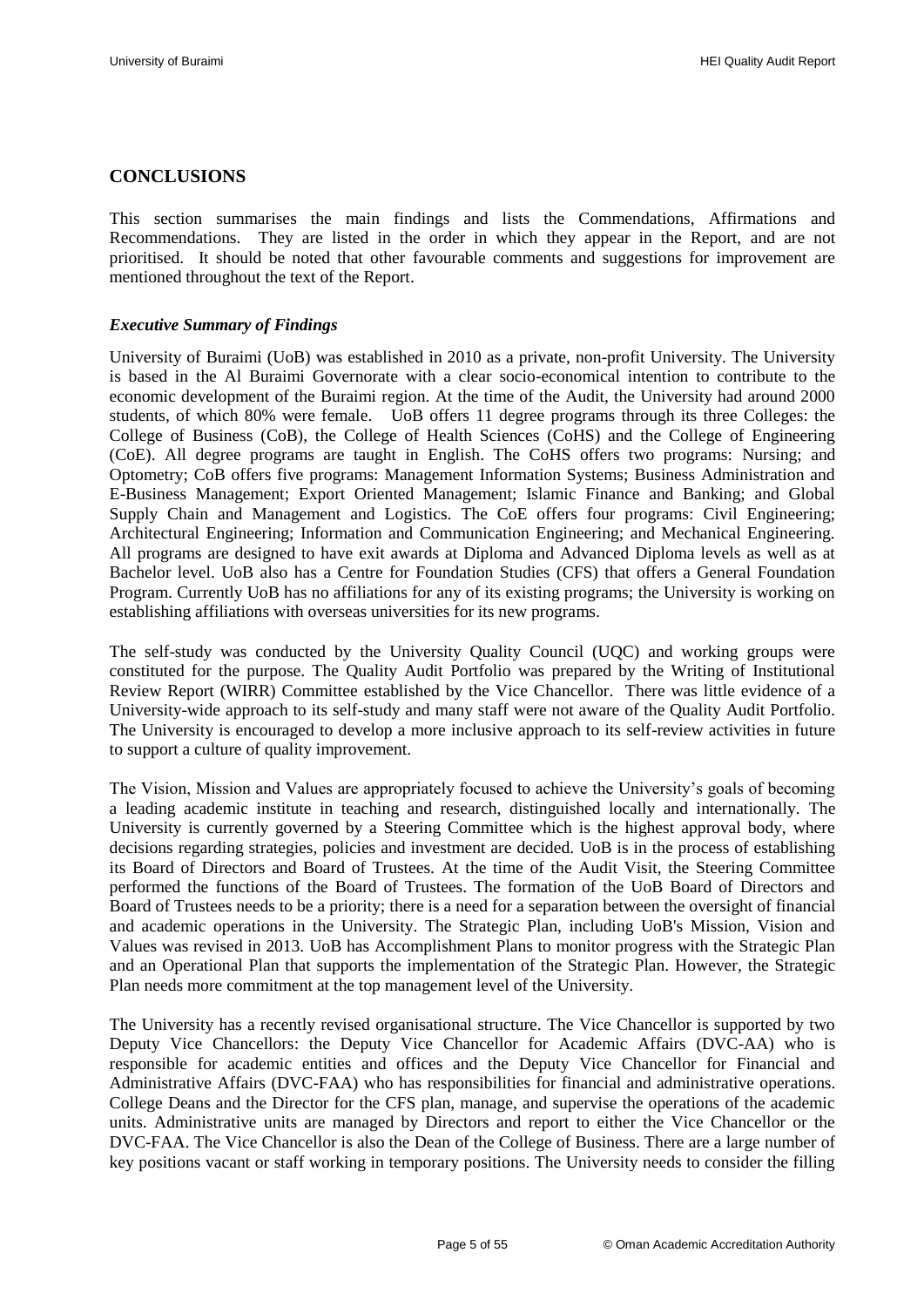of all vacant positions in the organisational structure to fulfill its Vision and Mission in particular in consideration of its future growth on a new campus.

The University has developed a set of generic attributes that all graduates should have attained upon graduation. The graduate attributes are aligned with the University Mission and Program Objectives (POs) and are reflected in Student Outcomes (SOs). The University needs to increase awareness and understanding of graduate attributes among staff, students and stakeholders. The University also needs to seek greater external input in the development and review of the curriculum of each program. UoB has a robust system for monitoring course and teaching effectiveness through student evaluations although more work is required to systematically ensure these insights lead to improvements. However the University needs to close the feedback loops with staff and students by sharing the actions taken in response to their feedback. Staff and student academic integrity is an area of concern and needs to be a priority. Though the first batch of students graduated in Academic Year 2014-2015, no award certificates have been issued to the graduates. The University needs to make this a priority and issue award certificates to students who have graduated. More efforts are also required to establish a system to track student destinations after graduation.

The University"s Mission focuses on achieving progress in research and the Strategic Plan includes research as one of its goals. At the time of the Audit Visit, the University was in the process of developing a research framework. However, more efforts are required to build a research plan, finance, facilities and infrastructure for research that are supported by a robust research culture to meet the requirements of a University as outlined in the Requirements for Oman's System of Quality Assurance in Higher Education (ROSQA).

Regarding industry and community service, the Strategic Plan includes a goal to engage with industry and community and has yearly action plans that are associated with this goal and strategy. Whilst there was some evidence of community engagement by various groups within the University, there was little evidence of implementation of community engagement activities in a planned manner. The University needs to ensure a systematic approach to the implementation of its activities.

UoB has a Student Information System (SIS) that serves the needs of the institution. SIS facilitates coordination between academic staff and academic support services to ensure that the needs of students are met. The University has an elected Student Advisory Council that works together with the Student Affairs Department and the Student Engagement and Academic Advisement Center to provide support for students. While this is a positive development, the University needs to establish mechanisms to evaluate the effectiveness of the Student Advisory Council.

The Human Resource Department is guided by the Human Resource Affairs Bylaws. Staff recruitment and retention are a challenge for the University. Given the number of vacant positions, along with recruitment, and retention issues, the University needs to explore ways to improve its recruitment and retention strategies. UoB provides professional development activities for academic and administrative staff. However UoB needs to have a systematic approach to its professional development activities.

The University has built a new campus and plans to move to its new campus in July 2016. The University envisages that the new campus will enhance its laboratory capacity, as well as state of art teaching facilities in classrooms and also enhance the capacity of the University to host public events for local and regional communities. The new campus and the associated expansion plans also demonstrate that the institution aims to ensure ample physical capacity is in place to accommodate student enrollment growth for the future.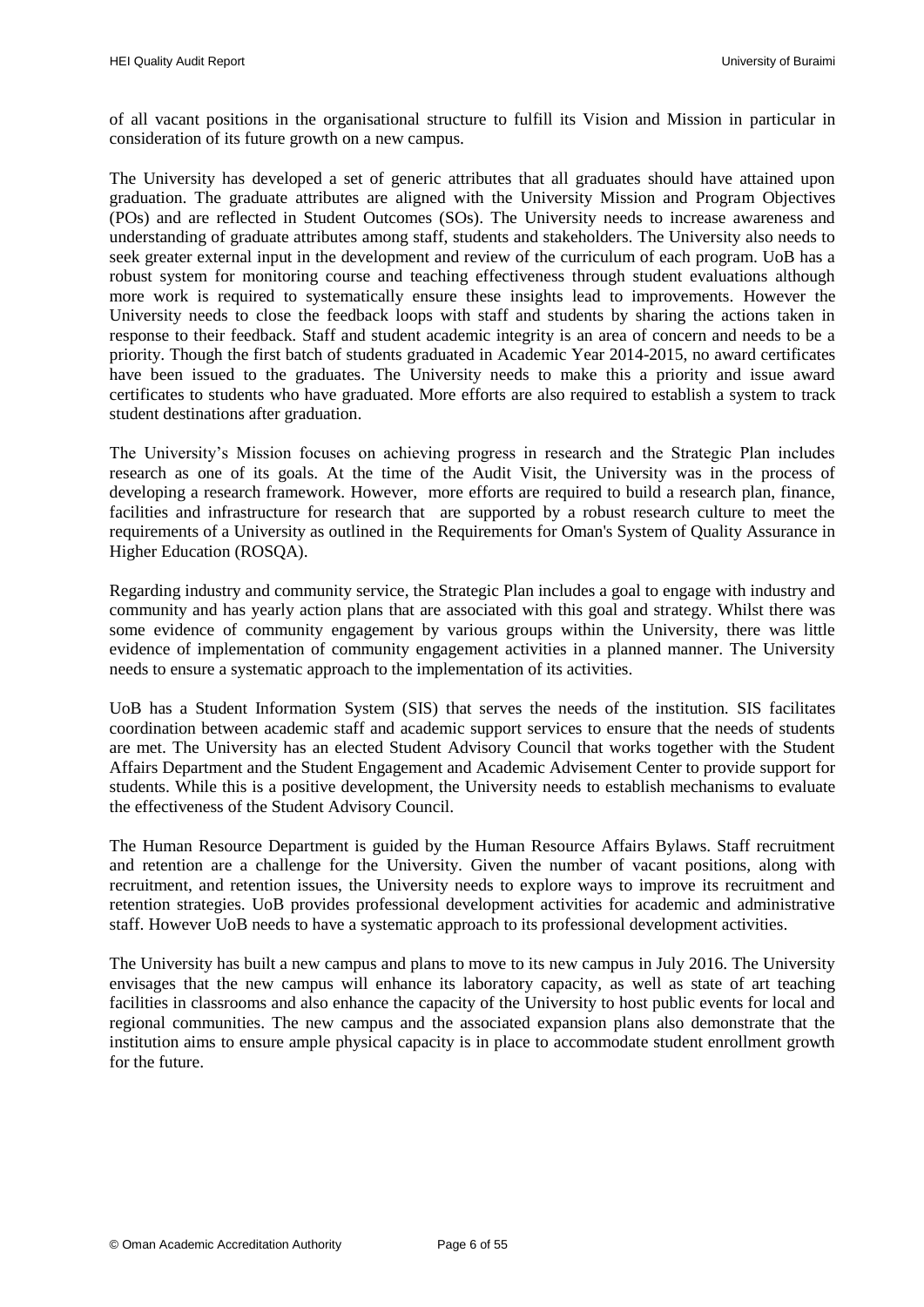#### <span id="page-8-0"></span>*Summary of Commendations*

A formal Commendation recognises an instance of particularly good practice.

- 1. [The Oman Academic Accreditation Authority commends the University of Buraimi](#page-25-1) for [providing practical training to students by establishing links nationally and overseas for](#page-25-1)  [internship placements for students in the College of Health Sciences](#page-25-1) that had positive impact on their learning experience. [.............................................................................................................24](#page-25-1)
- 2. [The Oman Academic Accreditation Authority commends the University of Buraimi for](#page-37-1)  [having developed a Student Information System that is highly functional and effectively](#page-37-1)  supports the varied needs of its constituents. [....................................................................................36](#page-37-1)

#### <span id="page-8-1"></span>*Summary of Affirmations*

A formal Affirmation recognizes an instance in which UoB has accurately identified a significant opportunity for improvement and has demonstrated appropriate commitment to addressing the matter.

- 1. [The Oman Academic Accreditation Authority agrees that the University of Buraimi](#page-19-2) needs to [develop and implement a comprehensive approach to addressing health and safety to ensure](#page-19-2)  [provision and maintenance of a healthy and safe](#page-19-2) work environment for all the members of the University of Buraimi [and supports its efforts to address this.](#page-19-2) ...................................................18
- 2. [The Oman Academic Accreditation Authority agrees that the University of Buraimi needs to](#page-21-0)  [review its Program Objectives and Student Outcomes and supports its efforts to address this](#page-21-0)  [by implementing pilot reviews in the College of Engineering and the College of Business.](#page-21-0) ...........20
- 3. [The Oman Academic Accreditation Authority agrees with the University of Buraimi that it](#page-34-3)  [needs a systematic and planned approach to](#page-34-3) building relationships with other education [providers and supports its efforts to develop a performance-oriented approach...............................33](#page-34-3)
- 4. [The Oman Academic Accreditation Authority agrees with the University of Buraimi on the](#page-50-3)  [need to upgrade and expand campus facilities in order to better serve students, faculty and](#page-50-3)  [other stakeholders and supports the University's impending transition to a new,](#page-50-3) larger, and [better equipped campus that harnesses advances in technology, campus design, and safety](#page-50-3)  [and security measures........................................................................................................................49](#page-50-3)

#### <span id="page-8-2"></span>*Summary of Recommendations*

A Recommendation draws attention to a significant opportunity for improvement that UoB has either not yet accurately identified or to which it is not yet adequately attending.

- 1. [The Oman Academic Accreditation Authority recommends that the University of Buraimi](#page-13-1)  [establish a clear approach to meet the institutional requirements for a University as stated in the](#page-13-1)  [institutional classification in the Requirements of Oman Standards for Quality Assurance.](#page-13-1) ...............12
- 2. [The Oman Academic Accreditation Authority recommends that the University of Buraimi](#page-13-2)  [establish its Board of Directors and Board of Trustees to ensure separation of its financial and](#page-13-2)  [academic governance............................................................................................................................12](#page-13-2)
- 3. [The Oman Academic Accreditation Authority recommends that the University of Buraimi](#page-14-1)  [provide clear separation of authority in its governance and management structures and roles to](#page-14-1)  ensure that key decision-making powers do not rest with a single individual...................................13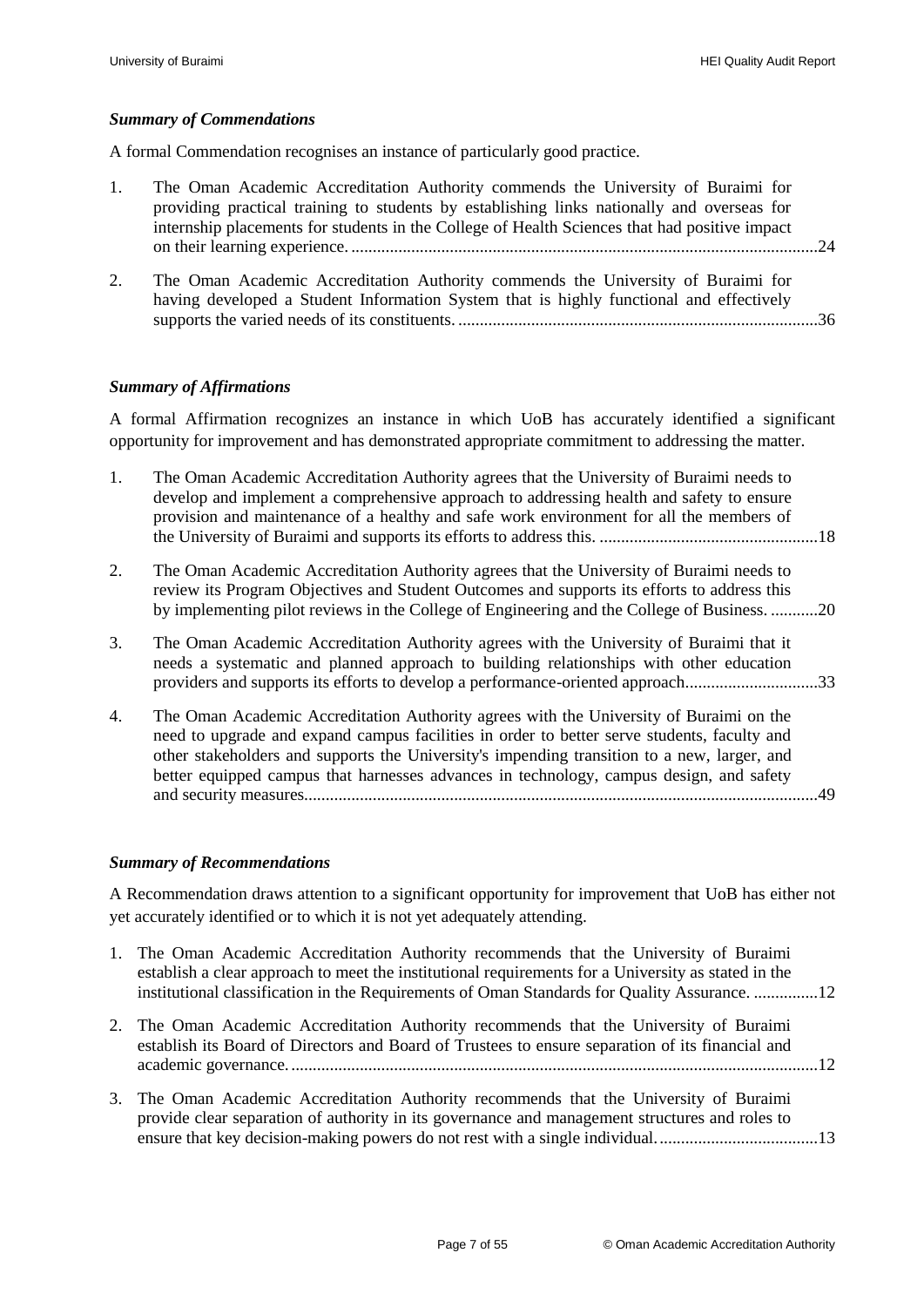| 4. | The Oman Academic Accreditation Authority recommends that the University of Buraimi<br>appoint a separate Dean for the College of Business in order to support the effective                                                                                                                                                                                                             |
|----|------------------------------------------------------------------------------------------------------------------------------------------------------------------------------------------------------------------------------------------------------------------------------------------------------------------------------------------------------------------------------------------|
| 5. | The Oman Academic Accreditation Authority recommends that the University of Buraimi<br>ensure its decision-making processes are inclusive, clearly communicated, and supported by a                                                                                                                                                                                                      |
| 6. | The Oman Academic Accreditation Authority recommends that the University of Buraimi issue                                                                                                                                                                                                                                                                                                |
| 7. | The Oman Academic Accreditation Authority recommends that the University of Buraimi<br>ensure that its individual departmental action plans are linked to institutional key performance                                                                                                                                                                                                  |
| 8. | The Oman Academic Accreditation Authority recommends that the University of Buraimi<br>develop and implement a comprehensive and robust risk assessment and management system                                                                                                                                                                                                            |
| 9. | The Oman Academic Accreditation Authority recommends that the University of Buraimi<br>develop and implement a systematic process for developing, approving, disseminating and                                                                                                                                                                                                           |
|    | 10. The Oman Academic Accreditation Authority recommends that the University of Buraimi<br>establish a review framework to systematically review University functions and activities that<br>includes a consistent set of principles and processes for the undertaking of reviews, the<br>provision of reports, the provision of appropriate feedback loops and to use results to inform |
|    | 11. The Oman Academic Accreditation Authority recommends that the University of Buraimi<br>increase awareness and understanding of graduate attributes among staff, students and<br>stakeholders and develop appropriate graduate attributes for students exiting at the Diploma                                                                                                         |
|    | 12. The Oman Academic Accreditation Authority recommends that the University of Buraimi<br>ensure consistency in the program specifications and ensure all graduates achieve Program<br>Objectives and Students Outcomes by the end of their period of study on the program20                                                                                                            |
|    | 13. The Oman Academic Accreditation Authority recommends that the University of Buraimi<br>implement its curriculum, program and course review policy and establish its College Advisory<br>Boards in order to facilitate external input into the development and review of the curriculum21                                                                                             |
|    | 14. The Oman Academic Accreditation Authority recommends that the University of Buraimi<br>ensure entry standards are consistently communicated to stakeholders and ensure that the entry                                                                                                                                                                                                |
|    | 15. The Oman Academic Accreditation Authority recommends that the University of Buraimi<br>review its teaching load policy to reflect the variations in staff workload across its programs<br>and to support the achievement of teaching, learning, research and community engagement                                                                                                    |
|    | 16. The Oman Academic Accreditation Authority recommends, as a matter of urgency, that the<br>University of Buraimi significantly strengthen its support for the maintenance of academic<br>standards by developing and implementing systems to ensure that academic integrity is                                                                                                        |
|    | 17. The Oman Academic Accreditation Authority recommends that the University of Buraimi<br>develop and implement a comprehensive assessment policy and procedures that include                                                                                                                                                                                                           |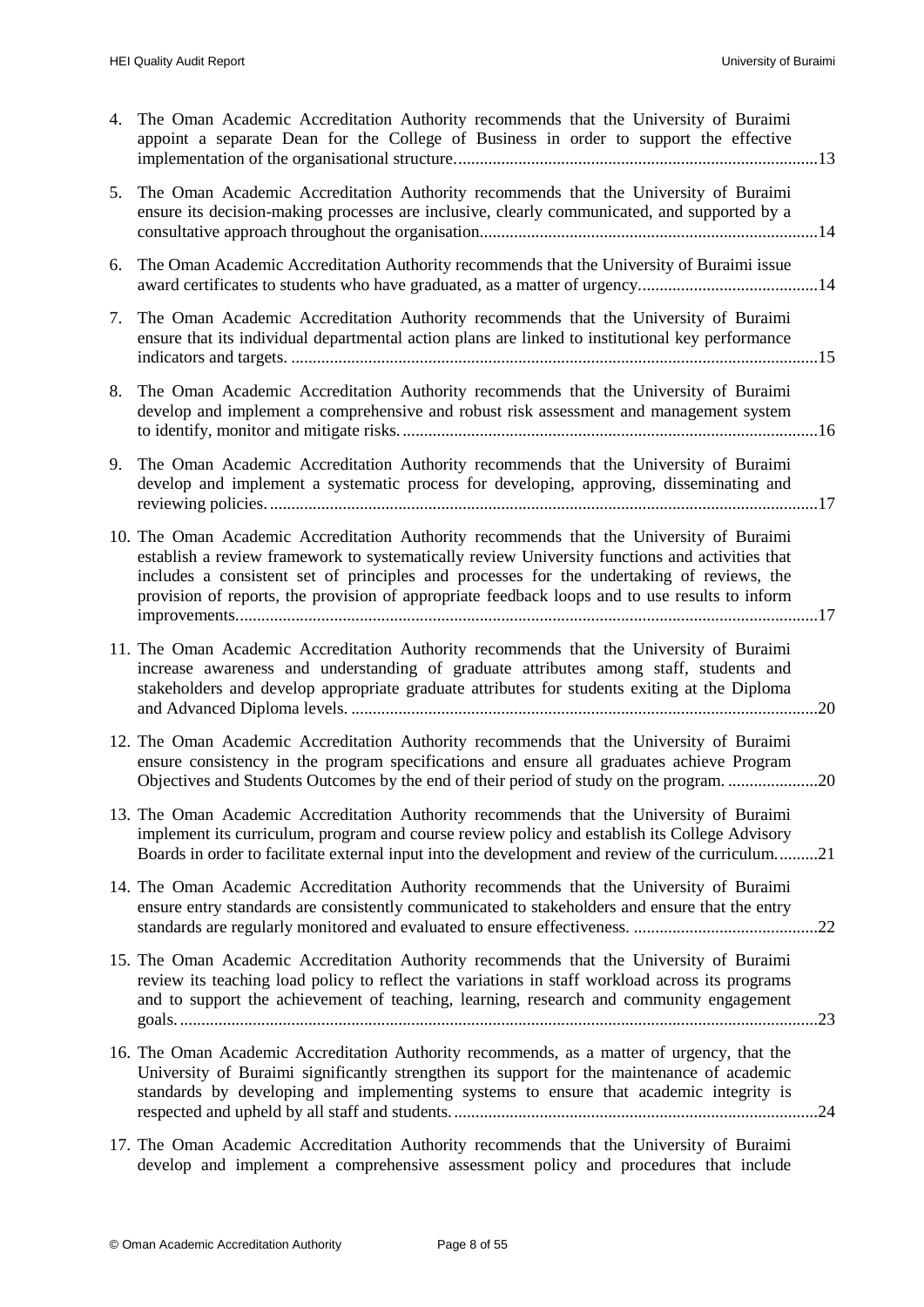| external moderation to validate assessment processes and to ensure assessments are aligned                                                                                                                                                                                                  |
|---------------------------------------------------------------------------------------------------------------------------------------------------------------------------------------------------------------------------------------------------------------------------------------------|
| 18. The Oman Academic Accreditation Authority recommends that the University of Buraimi<br>establish a mechanism for securing exam papers and monitor the effective and consistent                                                                                                          |
| 19. The Oman Academic Accreditation Authority recommends that UoB review its data<br>management system to ensure the accuracy of data and critically analyse its progression and                                                                                                            |
| 20. The Oman Academic Accreditation Authority recommends that the University of Buraimi<br>develop and implement strategies to increase the proportion of Bachelor degree graduates in                                                                                                      |
| 21. The Oman Academic Accreditation Authority recommends that the University of Buraimi<br>develop a robust system to track graduate destinations and employability to inform future                                                                                                        |
| 22. The Oman Academic Accreditation Authority recommends that the University of Buraimi<br>complete the development of its research framework in order to provide an overarching                                                                                                            |
| 23. The Oman Academic Accreditation Authority recommends that the University of Buraimi<br>provide equal opportunities to all staff for their professional development for research<br>opportunities and to align these with the research framework in order to support the                 |
| 24. The Oman Academic Accreditation Authority recommends that the University of Buraimi<br>establish the College Advisory Boards in order to develop formal relationships with industry<br>and employers and ensure that the relationship is effectively monitored and evaluated. 32        |
| 25. The Oman Academic Accreditation Authority recommends that the University of Buraimi<br>establish relationships with its alumni and develop and implement an effective system to<br>activate and monitor the relationship; build an alumni profile; and conduct alumni surveys to        |
| 26. The Oman Academic Accreditation Authority recommends that the University of Buraimi<br>ensure sufficient staffing arrangements to support the sustainable operation and management of                                                                                                   |
| 27. The Oman Academic Accreditation Authority recommends that the University of Buraimi<br>improve its library provision and establish adequate access to online educational databases in<br>order to complement its book acquisition to support its academic programs, students and        |
| 28. The Oman Academic Accreditation Authority recommends that the University of Buraimi<br>develop and implement mechanisms to systematically monitor and evaluate the efficiency,<br>effectiveness, relevance and level of student satisfaction of wide range of services to inform        |
| 29. The Oman Academic Accreditation Authority recommends that the University of Buraimi<br>establish systems to ensure that students are provided with accurate and current information,<br>such as the Student Guide, student regulations and other relevant materials, and that these are |
| 30. The Oman Academic Accreditation Authority recommends that the University of Buraimi<br>develop and implement a planned approach to its career and employment services in order to<br>support students in developing their job seeking skills and finding future employment41            |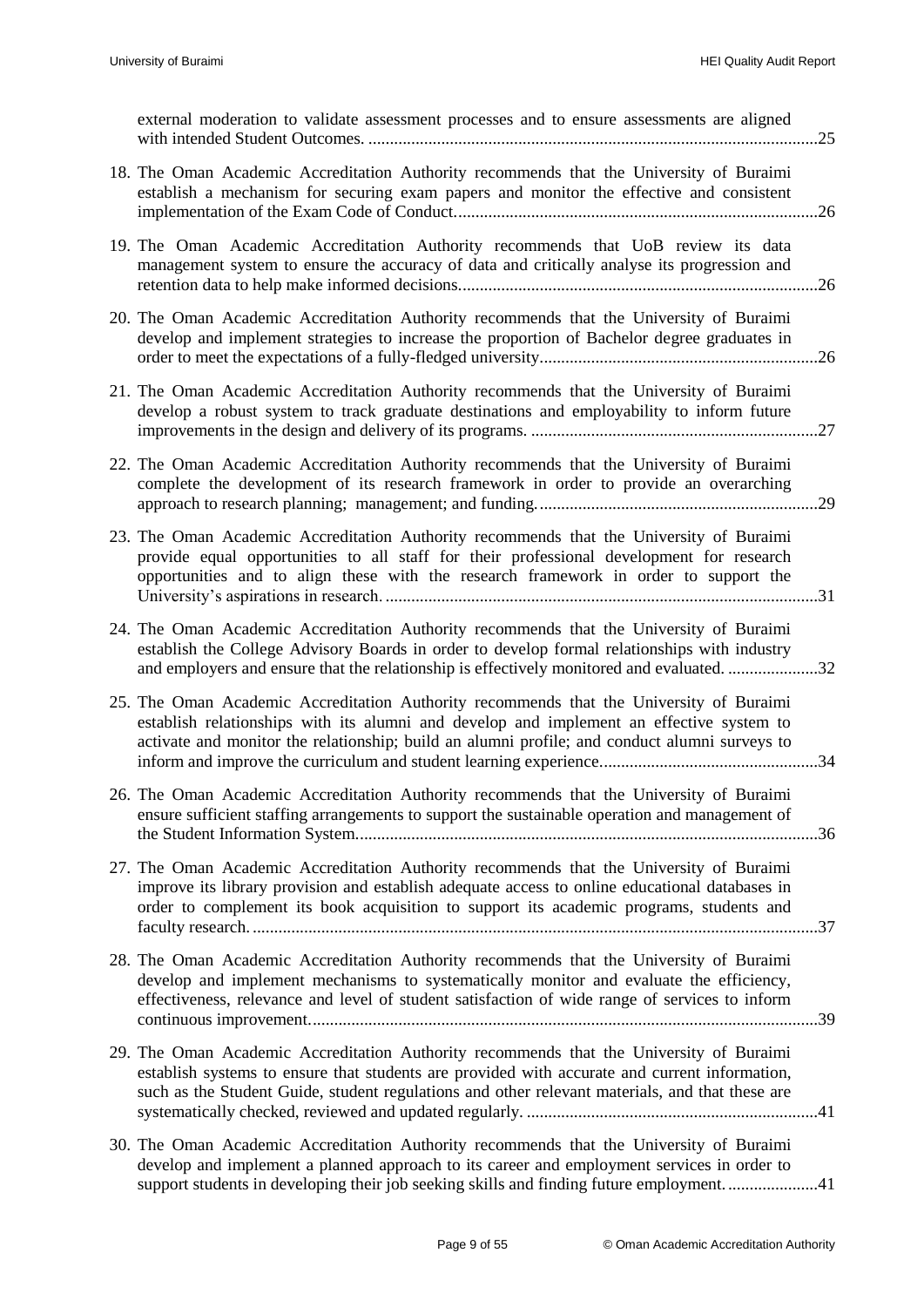| 31. The Oman Academic Accreditation Authority recommends that the University of Buraimi<br>develop and implement a human resource plan that aligns with its strategic goal and ensure                                                                                                   |  |
|-----------------------------------------------------------------------------------------------------------------------------------------------------------------------------------------------------------------------------------------------------------------------------------------|--|
| 32. The Oman Academic Accreditation Authority recommends that the University of Buraimi<br>review its staff recruitment process for effectiveness and, in light of findings, develop and<br>implement a revised recruitment system which is supported by policies that are consistently |  |
| 33. The Oman Academic Accreditation Authority recommends that the University of Buraimi<br>develop and implement a comprehensive professional development plan for all staff which is                                                                                                   |  |
| 34. The Oman Academic Accreditation Authority recommends that the University of Buraimi<br>develop and implement a transparent promotion policy and remuneration system that is clearly                                                                                                 |  |
| 35. The Oman Academic Accreditation Authority recommends that the University of Buraimi<br>develop and implement a formal system to evaluate staff satisfaction and use this data to                                                                                                    |  |
| 36. The Oman Academic Accreditation Authority recommends that the University of Buraimi<br>develop and implement an integrated marketing strategy to enhance student recruitment to                                                                                                     |  |
| 37. The Oman Academic Accreditation Authority recommends that the University of Buraimi<br>develop and implement a comprehensive communication strategy policy, including the use of                                                                                                    |  |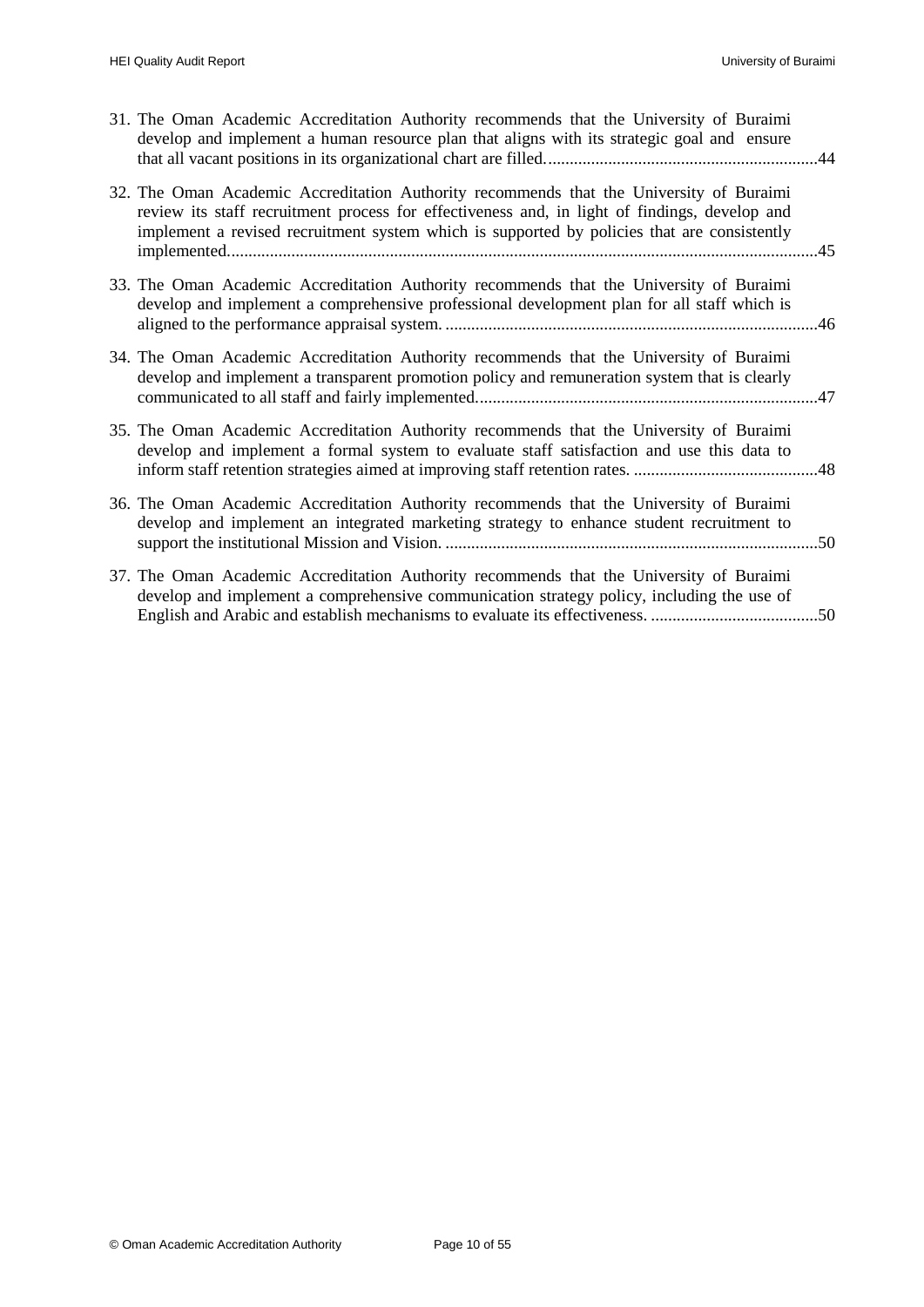#### <span id="page-12-0"></span>**1 GOVERNANCE AND MANAGEMENT**

The University of Buraimi (UoB) is a private, non-profit University established in 2010 in the Al Buraimi Governorate, in the north-west of Oman, to contribute to the economic development of the Buraimi region. At the time of the Audit, the University was managed by a Steering Committee, which has direct supervision of all its functions. The University was in the process of constituting its Board of Directors and Board of Trustees.

This Chapter covers the Panel"s findings about the governance and management of UoB including its Vision, Mission and Values; governance; management; institutional affiliations for programs and quality assurance; strategic plan; operational planning; financial management; risk management; policy management; entity and activity review systems; student grievance process; and health and safety.

#### <span id="page-12-1"></span>*1.1 Mission, Vision and Values*

UoB"s Mission is "Progress oriented education, research and engagement that contribute to quality of life, and learner centered experience enhanced by sustainable local and global partnerships" and its Vision statement is "Inspired Learning for Global Empowerment*"* (Portfolio, p.11). The Panel was pleased to see that the Mission and Vision were appropriately focused on both teaching and research, locally and internationally.

Values of the University comprise:

*Integrity: Openness, consistency and honesty in all our actions;*

*Respect: where all students, staff and faculty are treated with the utmost respect regardless of religious, national or ethnic backgrounds;*

*Commitment: sustainable development of both internal and external stakeholders by means of purpose oriented educational initiatives;*

*Diversity: creating a true multicultural environment where students, staff, and faculty represent diverse nations, countries and cultures within the context of national priorities;* 

*Excellence: a quality conscious community reflecting our pursuit of excellence in education through all our actions* (Portfolio, p.12).

UoB states that a University Quality Council (UQC) was formed to revise its Vision, Mission and Values (Portfolio, p.11). UoB has clearly thought very carefully about its Vision, Mission and Values and they are appropriately focused to achieve the University"s goals of becoming a leading academic institute in teaching and research, distinguished locally and internationally. However, the extent of stakeholder consultation in this process was less clear to the Panel. While UoB"s Vision, Mission and Values are available on its website, in the Student Guide and posted around campus and discussed at faculty orientation, these were not widely known to the staff of the University, even though graduate attributes have been mapped to Mission and Values in program and course documents.

The University relies on unit Action Plans and Accomplishment Reports to ensure the implementation and track the effectiveness of the achievement of its Mission, Vision, Values and strategic goals. The Panel found that the Mission and Vision were not necessarily guiding the University's practice. During interviews staff did not appear to understand how the Vision of "Inspired Learning for Global Empowerment" translated into their teaching and/or research practice. Whilst the Panel acknowledges that progress has been made to map graduate attributes to the Mission and Values of the University, there also needs to be more focus on establishing a stronger research-teaching link as part of the undergraduate program outcome.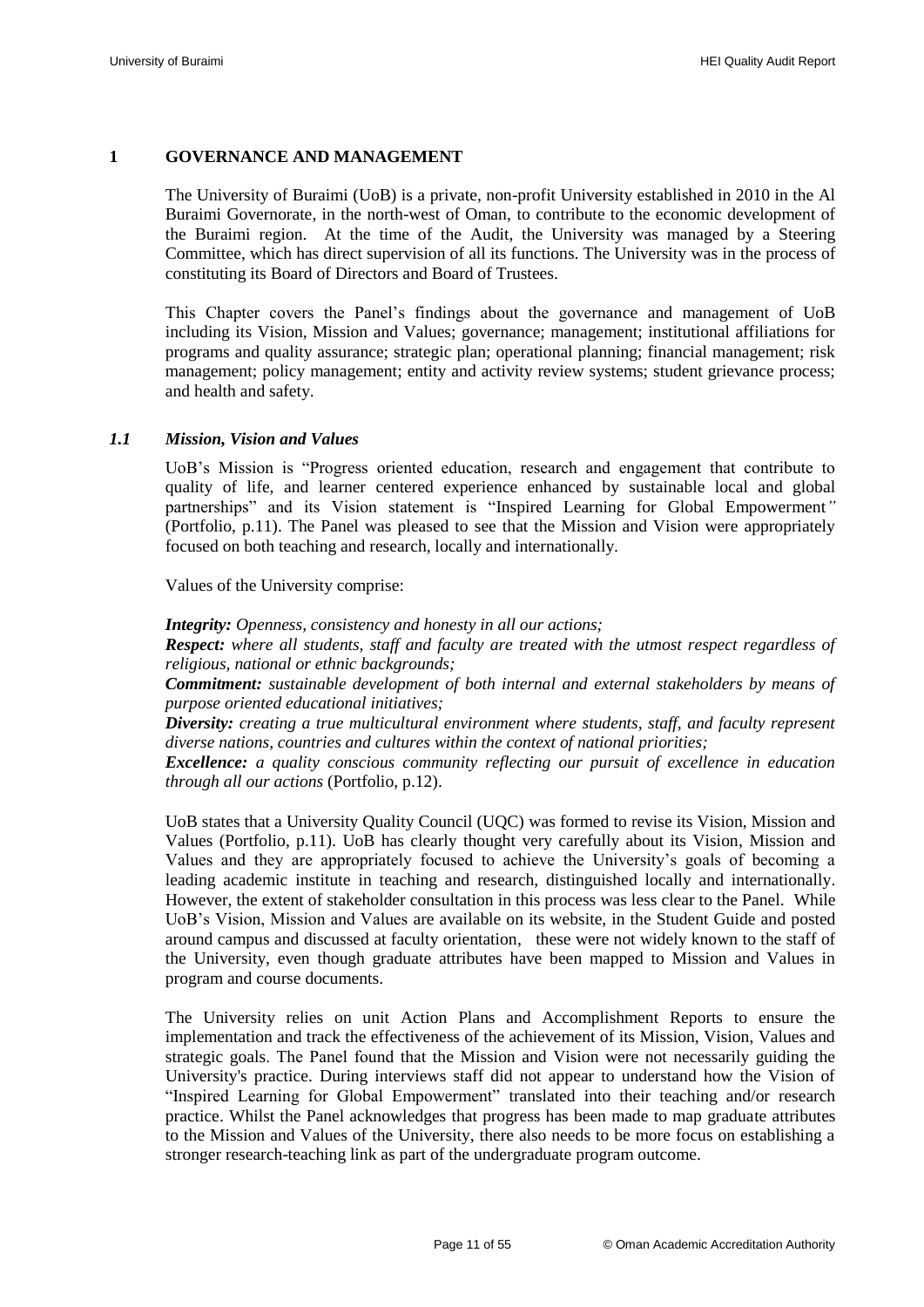The University"s Mission also focuses on achieving progress in research that contributes to quality of life. UoB indicates that Student Learning by Research is not applicable to its overall assessment because it currently does not offer any program leading to Bachelor with honours or postgraduate research programs (Portfolio, p.47). Whilst the Panel found some evidence of research activity being incorporated in the undergraduate curriculum, especially in the final year project area, the lack of a planned approach to develop this aspect of the University"s function was of concern (see Chapter 4).

The institutional classification defined in the prevailing Requirements for Oman's System of Quality Assurance in Higher Education (ROSQA) specifies research as an important aspect of an institution classified as a University. In order to meet this requirement, the research mission component needs to be better articulated as a set of clear objectives, as it is not clear how this will be achieved given the current program offerings, future academic program expansion, and alignment between faculty and student research and offered programs. The senior management view that UoB will be able to meet this requirement within seven to ten years is not aligned with the current status of being a "University". The Panel urges UoB to address this issue.

#### <span id="page-13-4"></span>**Recommendation 1**

**The Oman Academic Accreditation Authority recommends that the University of Buraimi establish a clear approach to meet the institutional requirements for a University as stated in the institutional classification in the Requirements of Oman Standards for Quality Assurance.**

#### <span id="page-13-1"></span><span id="page-13-0"></span>*1.2 Governance*

UoB has a governance system that relies on a five level organisational structure to enable a smooth decision-making process (Portfolio, p.7). The Panel noted that UoB has a number of investors but that a formal Board of Directors (BoD) has not yet been established and urges UoB to establish a BoD with clear terms of reference. UoB is in the process of establishing a Board of Trustees (BoT). Currently the role of BoT is undertaken by a Steering Committee (SC). The Panel supports the preliminary action that the University has taken to formulate the Board of Trustees as described in the letter to the Ministry of Higher Education on 14 March 2016 and urges UoB to establish the BoT as soon as possible.

Although there is no BoT in place, UoB states that the BoT/ SC *(sic)* is the highest approval body, where strategies, policies, investment and orientations are decided (Portfolio, p.7). UoB also states that the BoT/SC is responsible for ensuring that rules, regulations, academic administration and administrative policies are implemented. The BoT/SC is expected to approve strategic matters, such as the establishment of new colleges, fees for academic programs, annual budget and the future plans for academic and administrative developments (Portfolio, p.14). At the time of the audit, the SC was responsible for both financial and academic issues. During interviews, the Panel noted uncertainty from staff about the roles and activities of this governing body due to the conflict of roles and responsibilities especially without the provision of additional oversight from an independent Board of Trustees. The Panel concluded that there is a lack of separation between the oversight of academic and financial operations of the University. The Panel urges UoB to establish its governance bodies to ensure separation of the oversight of its financial and academic issues to avoid conflict of interest.

#### <span id="page-13-3"></span>**Recommendation 2**

<span id="page-13-2"></span>**The Oman Academic Accreditation Authority recommends that the University of Buraimi establish its Board of Directors and Board of Trustees to ensure separation of its financial and academic governance.**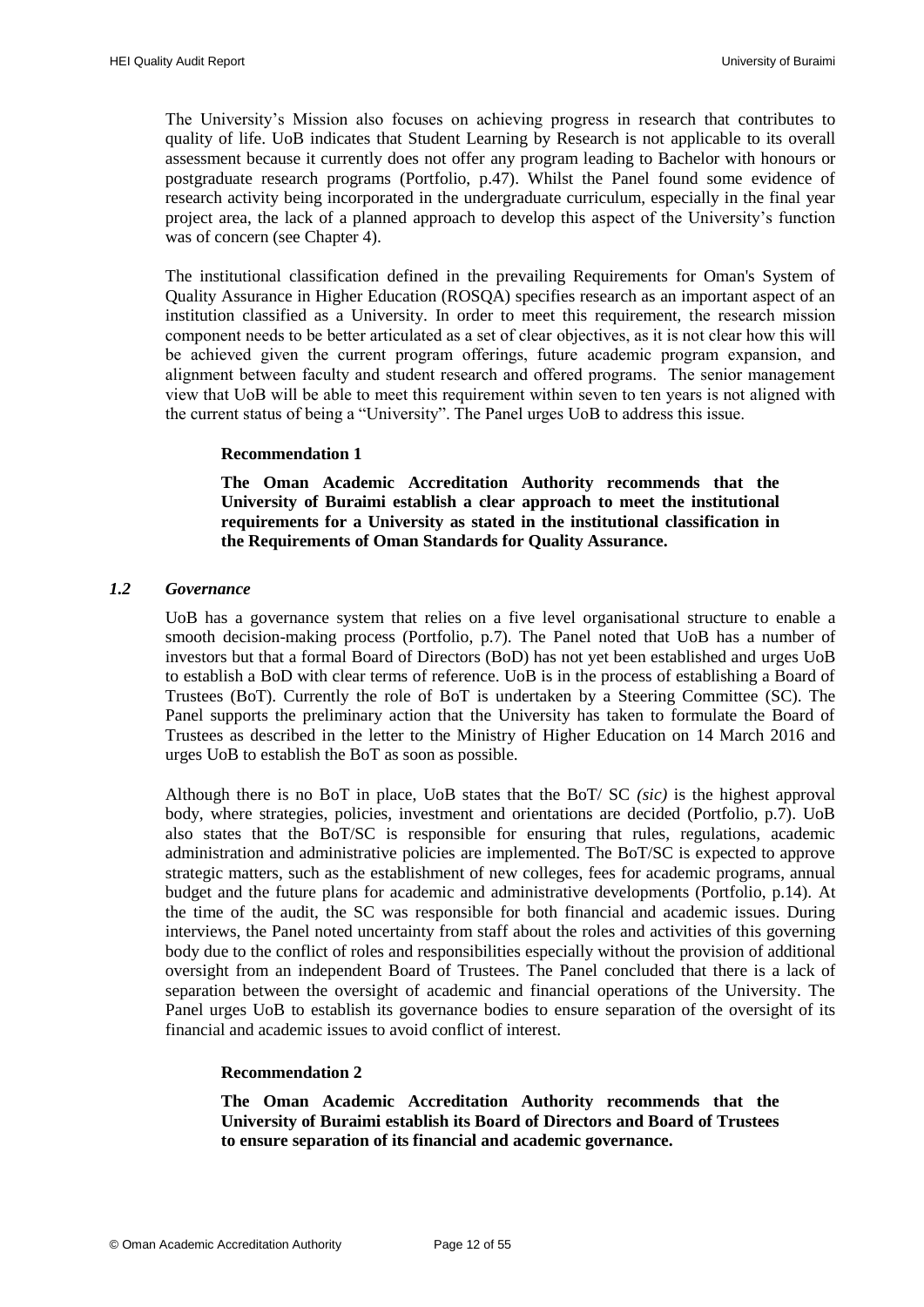The Panel was informed that the Vice Chancellor is the Dean of the College of Business and Chair of the University Academic Council (UAC). The VC is also an ex-officio member of the Steering Committee. Article 20 of the University Bylaws indicates that "the Chair of the UAC has the authority to make decisions if he/she feels the Council majority vote is unsatisfactory". Given that the VC is currently the UAC Chair and ex-officio member of the Steering Committee, it falls to one person having ultimate veto and final decision-making rights. The dual role of the Vice Chancellor as the Dean of College of Business is sometimes confusing to staff members as they are not certain as to which role is being assumed by the VC/Dean at any given time. In order to ensure that all Colleges are treated fairly and to avoid occurrence of conflicting priorities, the Panel urges UoB to fill the position of the Dean of College of Business. The Panel concluded that the VC is currently holding too many positions and recommends that University of Buraimi needs to ensure clear separation of authority in its governance and management structures.

#### **Recommendation 3**

<span id="page-14-1"></span>**The Oman Academic Accreditation Authority recommends that the University of Buraimi provide clear separation of authority in its governance and management structures and roles to ensure that key decision-making powers do not rest with a single individual.**

#### **Recommendation 4**

**The Oman Academic Accreditation Authority recommends that the University of Buraimi appoint a separate Dean for the College of Business in order to support the effective implementation of the organisational structure.** 

#### <span id="page-14-2"></span><span id="page-14-0"></span>*1.3 Management*

UoB"s revised organisational chart shows a management structure that includes two Deputy Vice Chancellors: Deputy Vice Chancellor for Academic Affairs (DVC-AA) who is responsible for academic entities and offices, and the Deputy Vice Chancellor for Financial and Administrative Affairs (DVC-FAA) who is responsible for financial and administrative operations (Portfolio, p.15). The Panel acknowledges the progress made in relation to filling the positions of the Deputy Vice Chancellors. The Academic Units are managed and supervised by the College Deans and the Director for the Center of Foundation Studies (CFS) who report to the DVC-AA. Administrative units are managed by Directors who report to either the Vice Chancellor or the DVC-FAA (Portfolio, p.15). The revised organisational structure has not been populated entirely, and there are many staff in acting positions, some of whom were appointed only weeks before the Audit Visit (see [Recommendation 31\)](#page-45-4). As noted in Section 1.2, the Vice Chancellor is also the Dean of the College of Business.

The Panel heard from Deans and academic staff that the College Boards play an important role in the Colleges" decision-making processes, both at the College level and for raising issues to the University Academic Council. During interviews, the staff indicated the need for decisionmaking processes to be delegated more appropriately within the organisation; and greater consultation was needed across the organisation as most decision-making took place within the senior management of the organisation. For example, the Panel was informed that the agenda of the UAC requires approval from the Vice Chancellor, who also has a veto on any policy decisions made by the majority of the UAC if it deems the decisions to be "unsatisfactory". There were also instances of one-way communication, for example, decisions of the UAC are raised for approval to the Steering Committee, but there is no feedback back to the UAC from the Steering Committee regarding the outcomes of these decisions. The Panel concluded that more transparency about the Steering Committee"s response to UAC decisions is required and urges UoB to address this issue.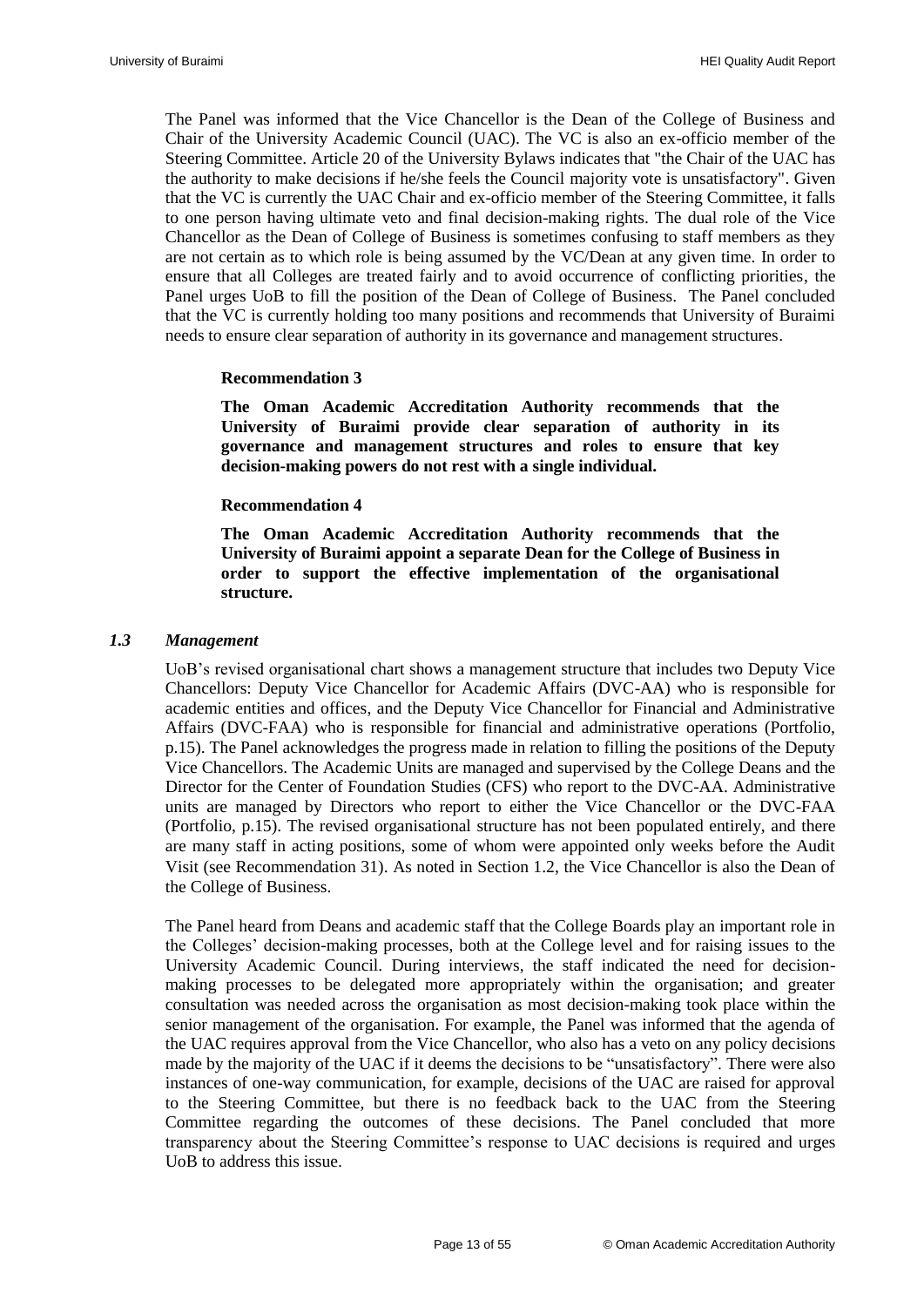# **Recommendation 5**

#### <span id="page-15-2"></span>**The Oman Academic Accreditation Authority recommends that the University of Buraimi ensure its decision-making processes are inclusive, clearly communicated, and supported by a consultative approach throughout the organisation.**

Various committees have been established to oversee academic and administrative functions such as quality assurance, laboratory management, and promotion. During interviews, academic staff indicated that due the high workload, their involvement in committees and related activities was detracting from their core responsibilities in teaching and research. While the Panel acknowledges the need for committees, there is a need to streamline the committee structure and monitor its effectiveness.

In terms of academic management, UoB undergraduate programs have three exit awards; Diploma, Advanced Diploma and Bachelor degree, as evident in the Ministry of Higher Education (MoHE) program license graduation notifications and staff interviews. By the end of academic year 2014-2015, 71 students had graduated (Portfolio, p.47) although graduates have only received transcripts as the award certificate is still being designed. The Panel urges UoB to expedite issuing award certificate to students who have graduated.

#### **Recommendation 6**

#### **The Oman Academic Accreditation Authority recommends that the University of Buraimi issue award certificates to students who have graduated, as a matter of urgency.**

#### <span id="page-15-3"></span><span id="page-15-0"></span>*1.4 Institutional Affiliations for Programmes and Quality Assurance*

UoB states that its approach to institutional affiliations has changed since the University"s inception: originally the University signed an agreement with a consortium of six European universities for its programs in Engineering, Health Sciences and Commerce (Portfolio, p.16). However, these affiliations were not implemented. Currently UoB does not have any affiliation arrangements for its programs.

The Panel was informed that the University was working on an affiliation arrangement with Ulster University to externally validate the Nursing program. This affiliation will involve Ulster University having a validation role, including appointing external reviewers and ensuring there is external moderation of assessment. The College of Business is also working on an agreement to jointly conduct two programs with Stratford University, USA and one program with Alexandria University, Egypt. The Panel recognises that these affiliations can provide greater opportunities for internship and practice and greater nexus between research and teaching and encourages UoB to implement these affiliations to meet its strategic institutional goals one, seven and nine.

The University proposes to jointly issue two award certificates for the same program, one certificate from the University of Buraimi and second from the partner institutions: Stratford University for Bachelors in Business and Master in Business Administration; and Alexandria University for Bachelor of Law program. The practice of awarding two separate certificates for one single program raises the issue of double counting a single program outcome for two separate degrees. UoB needs to seek verification with the MoHE on the permissibility of awarding two degree certificates for a single program.

#### <span id="page-15-1"></span>*1.5 Strategic Plan*

UoB"s Strategic Plan clearly delineates a five-year plan from 2013-2017 with annual action plans. UoB"s strategic goals are: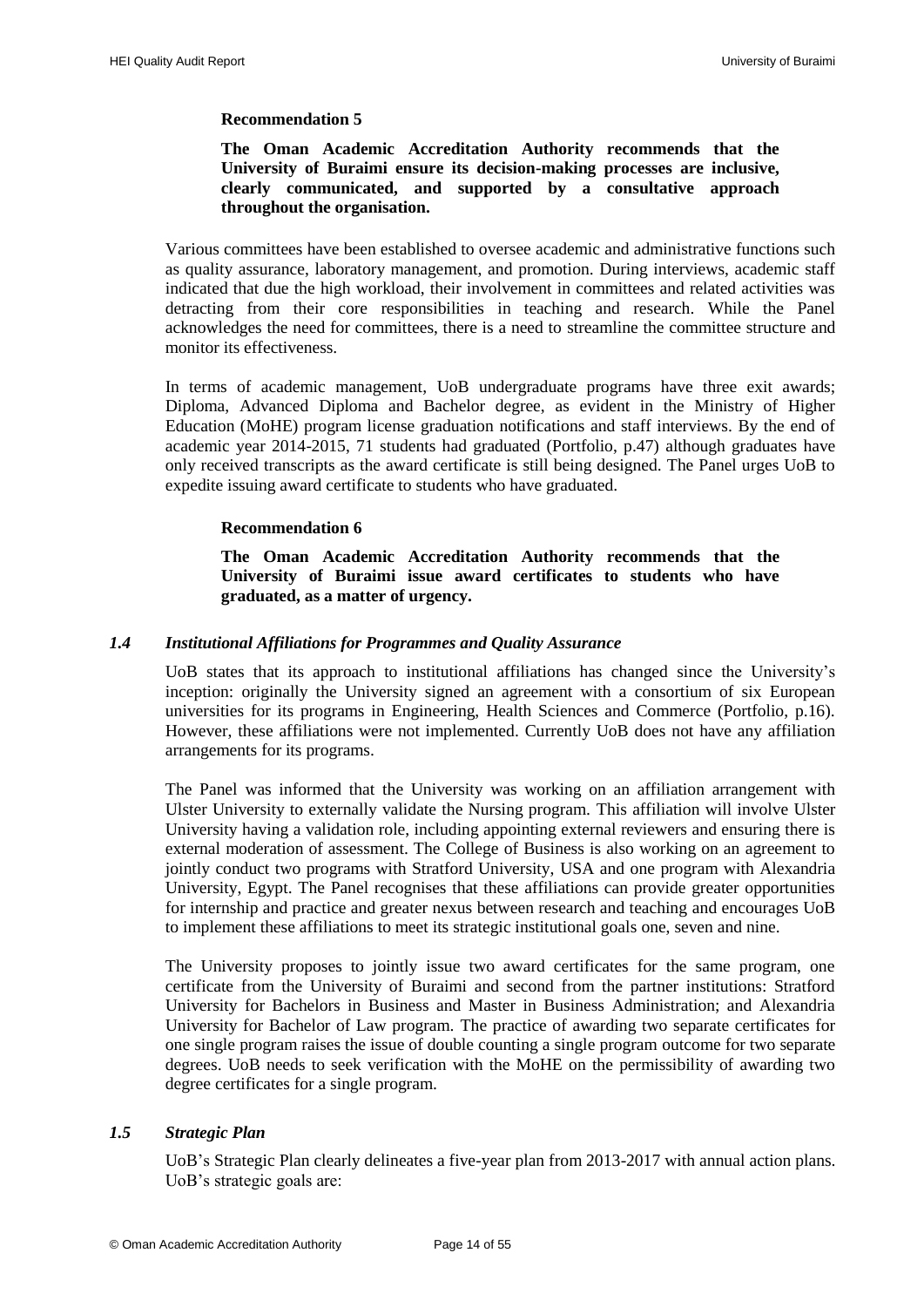*1. To engage in academic initiatives that encourage student centered and life-long learning* 

*2. To promote research that serves the needs of society and addresses strategic issues* 

*3. To invest in human and other resources that contribute to continued development* 

*4. To prepare students for purposeful and successful careers that meet local, regional and global challenges* 

*5. To create new knowledge and become a national repository of expertise.*

*6. To provide a conducive, supportive, and safe environment and facilities for the University community* 

*7. To encourage and support activities that transform students into responsible global citizens* 

*8. To engage with industry and the community to establish initiatives for common good* 

*9. To provide the shareholders optimal value within the context of quality education* (Portfolio, pp.17-18).

UoB"s Strategic Plan was developed by the University Quality Council (UQC) (Portfolio, p.18). UoB has made an effort to link its Strategic Plan to the institutional Mission/Values and establish annual milestones to accomplish its strategic goals. The Panel heard that the Strategic Plan not been formally signed off by the Steering Committee although the Colleges and departments have started to implement it. The Panel suggests that the status of the Strategic Plan be clarified to make the approval process more transparent and to show the commitment of the senior leadership team to the Strategic Plan.

The Strategic Plan has action plans for every year starting from AY 2013-2014. Action plans result in an Accomplishment Report. UoB piloted this activity during Fall Semester AY 2015- 2016, where individual departments and College submitted Accomplishment Reports that included a report on KPI achieved as well as a descriptive summary of challenges in meeting the target (Portfolio, p19). On consideration of the Accomplishment Report of Fall 2015-2016, the Panel did not find evidence of how corrective action identified from the Accomplishment Reports will be taken into the next cycle of Operational Planning or how this will inform the achievement of strategic goals. The Panel concluded that UoB needs to have an institutional approach that aligns all the individual departmental Accomplishment Reports to inform the achievement of its strategic goals.

#### <span id="page-16-0"></span>*1.6 Operational Planning*

UoB"s operational planning process is aligned with its Strategic Plan and the responsibility for the implementation of action plans rests with the Heads of Departments (Portfolio, p.19). Units prepare a yearly action plan where clear activities are identified and mapped to the appropriate University goals, resources are identified and key performance indicators (KPI) are developed. On consideration of the documentation, it was not clear to the Panel how the individual departmental action plans are communicated at an institutional level to inform senior management about the effectiveness of implementation of the Operational Plan. The Panel urges UoB to align the departmental KPIs at an institutional level.

#### **Recommendation 7**

<span id="page-16-1"></span>**The Oman Academic Accreditation Authority recommends that the University of Buraimi ensure that its individual departmental action plans are linked to institutional key performance indicators and targets.**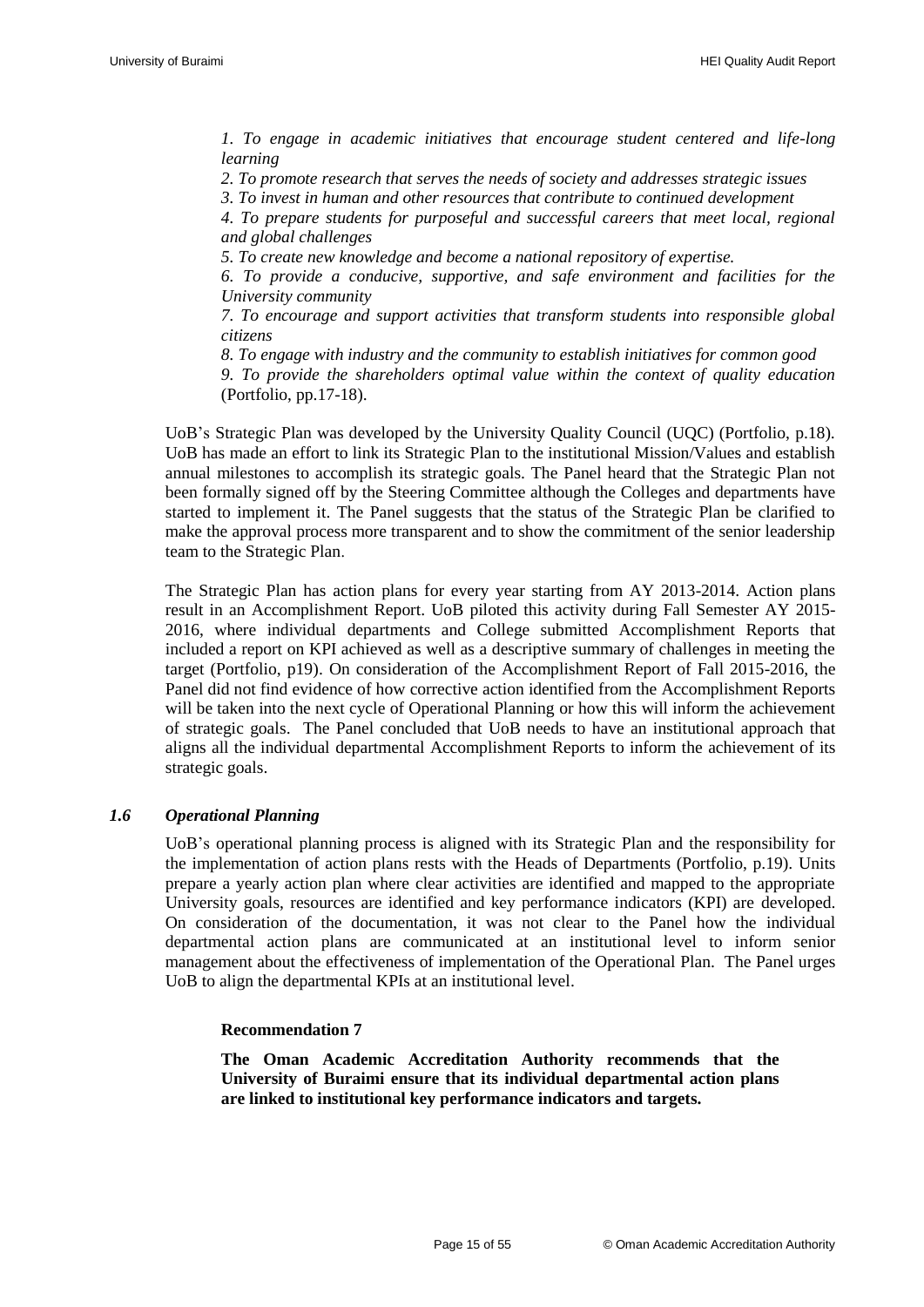#### <span id="page-17-0"></span>*1.7 Financial Management*

UoB is a private and not for profit University established by Al Buraimi Company for Education Services, which is a Limited Liability Company (Portfolio, p.13). Financial management and accounting is monitored through the Steering Committee and an annual external audit (Portfolio, p.20). The Vice Chancellor has multiple roles in terms of financial management: for example the VC oversees the internal audit function; the VC is the line manager for the DVC-FAA; and is an ex-officio member of the Steering Committee which is responsible for financial planning, budget and allocation of resources. The Panel urges UoB to address this issue (see [Recommendation 2\)](#page-13-3).

UoB states that capital and operational budgets are proposed at the beginning of each academic year and forwarded to the VC through the DVC-FAA (Portfolio, p.20). DVC-FAA undertakes a consultative process with the Deans and Heads of respective units and together they finalise the budget. During interviews, staff indicated that the process had improved markedly under the leadership of the new DVC-FAA and they acknowledged the consultative nature of the process.

#### <span id="page-17-1"></span>*1.8 Risk Management*

UoB"s Risk Management Policy is still under development and currently the focus on risk management is in five areas only: Information Security, Fire Safety, Health and Safety, Medical and Financial Management (Portfolio, p.21). The Panel, however, found no formal risk management system in place to address these risks. It is clear that UoB has invested a lot of money in building the new campus, while, in terms of income, more than 90% of students are sponsored by the MoHE. UoB has acknowledged the risk involved in the lack of diversified income as the MoHE fees for sponsored students are its only source of income. Given that UoB is heavily dependent upon the MoHE sponsored students, the Panel urges UoB to address this risk.

UoB acknowledges that it is heavily dependent on Information Technology (IT) and automation of operations, and needs to adopt IT security measures across the University. Whilst there is regular backup of data relating to all information, including student information, in a secure manner across different servers inside the University campus, the Panel observed that there was no back up on sites outside of University locations. UoB will need to address this risk in the future.

The Panel concluded that UoB needs to develop policies and procedures related to risk in all areas including academic areas and needs to develop broader systems of risk management to identify, monitor and mitigate risk.

#### **Recommendation 8**

**The Oman Academic Accreditation Authority recommends that the University of Buraimi develop and implement a comprehensive and robust risk assessment and management system to identify, monitor and mitigate risks.**

#### <span id="page-17-3"></span><span id="page-17-2"></span>*1.9 Policy Management*

The University states that it "has a clear philosophy on the development and approval of its internal rules, regulations and policies. Such a philosophy adopts a bottom-up approach where units can initiate and based on the needs (*sic*), the development of any specific policy that may contribute to a more efficient operational environment" (Portfolio, p.22). UoB presented a number of individual policies and stated that it has "an adequate progression towards a complete policy management system" and states that its current policies are eligible to be reviewed every two years (Portfolio, p.23). However, the Panel did not find evidence of an appropriate mechanism in place to evaluate the effectiveness of existing policies and procedures. The status of the Policy Development Review Policy itself and other policy documents offered as samples is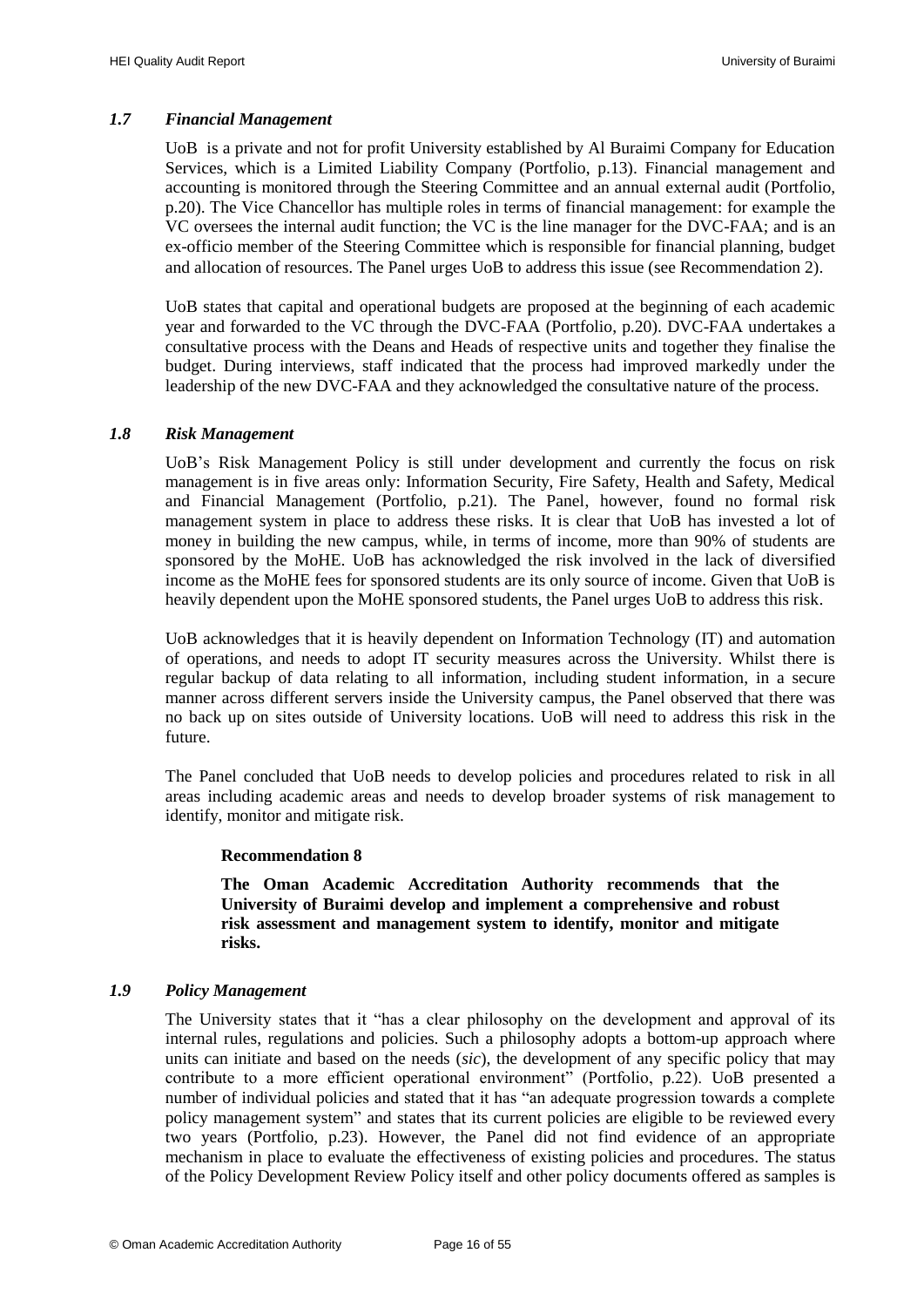unclear as they had not been formally approved. The Panel was informed that the policy development procedure as stated in the Policy Development Review Policy is not followed consistently and that some policies had been introduced without stakeholder consultation. This requires an effective approval process to secure the review and management of policy within the institution. The Panel urges UoB to address this area.

#### **Recommendation 9**

**The Oman Academic Accreditation Authority recommends that the University of Buraimi develop and implement a systematic process for developing, approving, disseminating and reviewing policies.**

#### <span id="page-18-2"></span><span id="page-18-0"></span>*1.10 Entity and Activity Review Systems*

UoB states that it has a clear organisational structure that supports entity or activity review (Portfolio, p.23). UoB also aims to develop a systematic approach to the review process with the help of the Quality and Accreditation Department (QAD) and the Internal Audit Department to assure the quality of the University"s functions and policies (Portfolio, p.24). UoB has recently appointed an Acting Director for the QAD but both QAD and the Internal Audit Department are not yet fully staffed. There was evidence of a review cycle in a number of areas such as the improvement of teaching and learning in some parts of the CFS. The conduct of course evaluations was also evident, where students complete evaluations every semester, and this data is subsequently used in some of the Colleges for one-to-one conversations about teaching performance between the Dean and academic staff. However, this practice was not evidenced across all Colleges of UoB.

Some of the other review activities undertaken by UoB include a review of its Vision and Mission; Organisational Structure; and a review of the Business Program Curricula and Bachelor of Science in Mechanical Engineering program. While the Panel acknowledges that these review activities have taken place, it was concerned about the overall lack of actual data related to performance, and more importantly, trend data to inform improvement and decision making. Across many of the functions of the University, the Panel found evidence that an approach to the review system had been developed. However, the Panel did not find evidence in terms of entity and activity review results, and mechanisms in place to systematically use results to improve the University"s functions. The Panel urges UoB to ensure that there is a framework in place for consistently undertaking reviews of the University"s functions that specifically uses appropriate measures (quantitative and/or qualitative) to demonstrate results that are then used to inform improvement. In addition, this approach needs to include appropriate feedback loops to those stakeholders who are included in the review processes.

#### **Recommendation 10**

<span id="page-18-3"></span>**The Oman Academic Accreditation Authority recommends that the University of Buraimi establish a review framework to systematically review University functions and activities that includes a consistent set of principles and processes for the undertaking of reviews, the provision of reports, the provision of appropriate feedback loops and to use results to inform improvements.**

#### <span id="page-18-1"></span>*1.11 Student Grievance Process*

The Student Affairs Department and Student Engagement and Academic Advertisement Centre (SEAAC) deal with complaints related to academic support and other support services and that the Admission and Registration Department (ARD) deals with complaints regarding academic grades (Portfolio, p.25). A complaint form is available for students to complete online. The Panel found that both staff and students were aware of the outcomes and the processes in place for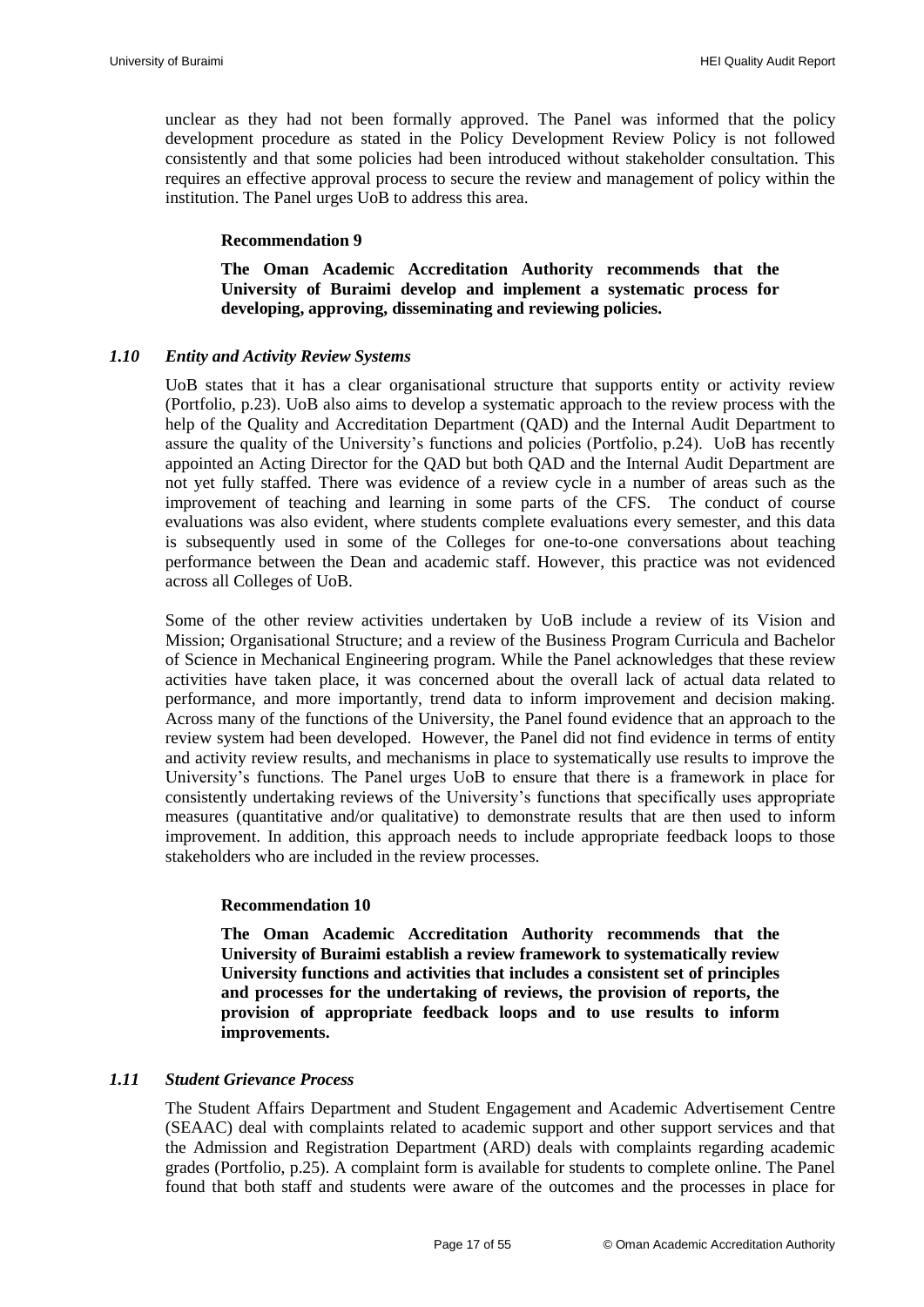managing and processing student grievances. UoB has an appeals process included in its student guide. However, the Panel did not find any evidence of how grievances are systematically reviewed to inform improvements across functions of UoB. The Panel encourages the University to develop mechanisms to monitor the effectiveness of its grievance process.

#### <span id="page-19-0"></span>*1.12 Health and Safety*

According to UoB, strategic goal six is "to provide a conducive, supportive, and safe environment and facilities for the University community" and the action plans derived from this goal aim to ensure "provision and maintenance of a healthy and safe work environment for all the members of the UoB" (Portfolio, p.26).

The Panel found that most of the staff managing and coordinating laboratories were aware of safety issues and the need to ensure a safe work environment, although they were not aware of a system or set of standards that apply institution-wide. UoB has drafted a Health and Safety Policy which is expected to be implemented in Fall Academic Year 2016-17 (Portfolio, p.26). The Panel agrees with UoB that there is an opportunity to improve the prioritising and maintenance of a healthy and safe work environment and supports its efforts in this area.

#### **Affirmation 1**

<span id="page-19-2"></span>**The Oman Academic Accreditation Authority agrees that the University of Buraimi needs to develop and implement a comprehensive approach to addressing health and safety to ensure provision and maintenance of a healthy and safe work environment for all the members of the University of Buraimi and supports its efforts to address this.**

UoB also states that students who are sent overseas for training are provided with medical insurance cover by the University as part of health and safety measures (Portfolio, p.26). The Panel supports UoB in this area.

#### <span id="page-19-1"></span>*1.13 Oversight of Associated Entities (e.g. owned companies)*

This section is not applicable to UoB.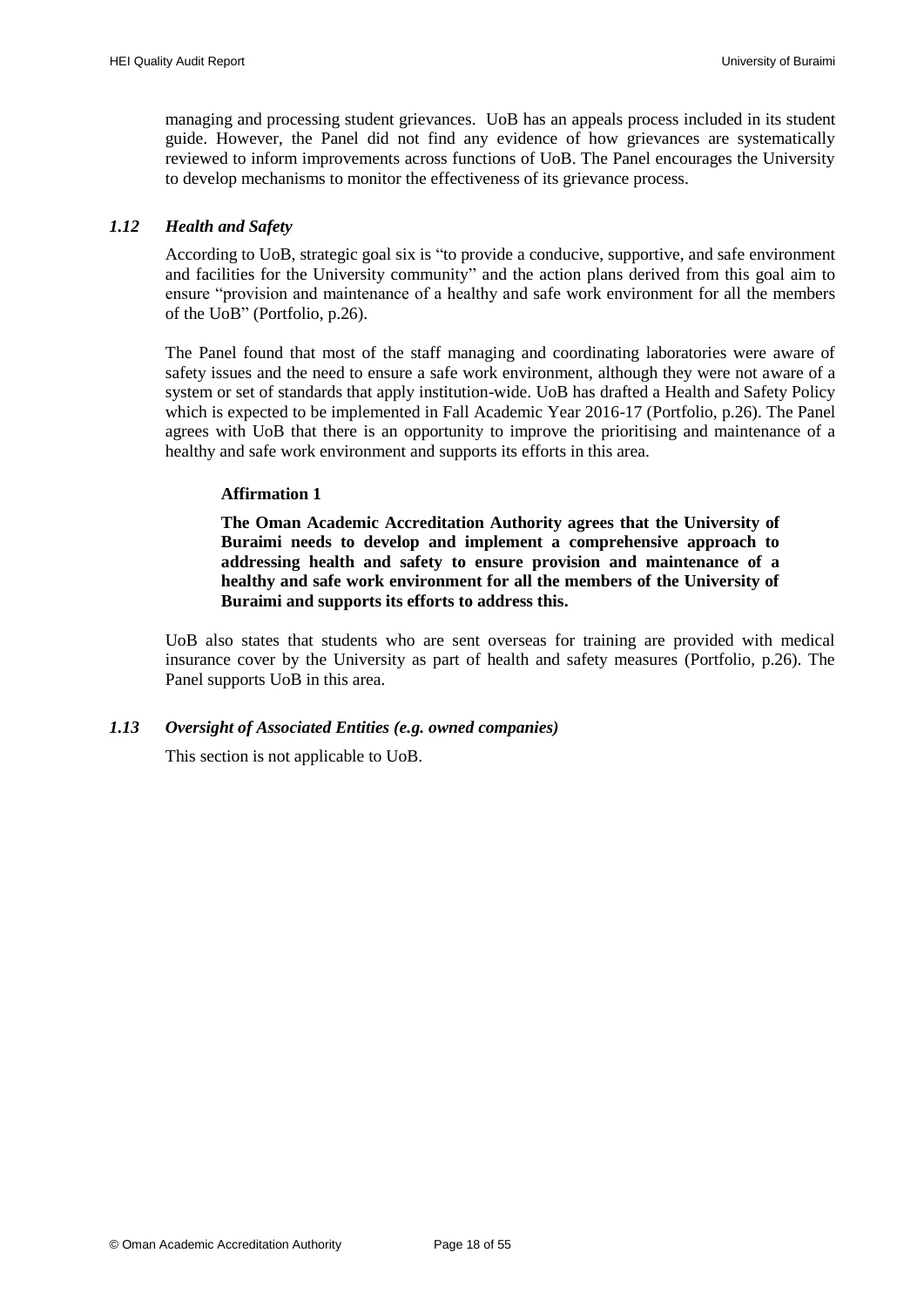#### <span id="page-20-0"></span>**2 STUDENT LEARNING BY COURSEWORK PROGRAMS**

UoB has three Colleges: the College of Business (CoB); the College of Health Sciences (CoHS); and the College of Engineering (CoE) as well as a Center for Foundation Studies (CFS). The CFS offers the General Foundation Program to prepare students for entry into the degree and diploma programs in the Colleges.

The University currently offers 11 degree programs, which are taught in English. The CoHS offers two programs: Nursing; and Optometry. Five programs are offered by the CoB: Management Information Systems; Business Administration and E-Business Management; Export Oriented Management; Islamic Finance and Banking; and Global Supply Chain and Management and Logistics. Four programs are offered by the CoE: Civil Engineering; Architectural Engineering; Information and Communication Engineering; and Mechanical Engineering. All programs at the post Foundation level follow a credit hour-based system. All programs offered by UoB at the time of the audit have at least 131 credit hours or a maximum of 165 credit hours, which is higher than the required number of credit hours set by the Oman Qualification Framework (Portfolio, pp.29-30). At the time of the audit, the University had a student population of approximately 2300 students.

UoB Strategic Plan for 2013-2017 includes the following goals of particular relevance to teaching and learning and quality education:

- *To engage in academic initiatives encourage student-centered and lifelong learning*
- *To prepare students for purposeful and successful careers that meet local, regional, and global challenge* (Portfolio, p.17)*.*

UoB indicates that the above goals are in complete alignment with the "Inspired Learning" concept indicated in the Vision statement of the University, as well as the "learner-centered experience enhanced by local and global partnership" highlighted in the Mission statement (Portfolio, p.32).

This Chapter reflects the findings of the Panel in the areas of student learning by coursework programs such as graduate attributes; curriculum; student entry standards; teaching quality; plagiarism; student placement; assessment methods, standards and moderation; academic security and invigilation; student retention and progression; graduate destinations and employability.

#### *2.1 Graduate Attributes and Student Learning Objectives*

<span id="page-20-1"></span>UoB states that its graduate attributes (GAs) are aligned with the University Mission as well as the Program Objectives (POs) and Student Outcomes (SOs) (Portfolio, p.27). Each Program has Program Specifications that contain POs and SOs that students have to achieve at the completion of a program. The generic GAs that all graduates should have attained upon graduation are: "appropriate level of knowledge and skills in the discipline; analytic and critical thinking skills, professionalism, ethical behaviour and social responsibility; flexibility to adaptability to a multicultural and dynamic context" (UoB Graduate Attributes document). The Panel noted that the CoHS has its own GAs, these are: "professionalism, service orientation, discipline, amenability, and scholarship" (CoHS Program Specifications). UoB identified a list of four generic SOs for all programs with associated statements under each outcome i.e. knowledge and understanding skills, course-specific skills, thinking skills, and general and transferable skills (UoB Graduate Attributes document). The Panel considered samples of course materials and found that there was explicit mapping of the generic GAs with POs and SOs, and these were well embedded in program specifications. The Panel was informed by senior management that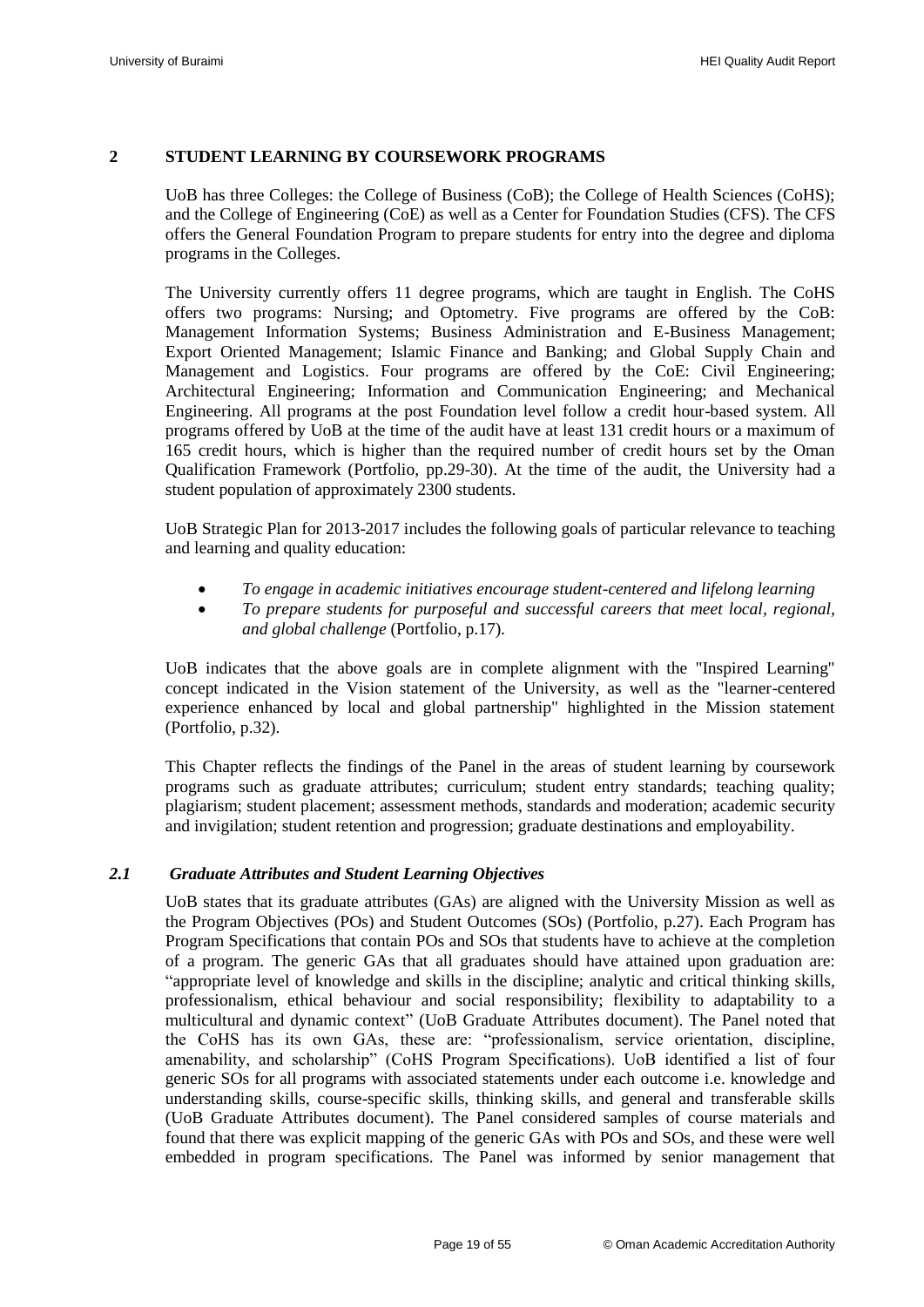industry and employer surveys to review the achievement of GAs had been developed but were yet to be disseminated.

From interviews, the Panel noted that there was lack of awareness of generic GAs and SOs amongst the students, staff and stakeholders. The Panel concluded that UoB needs to involve and improve staff and student awareness of its GAs and SOs. The GAs have been developed for students continuing their studies to Bachelor level; the Panel found that there are no specific GAs for students that exit programs at Advanced Diploma and Diploma levels. Data suggests that a large number of students exited at Diploma and Advanced Diploma levels. The Panel urges UoB to ensure that the Diploma and Advanced Diploma exit points are structured to ensure that students graduate having met learning outcomes that support employment.

#### **Recommendation 11**

<span id="page-21-1"></span>**The Oman Academic Accreditation Authority recommends that the University of Buraimi increase awareness and understanding of graduate attributes among staff, students and stakeholders and develop appropriate graduate attributes for students exiting at the Diploma and Advanced Diploma levels.**

UoB has program specifications for all programs and course outlines for all courses. Program specifications of the Mechanical Engineering program and the Architectural Engineering program vary in that in some places UoB states that the objectives in the POs are to be attained by the alumni three to four years after graduation and in other places they are to be achieved two to three years after graduation, while Information and Communication Engineering requires students to achieve POs three to four years after graduation. The Panel was unclear as to the rationale of how graduates can attain POs after their period of study in UoB. In addition, the Panel could not find evidence of checkpoints to ensure that graduates are meeting the POs during their study on the program. The Panel urges UoB to review consistency across program specifications in order to ensure that POs and SOs can be attained during the students' period of study on the program and not afterwards.

#### **Recommendation 12**

**The Oman Academic Accreditation Authority recommends that the University of Buraimi ensure consistency in the program specifications and ensure all graduates achieve Program Objectives and Students Outcomes by the end of their period of study on the program.**

<span id="page-21-2"></span>As part of its curriculum review, UoB intends to carry the first cycle of review for both the POs and SOs in Spring Semester during the academic year 2015-2016 through pilot assessments that will be carried out by designated Colleges (Portfolio, p.28). The CoE will review the POs of the Bachelor of Science in Civil Engineering program using alumni and employer surveys, which were designed during the Fall semester during the academic year 2015-2016, while the CoB will carry out a review of SOs of the Bachelor of Science in Management Information Systems through the review of course objectives which are mapped to the SOs. Both Colleges will run a pilot assessment of the designated outcomes as a preparation step to the systematic implementation of such assessments (Portfolio p.28). The Panel supports UoB in its effort to review the POs and SOs.

#### **Affirmation 2**

<span id="page-21-0"></span>**The Oman Academic Accreditation Authority agrees that the University of Buraimi needs to review its Program Objectives and Student Outcomes and supports its efforts to address this by implementing pilot reviews in the College of Engineering and the College of Business.**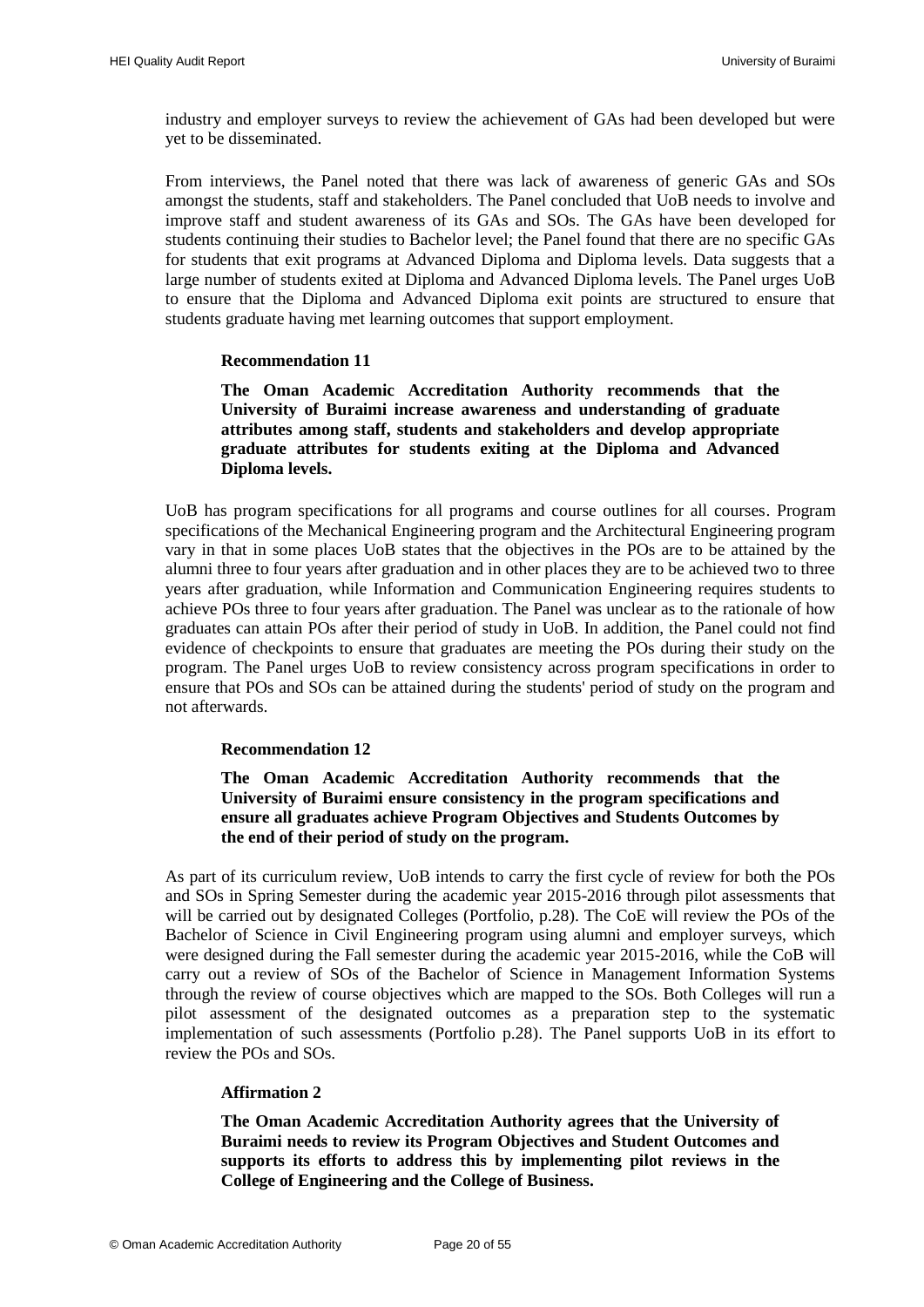#### <span id="page-22-0"></span>*2.2 Curriculum*

UoB offers 11 degree programs namely: Civil Engineering; Architectural Engineering, Information and Communication Engineering; Mechanical Engineering; Optometry; Nursing; Management Information Systems; Business Administration; and E-Business Management,; Export Oriented Management; and Islamic Finance and Banking. All programs have been licensed by the MoHE (Portfolio, p.29).

The development of these programs was based on market analysis and benchmarking against comparable programs in Oman and elsewhere. Each College has a Curriculum Committee responsible for obtaining data and preparing the requirements for program offerings. UoB states that for programs recently introduced, a systematic approach to benchmarking of the curriculum has been used (Portfolio, p.29). The Panel considered the benchmarking process and report of the Management Information Systems Program and suggests that it could be disseminated across all UoB programs.

In 2014-2015, UoB established a Curriculum, Program and Course review and a Development Process Policy, to ensure a systematic process to curriculum design which would involve the College Board, the College Advisory Board and the University Academic Council (Portfolio, p.30). According to the UoB, this policy is due to take effect in Spring Semester academic year 2015-2016 but had not been implemented by the time of the Audit Visit. However, the Panel noted that the College Advisory Boards have yet to be established (se[e Recommendation 13\)](#page-22-3). The Panel encourages UoB to expedite establishment of these Boards in order to support implementation of its curriculum, program and course review (see Section 5.2).

UoB states that the Dean of each College and the Director of CFS shall review curricula once every five years; however, "based on external and regulatory requirements, such curriculum review may be carried out before the completion of five years" (UoB curriculum review document). Although the curriculum review process is stated clearly in the policy, the curriculum development lacks input from external stakeholders and industry, as reported by staff and stakeholders who were interviewed. The Panel urges UoB to implement a systematic approach to curriculum review that incorporates external input.

#### <span id="page-22-3"></span>**Recommendation 13**

**The Oman Academic Accreditation Authority recommends that the University of Buraimi implement its curriculum, program and course review policy and establish its College Advisory Boards in order to facilitate external input into the development and review of the curriculum.**

#### <span id="page-22-2"></span><span id="page-22-1"></span>*2.3 Student Entry Standards*

UoB states that it has clearly defined admission policies and procedures for its undergraduate programs and that a student should have a minimum overall score of "C" or an equivalent in the Diploma of General Education (DGE) in order to be admitted to undergraduate programs (Portfolio, p.31). However, the Panel noted that this criterion is not consistent with the UoB admission criteria specified in Student Handbook of the MoHE Higher Education Admission Centre (HEAC); CoB and CoE require a student to have a pass grade in DGE.

Students are admitted either directly to UoB undergraduate programs or to the General Foundation Program (GFP), which adopts the Oman Academic Standards for General Foundation Program (Portfolio, p.31). Students are placed in the GFP if they are not able to meet the required entry level score for English, Mathematics or IT. The GFP is a bridging program for the undergraduate degrees that aims to develop the basic competencies required for the undergraduate admission and for subsequent student success in the academic programs (Portfolio, p.32). The majority of students (90%) admitted in academic year 2015-2016 were placed in the English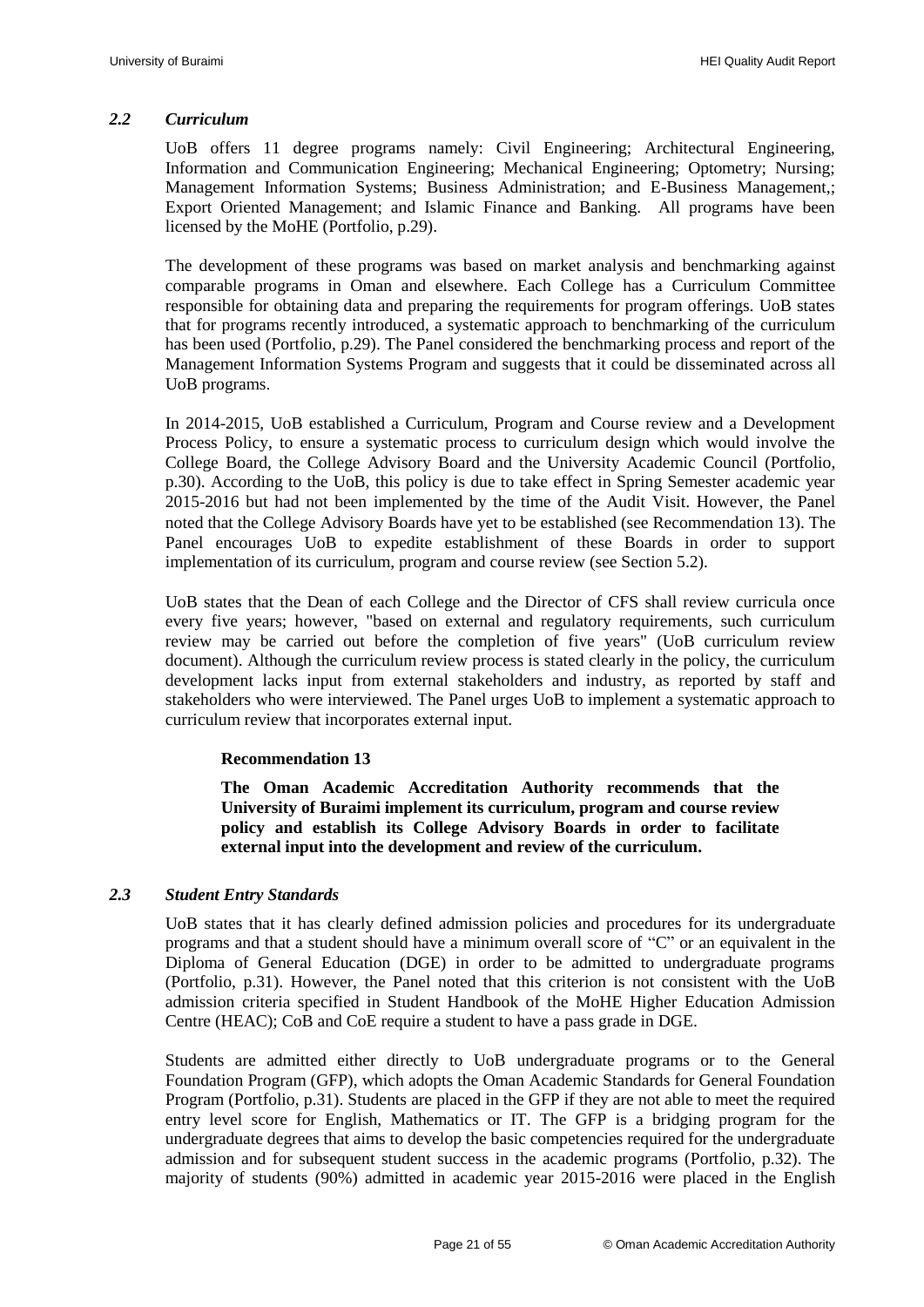component of the GFP, around 5% were placed in Mathematics and IT components, and 5% of the students were directly admitted to undergraduate programs. During interviews, academic staff expressed their satisfaction with students' entry level to the undergraduate programs. However, the Panel found no evidence that entry standards to the different Bachelor programs have been evaluated or reviewed. The Panel urges UoB to monitor and evaluate its entry standards and be consistent in communicating information regarding entry standards to its stakeholders.

#### **Recommendation 14**

**The Oman Academic Accreditation Authority recommends that the University of Buraimi ensure entry standards are consistently communicated to stakeholders and ensure that the entry standards are regularly monitored and evaluated to ensure effectiveness.**

#### <span id="page-23-1"></span><span id="page-23-0"></span>*2.4 Teaching Quality*

UoB"s goal is to engage in academic initiatives that encourage student-centered and life-long learning, primarily focus on learning processes, which is in alignment with the "Inspired Learning" concept indicated in the University's Vision statement, as well as the "learner-centered experience" highlighted in the Mission statement (Portfolio, p.35). UoB states that faculty members use a range of teaching methods such as lectures, classroom discussion, case studies, group work, and presentations. The mode of teaching is primarily face-to-face and uses the online facility, SharePoint, to provide supplementary learning materials (Portfolio, p.35). The Panel found that SharePoint was valued by those students who were interviewed. UoB conducts teaching and learning training sessions for staff. Teaching staff also compile Course Portfolios through the Student Information System (SIS) that enable Deans to suggest improvement for the course (Portfolio, p35). The Panel acknowledges UoB's efforts in this area (see Section 6.2).

The Panel found clear evidence from the interviews and supporting materials to suggest that there is a systematic approach to data collection on the quality of teaching across all Colleges. Students complete online students" Teacher Evaluation Forms, the feedback from which is used to inform Faculty Performance Evaluation along with classroom observation (Portfolio, p.37). During interviews, the Panel learned of some instances of improvements to teaching practice such as improving teaching materials, changing textbooks based on students' feedback and organising faculty development programs and faculty colloquia to address and discuss issues relevant to teaching and learning based on identified needs and feedback. The Panel was pleased to see that UoB has a robust system of monitoring courses and teaching effectiveness using on-line student evaluations, classroom observation and peer evaluations and takes action in response to student feedback.

The Panel learnt that the results of students" evaluation of teaching can be viewed by the faculty member after the student grades are finalized and officially approved. During interviews, faculty members stated that they do not always have access to their own results although the results are discussed with them by their Dean on an individual basis during staff appraisals. The Panel was also informed that the students are not made aware of the results of on-line student evaluation of teaching. UoB is encouraged to share with students the changes made in response to their feedback. The Panel viewed the aggregate results of the student evaluation via Student Information System (SIS) and found potential for benefits to be gained from the dissemination of aggregated results. The Panel suggests that UoB share evaluation results and close the feedback loop with students and staff to facilitate internal benchmarking and accountability to students for the information they provide.

UoB states that it has developed a new staff workload policy based on variation as per the academic staff rank to ensure that faculty members have a balanced load that allows them to dedicate adequate time for student consultation, course material preparation, assessment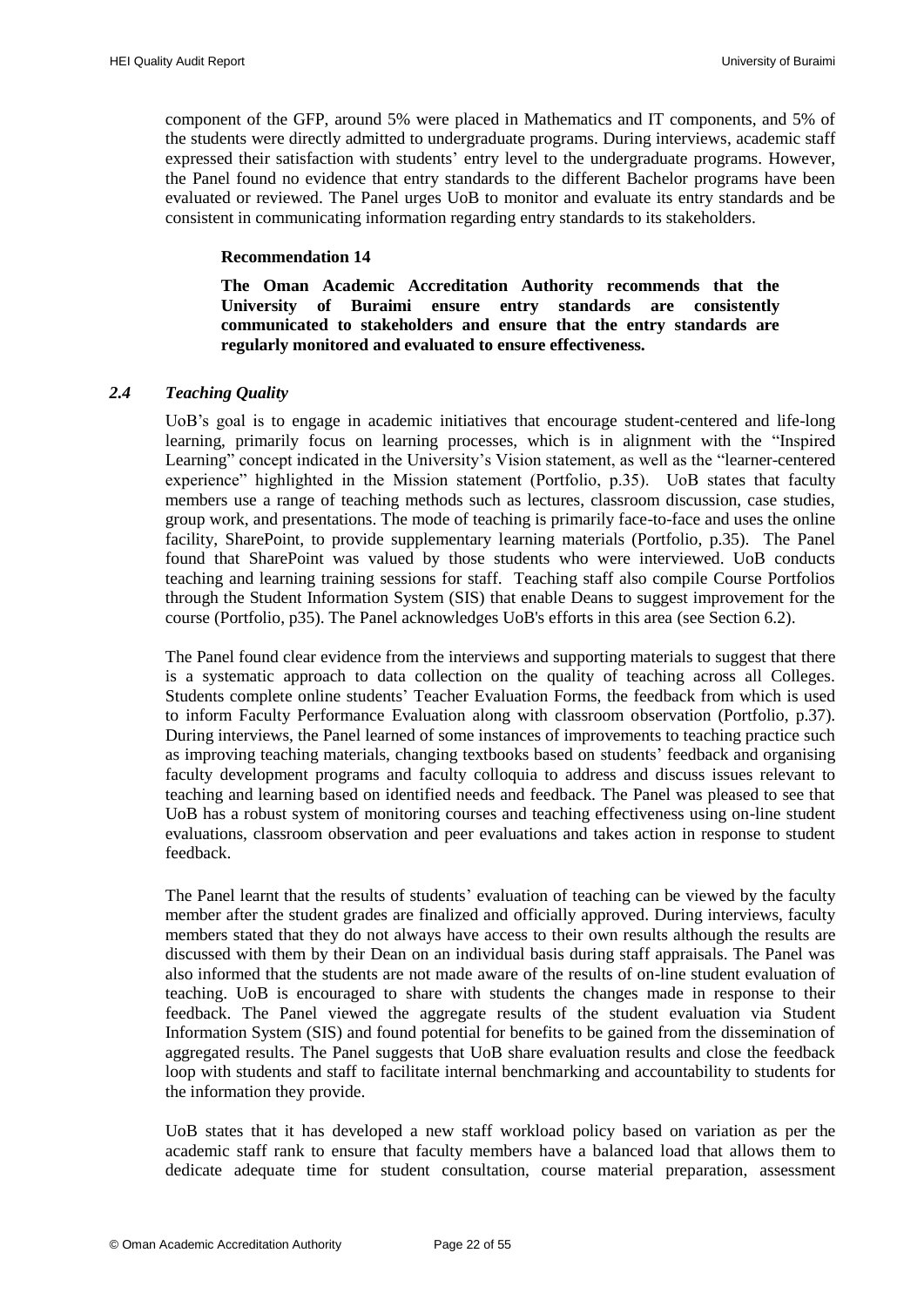preparation, teaching, learning innovation, research and community engagement (Portfolio, p.36). During staff interviews, the Panel was informed that according to this policy, faculty members are allotted contact hours in terms of the number of credits in the course. On an average teaching staff have a teaching load of 16-18 credit hours. This has meant that some teaching staff have heavy teaching loads (about 24 contact hours per week) which has resulted in insufficient time available for student consultation, research activities and community service in addition to committee work. CoHS staff, who are involved in laboratory and clinical teaching, accompany students to hospitals outside Buraimi area. The staff workload policy needs to reflect these variations (see Section 1.2). The Panel was also informed that stakeholders were not consulted about this policy before it was implemented.

Senior management stated that the workload policy document is an overarching one to make sure that teaching staff across all Colleges have the same number of credit hours however, this has not resulted in an equal teaching load as the number of teaching hours was high for some staff. The Panel noted UoB"s efforts to record and monitor teaching load across the University and urges the University to reflect the variations in the workload across all programs to allow the faculty to support students outside the classroom and to engage in other professional development and research activities.

#### **Recommendation 15**

**The Oman Academic Accreditation Authority recommends that the University of Buraimi review its teaching load policy to reflect the variations in staff workload across its programs and to support the achievement of teaching, learning, research and community engagement goals.**

#### <span id="page-24-1"></span><span id="page-24-0"></span>*2.5 Plagiarism*

One of UoB"s core Values is integrity, which is guided by principles of honesty and manifested in its efforts to deter plagiarism (Portfolio, p.38). UoB has a well-defined plagiarism policy that has information on avoiding, detecting and monitoring of plagiarism as well as investigating cases of plagiarism and the penalties involved. The Student Guide also has information on forms of plagiarism and penalties, and course syllabuses include a clear statement regarding antiplagiarism rules. The Colleges have manuals for undergraduate research projects/theses, which clearly explain the process and importance of in-text citation and referencing. During interviews, the Panel found that students were aware of the plagiarism policy, forms of plagiarism, and consequences of plagiarism and students stated that they were repeatedly informed about them by the teaching staff which was confirmed by staff who were interviewed.

However, the Panel found evidence of undetected student plagiarism in assignments and project/theses in samples of students" work submitted in the supporting materials; a significant amount of information was copied exactly from the internet. It was also noted that some students failed to include in-text citation, referencing of figures and submitted an incomplete reference list. Instances of plagiarism had not been detected either by respective teaching staff or by the moderator; in addition, students were awarded more than 90% of the allocated marks (see Section 2.7). UoB's approach to detecting plagiarism was inconsistent across the Colleges. For example, samples of students' assignments from the CoHS showed correct in-text citation, appropriate referencing and authentic work. The Panel suggests the good practice of CoHS to be disseminated to the other Colleges.

UoB states that faculty members are generally responsible for producing their own course materials, with adequate reference to the used sources (Portfolio, p.50). However the Panel found evidence of unreferenced text in the program specifications and in course outlines as well as teaching materials such as PowerPoint slides with no references.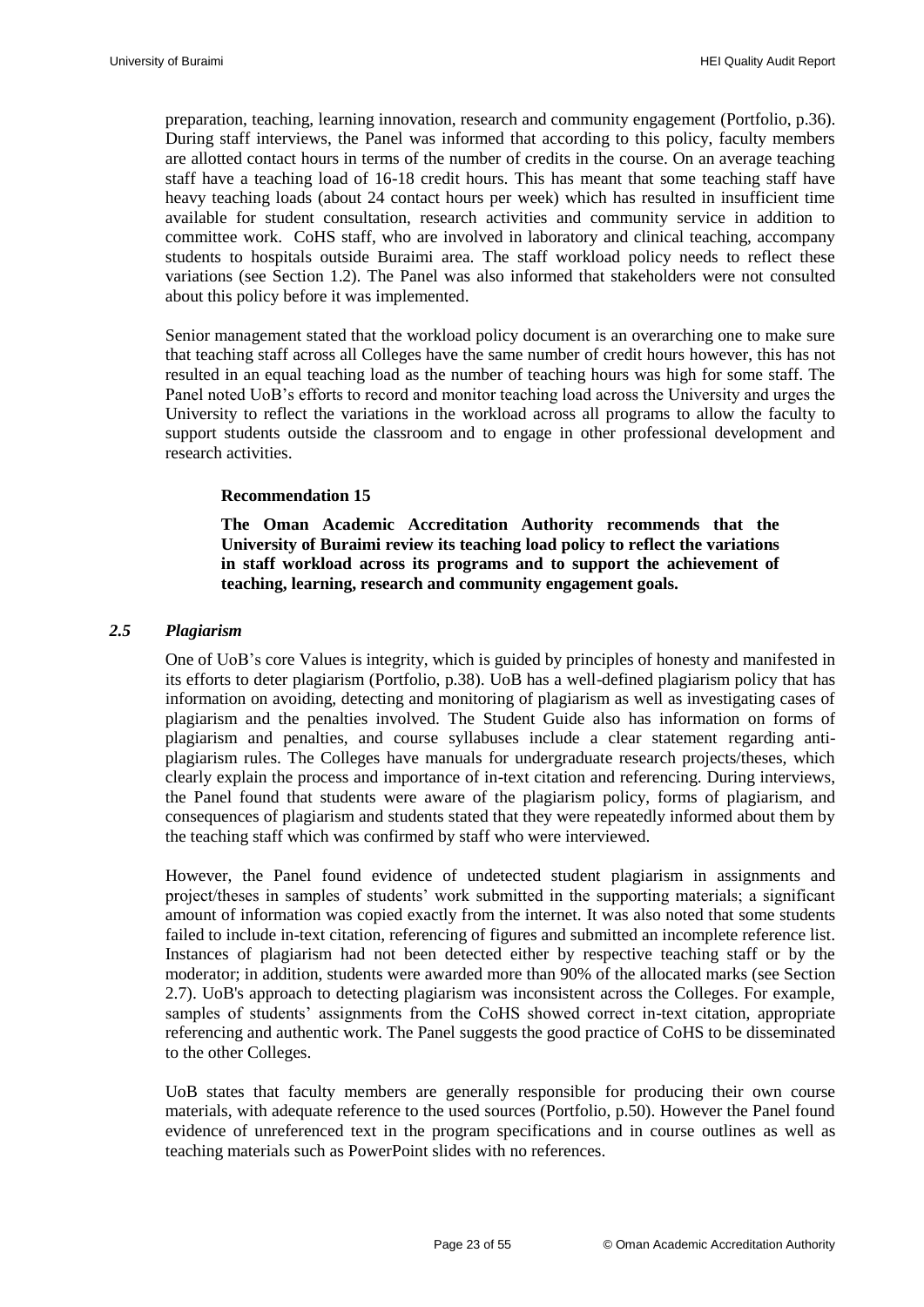Following consideration of the sample materials UoB provided, the Panel has serious concerns about the lack of academic integrity within the University and whether the systems for maintaining rigor to ensure that students are meeting POs based on their own work are being upheld. Failure by UoB to properly attend to issues of plagiarism and lack of academic integrity undermines the maintenance of academic standards and, therefore, the Panel urges the University to give urgent attention to these issues. UoB needs to develop and implement systems to create a culture which supports staff and students in avoiding plagiarism to ensure that academic standards are being upheld. The Panel also urges UoB to ensure that staff and students across all Colleges are familiar with procedures for detecting, handling and documenting cases of plagiarism to ensure consistent implementation of its plagiarism policy.

#### **Recommendation 16**

<span id="page-25-2"></span>**The Oman Academic Accreditation Authority recommends, as a matter of urgency, that the University of Buraimi significantly strengthen its support for the maintenance of academic standards by developing and implementing systems to ensure that academic integrity is respected and upheld by all staff and students.** 

#### <span id="page-25-0"></span>*2.6 Student Placements*

UoB states that the final requirement for all students at the University is an internship course or equivalent and that there is an internship, alumni and career service unit to support internship and placement and conduct appropriate activities for career development and tracking graduates' employment and achievement (Portfolio, p.39), although the Panel found that this unit is not yet operational. UoB is urged to establish this unit to support its activities in this area (see [Recommendation 31\)](#page-45-4).

Each College has a set of internship guidelines and evaluation mechanisms (Portfolio, p.39) and internship opportunities are provided to the students through the respective Colleges. The Panel heard positive comments about students' skills from industry stakeholders although they felt that a few students were not committed. Samples of internship evaluation by training providers were submitted but comments were found to be generic in nature and lacked appropriate feedback that could lead to improvement. The Panel suggests that UoB develop systems to ensure that feedback received is constructive and informs improvement.

The CoHS has established relationships with health care institutions in the Governorates of Buraimi, North Batinah and Muscat that play a key role in providing practical experience to students of the Nursing and Optometry programs. The Nursing students attended their internship in Buraimi Hospital while Optometry students had international exposure to clinical skills at the Center for Sight in India. Positive feedback was heard from both national and international internship providers and reflection on this experience had led to an improvement in the Student Outcomes. The Panel was pleased to hear about the establishment of links both at national and international levels for CoHS student placement which provided students with practical training opportunities to help bridge the gap between theory and practice.

#### **Commendation 1**

<span id="page-25-1"></span>**The Oman Academic Accreditation Authority commends the University of Buraimi for providing practical training to students by establishing links nationally and overseas for internship placements for students in the College of Health Sciences that had positive impact on their learning experience.**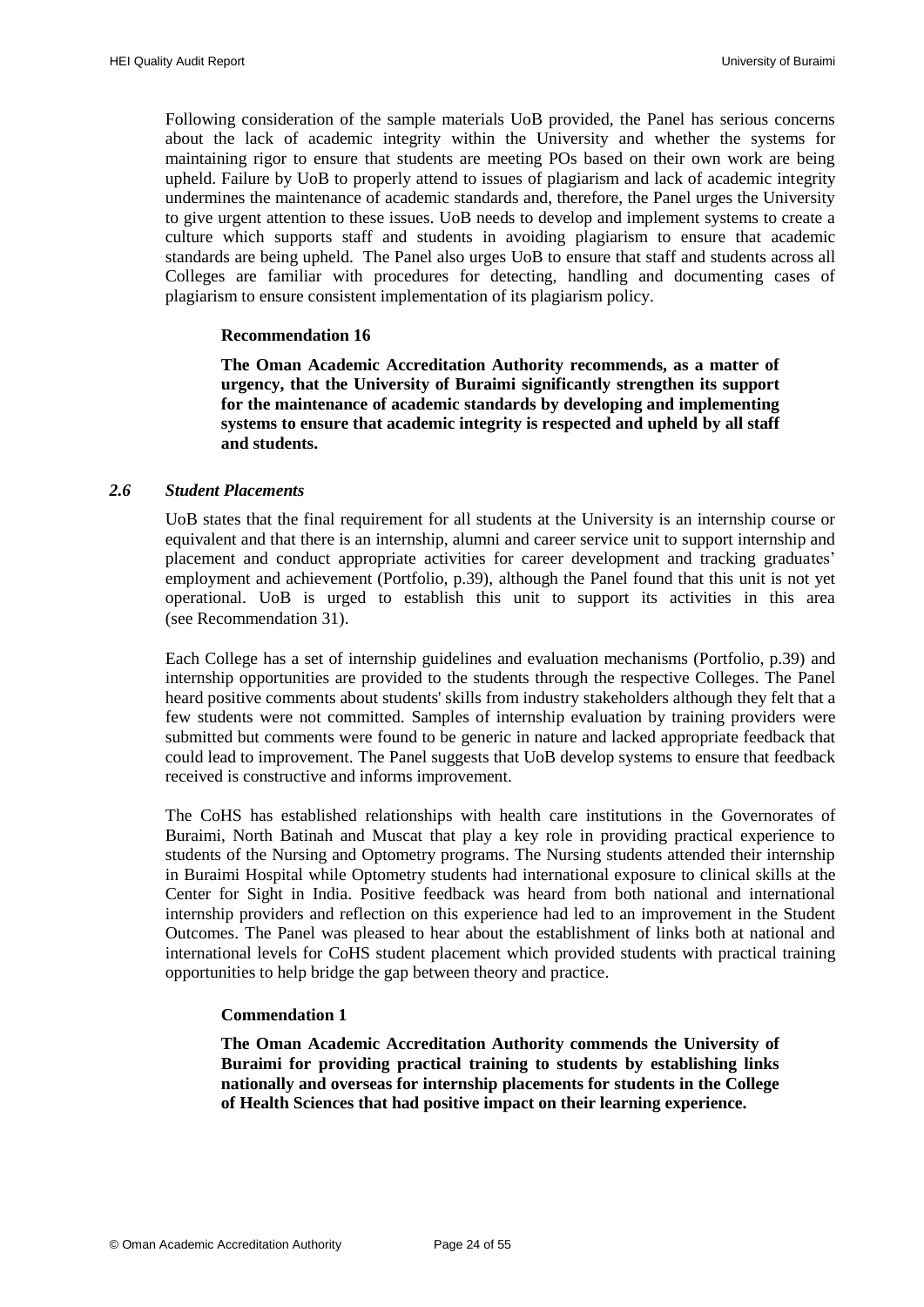#### <span id="page-26-0"></span>*2.7 Assessment Methods, Standards and Moderation*

UoB uses a variety of assessment methods such as "class participation which may include a combination of seatwork, case studies, homework, presentations, laboratory/practical exercises, and student projects; Midterm Exam, and Final Exam" (Portfolio, p.41). UoB also states that it strives to ensure accuracy and transparency of the assessment process by conducting post-exam moderation and providing timely feedback to the students in an appropriate manner (Portfolio, p.42). There was evidence of internal moderation activity at the CoHS where analysis of assessment practices, students" grades, exams and moderation processes were conducted to identify areas for improvement and the Panel suggests that these practices be shared with other Colleges.

Samples of students' assignments from a range of levels were considered and it was found that the tasks lacked the depth needed to judge the actual level of students' achievement. The Panel suggests that this is an area to be urgently addressed and urges UoB to develop a system that ensures the alignment of assessments with the learning outcomes. In the samples of assessments, there was no written feedback and that UoB is encouraged to review its approach to providing feedback to students (see Section 2.5).

UoB states that its "assessment methods design and related processes in moderation, feedback and efficiency measurement assure that UoB is adequately evaluating the student outcome achievement with accuracy, transparency and continual improvement" (Portfolio, p.42). UoB also states that it intends to implement exam committee moderation and feedback, and external reviewer feedback as a post-exam mechanism starting in academic year 2016-2017 (Portfolio, p.42). However the Panel did not find further evidence of mechanisms to support this claim and urges UoB to develop and implement a comprehensive and consistent assessment policy and procedures that ensure alignment of assessments with the learning outcomes and include external moderation across all Colleges.

#### **Recommendation 17**

<span id="page-26-2"></span>**The Oman Academic Accreditation Authority recommends that the University of Buraimi develop and implement a comprehensive assessment policy and procedures that include external moderation to validate assessment processes and to ensure assessments are aligned with intended Student Outcomes.**

#### <span id="page-26-1"></span>*2.8 Academic Security and Invigilation*

The University has a set of procedures to maintain the integrity of student assessments and each College implements various mechanisms with regard to assessment security and invigilation (Portfolio, p.42). The Panel heard during interviews with faculty members that the course teacher, course coordinator, peer reviewer, and the Dean all have access to examination papers throughout the stages of development, moderation and securing of exam papers. The Panel was not able to find evidence of a system to ensure the security of soft and hard copies of exam papers and has serious concerns about the security of exam papers. The University is urged to take measures to ensure the integrity of all assessment procedures.

There is an invigilation mechanism is in place, where an adequate number of invigilators is assigned during the examinations and a ratio of one invigilator to 20-25 students is maintained (Portfolio, p.43). UoB Exam Code of Conduct provides details of the behavior expected of students during the examination and the mechanism for handling potential cases of cheating or misconduct during the examination. The Panel heard from a number of staff who were interviewed that they are vigilant, and maintain zero tolerance for cheating. The University statistics record on cheating revealed that there has been a decline in the number of cheating cases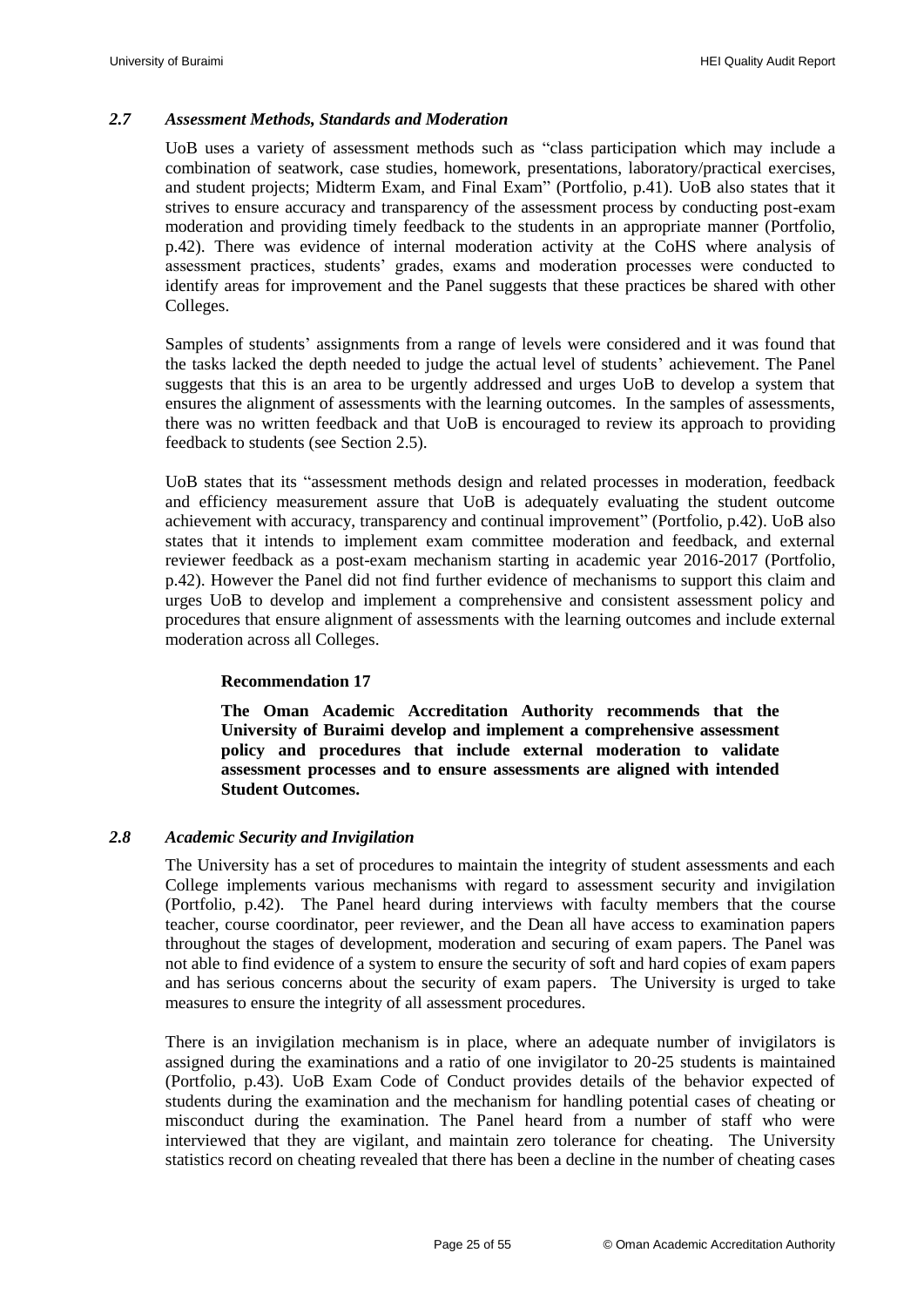across all Colleges and CFS which dropped to zero in 2015-2016. The Panel urges the University to explore additional measures to identify and avoid student misconduct during examinations.

#### **Recommendation 18**

**The Oman Academic Accreditation Authority recommends that the University of Buraimi establish a mechanism for securing exam papers and monitor the effective and consistent implementation of the Exam Code of Conduct.** 

#### <span id="page-27-1"></span><span id="page-27-0"></span>*2.9 Student Retention and Progression*

UoB conducts periodic student retention and progression analysis at the end of each academic year to determine appropriate actions for students (Portfolio, p.44). The retention and progression data presented by the University was not easy for the Panel to interpret and there were variations in the data submitted (see Section 7.2). The Panel learnt that some programs have more than one exit point and it was not clear as to how this was considered in the retention and progression calculations. UoB affirms that its progression rate for the batch/cohort academic year 2010-2011 meets academically expected performance and is higher than satisfactory considering the young age of the University (Portfolio, p.46). The Panel, however, did not find evidence of this. UoB is urged to review its data management system to ensure the accuracy of its data and that the data is used to inform program reviews.

UoB also states that it is reassured that its admission criteria, curriculum structure, the delivery mode, academic support and resources support student progression (Portfolio, p.46). The Panel did not find any evidence of evaluation or analysis to support this. To illustrate, additional evidence submitted by UoB showed that 19 students graduated at Bachelor level out of 85 students who were enrolled in the Business Administration Program in academic year 2010-2011, 22 graduated out of 202 enrolled in 2011-2012, three graduated out of 80 enrolled in 2012-2013. Statistics of other programs showed a similar trend; for example, in the Nursing program, 31 students graduated out of 101 students enrolled in 2010-2011, three students graduated out of 114 students enrolled in 2011-2012. Again, statistics for the Civil Engineering programs showed that 17 students graduated out of the 27 students enrolled in 2010-2011, nine graduated out of 60 students enrolled in 2011-2012 and four graduated out of 52 students enrolled in 2012-2013. It is not clear from the data what UoB means by "graduates" (i.e. whether students are graduating at Diploma, Advanced Diploma or Bachelor level). UoB needs to make explicit definition of data measurement processes to help make informed decisions and take appropriate corrective measures.

#### <span id="page-27-4"></span>**Recommendation 19**

#### **The Oman Academic Accreditation Authority recommends that UoB review its data management system to ensure the accuracy of data and critically analyse its progression and retention data to help make informed decisions.**

<span id="page-27-2"></span>Based on the above statistics, it was concluded that progression rate from the admission stage to graduation of a given students batch/cohort is low. The Panel urges UoB to develop strategies to monitor and improve its progression and retention rates to increase the proportion of Bachelor degree graduates in order to realize its University status classification.

#### **Recommendation 20**

<span id="page-27-3"></span>**The Oman Academic Accreditation Authority recommends that the University of Buraimi develop and implement strategies to increase the proportion of Bachelor degree graduates in order to meet the expectations of a fully-fledged university.**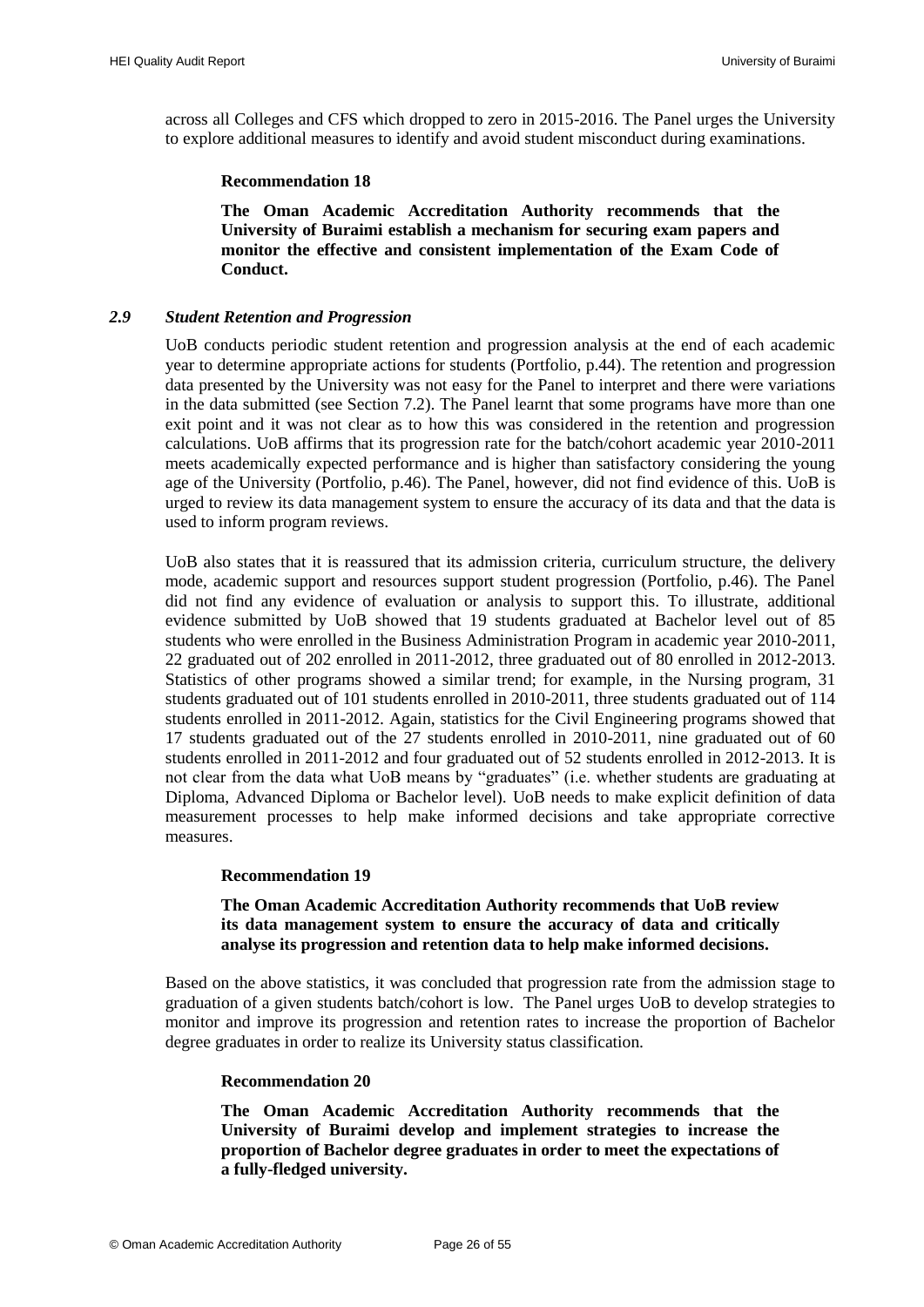#### <span id="page-28-0"></span>*2.10 Graduate Destinations and Employability*

UoB states that the total number of graduates at the time of the audit was 71 and that 82% of these students graduated in academic year 2014-2015 so it has not been able to collect significant alumni data within the short period since their graduation. UoB intends to collect alumni data two to three years after graduation (Portfolio, p.47) although, in the Panel"s view, UoB is in a position to start collecting data on graduation destinations and employability once graduates have left the University. The Panel concluded that this area requires focused attention and urges UoB to develop a robust system to track graduate destination and employability.

#### **Recommendation 21**

#### <span id="page-28-1"></span>**The Oman Academic Accreditation Authority recommends that the University of Buraimi develop a robust system to track graduate destinations and employability to inform future improvements in the design and delivery of its programs.**

During interviews with UoB graduates and their employers, the Panel learned that the graduates of the Nursing program have to pass the Nursing National Licensing Exam conducted by the Ministry of Health as a requirement for employment in the Ministry of Health institutions. Alumni of CoHS confirmed that the College helped them in the preparation of this exam. There were positive views from employers of graduates from CoHS that students were generally prepared for their positions. However, employers indicated that the students required more clinical training and needed to improve communication skills with clients. The Panel suggests that UoB review its systems to get constructive feedback from employers to inform the design and delivery of its programs (see Section 2.6).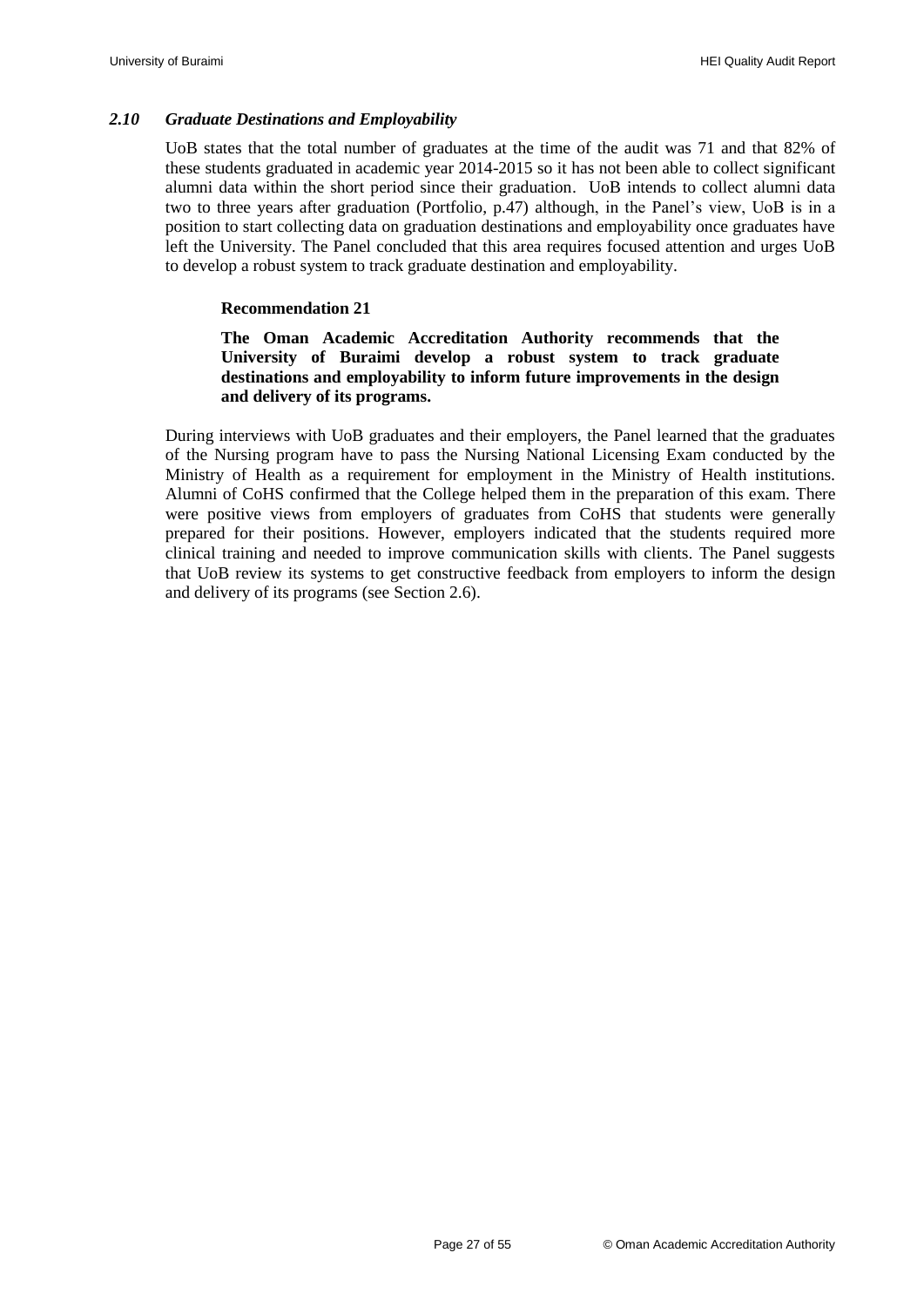#### <span id="page-29-0"></span>**3 STUDENT LEARNING BY RESEARCH PROGRAMMES**

UoB states that this section is not applicable to the University because it does not currently have PhD, Masters by research or Honours programs.

The main characteristics of a University as stated in ROSQA are:

- Offers accredited programmes up to and including the masters and or doctoral level;
- Conducts undergraduate and postgraduate programmes in faculties representing at least three broad fields of learning.

The Panel encourages the University establish a plan for the growth of student learning by research in order to fulfill the requirements of ROSQA and meet the criteria for the definition of "University" (see [Recommendation 1\)](#page-13-4).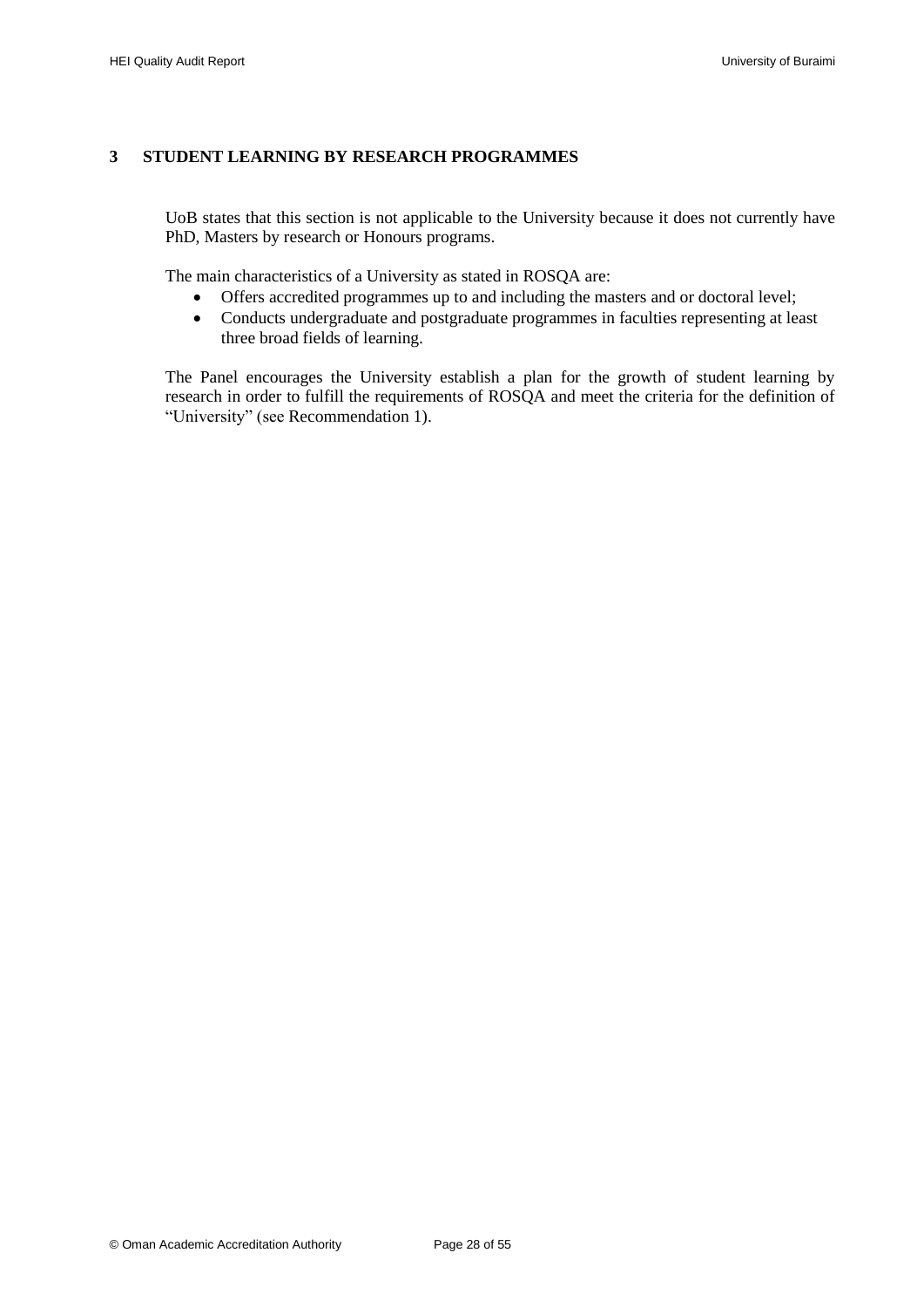#### <span id="page-30-0"></span>**4 STAFF RESEARCH AND CONSULTANCY**

UoB's Mission states "Progress oriented education, research and engagement that contribute to quality of life, and learner centred experience" (Portfolio, p.11). UoB indicates that its revised organisational structure includes a Research and Post Graduate Deanship with Research Innovation Department, which shows its clear intention to strengthen its research capabilities (Portfolio, p.47).

The Requirements of Oman Standards for Quality Assurance (ROSQA) include an institutional classification that requires Universities to follow a substantial engagement in research. The Panel heard two different views from the senior management: one, that seven to ten years are required for the University to become research active, the other that five years are required. However, academic staff gave positive views about research.

#### <span id="page-30-1"></span>*4.1 Research Planning and Management*

UoB's strategic goal with regard to research is to promote research that serves the needs of the society and address strategic issues; the task of developing a research framework that strengthens its research capabilities has been assigned to a faculty member (Portfolio, pp.47-48). At the time of the Audit Visit, a faculty member had been recently nominated as Acting Department Chair of Research and Innovation Department and is undertaking this role in cooperation with the Deputy Vice Chancellor Academic Affairs. The Research and Post Graduate Deanship with Research Innovation Department has not yet been established and all key functions within the Deanship are currently vacant positions. The Panel urges UoB to activate this department (see [Recommendation 31\)](#page-45-4).

The Requirements of Oman Standards for Quality Assurance (ROSQA) include an institutional classification that requires Universities to follow a substantial engagement in research. UoB does not currently meet the institutional classification as defined in ROSQA. The Panel was informed that the research framework will take into consideration the research priorities in the Oman 2020 Vision, consultation with external entities, such as SQU, and input from the University`s academic staff to promote research awareness within the University but that the framework is not yet complete. Present research activities are mainly limited to the publication of papers by academic staff. The College of Health Sciences has included research as one of its goals within its action plan. While the Panel supports this, it was not able to identify a comprehensive institutional approach to research planning and management. To support the culture of research in line with the expectations of a University, the Panel expects UoB to complete the development of its research framework in order to provide an overarching institutional approach to its research planning and management and urges UoB to expedite its implementation.

#### <span id="page-30-4"></span>**Recommendation 22**

**The Oman Academic Accreditation Authority recommends that the University of Buraimi complete the development of its research framework in order to provide an overarching approach to research planning; management; and funding.**

#### <span id="page-30-3"></span><span id="page-30-2"></span>*4.2 Research Performance*

UoB supports faculty research through its Conference Participation Policy and Consultancy Policy and a number of faculty research papers have been published (Portfolio, p.48). While the Panel was able to identify publications and conference participation by faculty, faculty were found to have a high teaching load combined with expected engagement in at least two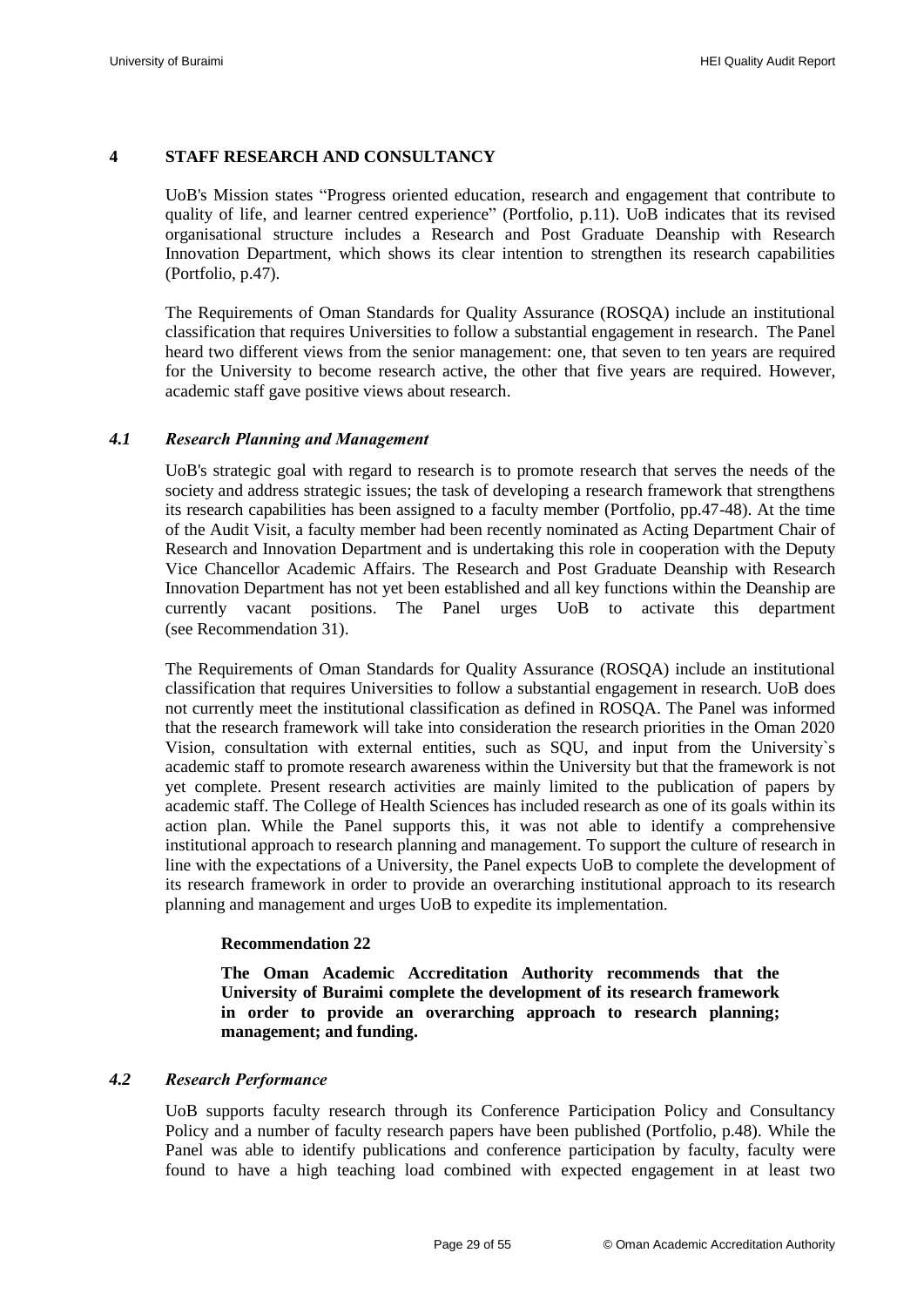committees leading to limitations in research commitment. The Panel suggests that UoB develop systems to set targets and monitor research performance as part of its Research Framework (see [Recommendation 22\)](#page-30-4).

#### <span id="page-31-0"></span>*4.3 Research Funding Schemes*

UoB states that considering the development stage and young age of the University, there is no research funding scheme and currently allocates research funding at College levels if requested (Portfolio, p.49). The Panel heard that the University is in the process of identifying available funding opportunities through Oman research entities such as The Research Council (TRC). UoB needs to give priority to this area, in line with its institutional classification as defined in ROSQA, its research framework and also to find other sources of funding for research (see [Recommendation 22\)](#page-30-4).

#### <span id="page-31-1"></span>*4.4 Consultancy Activities*

The University has a Consultancy Policy that focuses on research linked consultancy, professional services and continuing education activities and programs (Portfolio, p.49). UoB"s consultancy activity is in its infancy and hence no meaningful analysis can be presented as the Research Directorate Deanship, Community Service and Continuing Education Deanship and their related departments are not functioning (Portfolio, p.50). The Panel sighted one consultancy project contract signed in 2015 between the College of Engineering and the Ministry of Heritage and Culture. Other consultancy activities in which the University has been engaged are related to community service and training, such as conducting workshops and English language classes (Portfolio, p.49). The Panel encourages UoB's efforts in its consultancy activities and suggests aligning all activities under its comprehensive research framework (se[e Recommendation 22\)](#page-30-4).

#### <span id="page-31-2"></span>*4.5 Ethics and Biosafety*

UoB states that this section does not apply to its current status (Portfolio, p.51). However, as integrity is one of UoB"s core Values and faculty research, student projects are amongst the University's academic activities, ethical standards in research are applicable to all members of the University. The University does address research ethics to a certain extent in its Human Resources Affairs (HRA) Bylaws and Code of Conduct Policy. The Panel concluded that awareness on the requirements of this area needs to be improved.

Biosafety is currently of minor concern for UoB as no research activities with hazardous biological substances are being conducted. The Panel suggests that UoB address ethics and biosafety within its comprehensive research framework (see [Recommendation 22\)](#page-30-4).

#### <span id="page-31-3"></span>*4.6 Intellectual Property*

UoB is building awareness on the intellectual property and the anti-plagiarism culture and is in the process of developing a policy (Portfolio, p.50). The Panel advises UoB to accelerate the process of development and implementation of this policy (see Section 2.5).

#### <span id="page-31-4"></span>*4.7 Professional Development for Research*

UoB has a Conference Participation Policy and Deans are advised to include budgets for conference participation, faculty training and workshops and any other faculty development related activities, particularly on research, in their annual College budget (Portfolio, p.51). The Panel supports UoB in encouraging faculty in their professional development. However, the Panel was informed that the Conference Participation Policy allows only PhD holders to apply for conference participation and was disconcerted to find that Master Degree holders are not entitled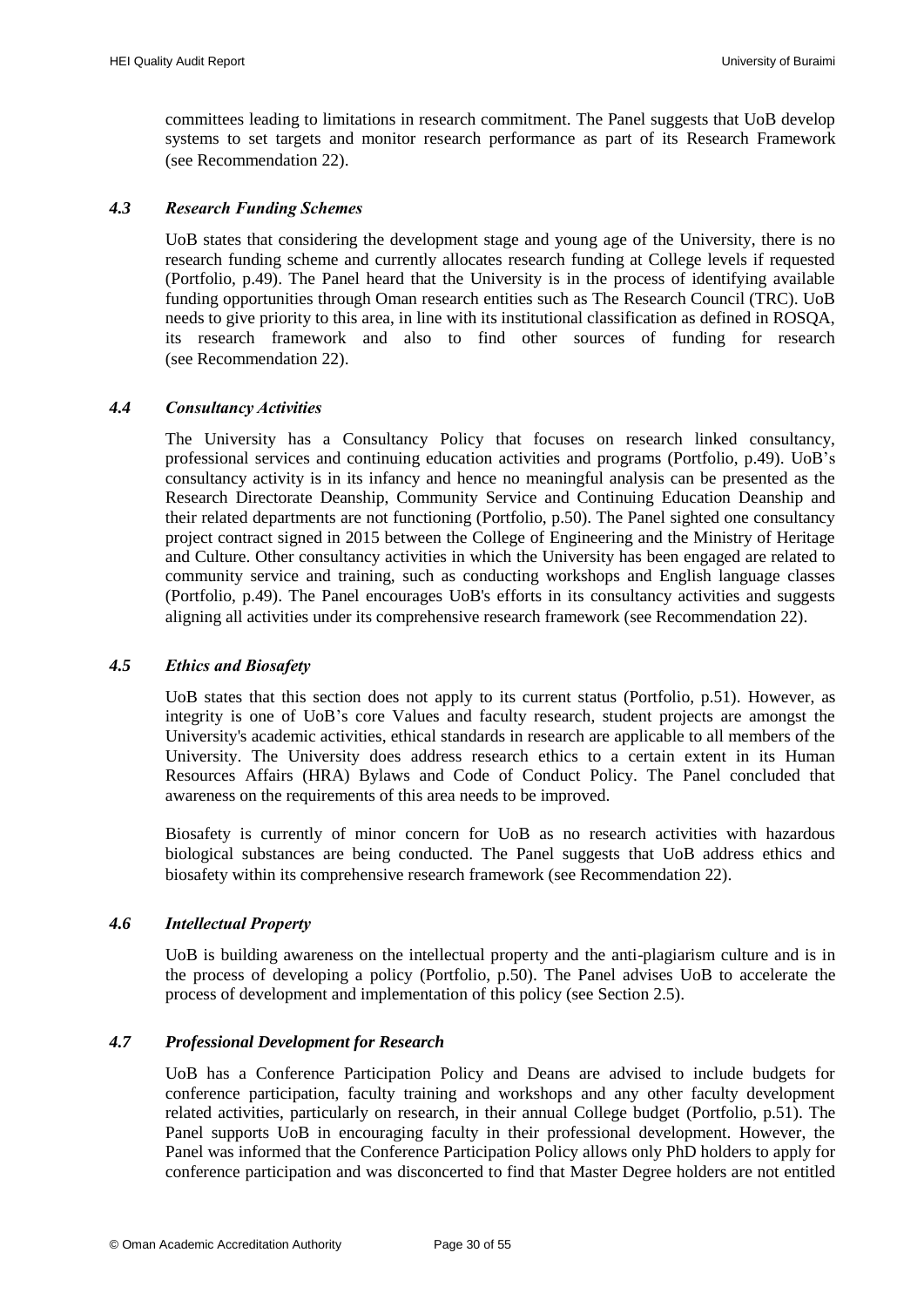to apply for conference participation. In order to develop a research culture, UoB is urged to provide equal opportunities for all faculty members to support professional development for research.

#### **Recommendation 23**

<span id="page-32-2"></span>**The Oman Academic Accreditation Authority recommends that the University of Buraimi provide equal opportunities to all staff for their professional development for research opportunities and to align these with the research framework in order to support the University's aspirations in research.**

#### <span id="page-32-0"></span>*4.7 Research Commercialisation*

UoB states that this section does not yet apply to its activities (Portfolio, p.51). The fifth Institutional Goal of the Strategic Plan states that the University aims to "create new knowledge and become a national repository of expertise" (UoB Strategic Plan document). As the University develops its research profile, it will need to consider its approach to this area.

#### <span id="page-32-1"></span>*4.8 Research – Teaching Nexus*

UoB recognises the importance of the research-teaching nexus as evidenced in its first goal of the Strategic Plan which aims at "support(ing) faculty-student collaborative research and act on outcomes of such research e.g., recognition, reward, publications, and publicity" (UoB Strategic Plan document). The Panel found that at the time of the audit, the research-teaching nexus at the University was not developed and it was informed that UoB will be able to pursue this goal once the research framework has been developed. UoB is encouraged to put in place policies, procedures, and protocols that promote and encourage faculty to link their research to teaching within its research framework (see [Recommendation 22\)](#page-30-4).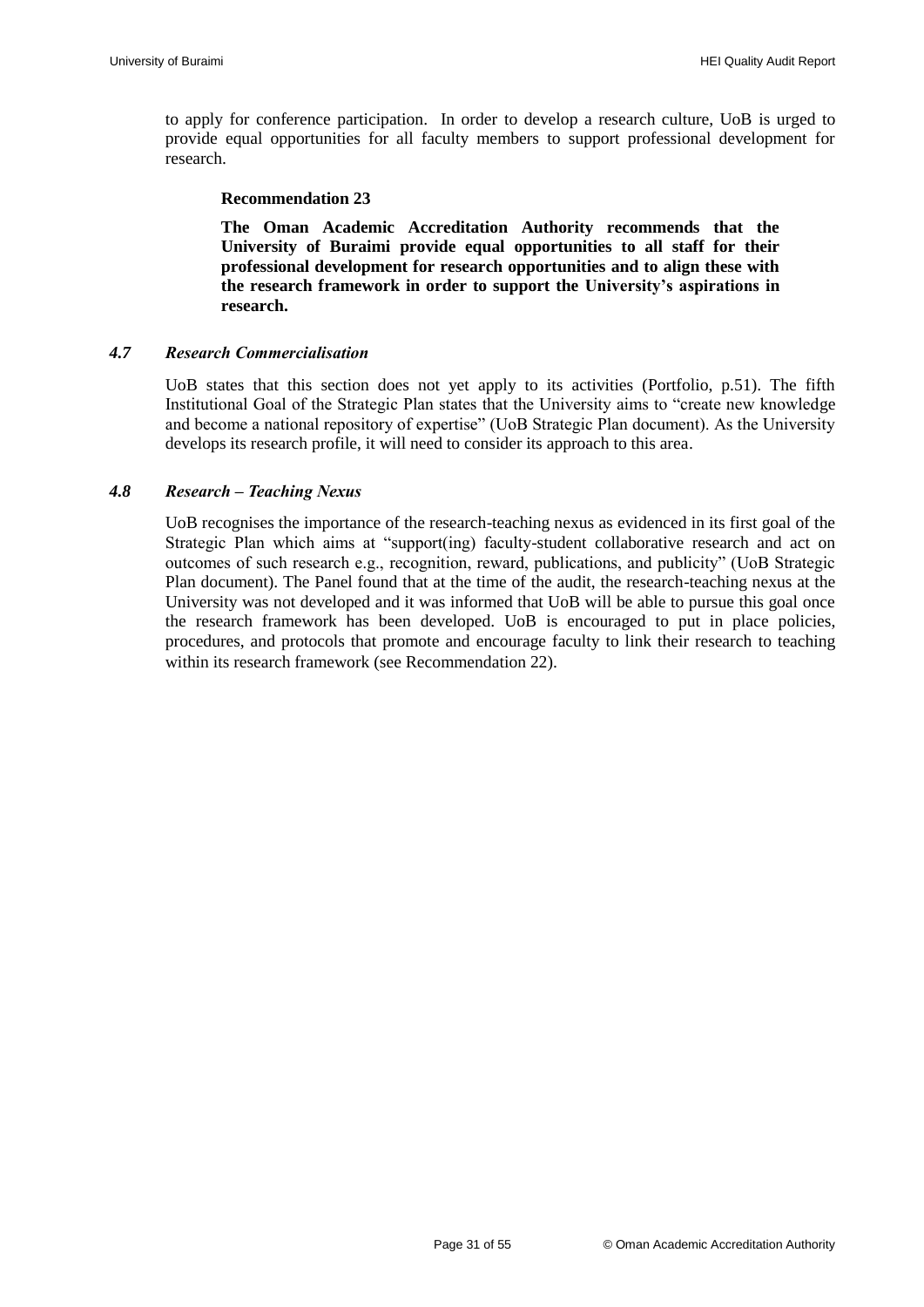#### <span id="page-33-0"></span>**5 INDUSTRY AND COMMUNITY ENGAGEMENT**

UoB has identified industry and community engagement as a goal in its Strategic Plan, "'to engage with the industry and community to establish initiatives for common good'". The Strategic Plan has yearly action plans that are associated with the above goal and strategies; UoB's revised organisational structure has a Community Service and Continuing Education Centre for planning and developing relationships with the local community by the end of the academic year 2016-2017.

This Chapter focuses on industry and community engagement planning and management; relationships with industry and employers; relationship with professions; other education providers; alumni; and the community at large.

#### <span id="page-33-1"></span>*5.1 Industry and Community Engagement Planning & Management*

The Industry and Community Engagement (ICE) Committee has been tasked to develop University's links with industry and community (Portfolio, p.52). The Community Service and Continuing Education Centre shown in the revised organisational structure is yet to established and UoB is urged to activate this Centre (see [Recommendation 31\)](#page-45-4).

ICE, in coordination with the Colleges, has developed an action plan for community engagement activities along with a budget. The Colleges have engaged in a range of activities with the community such as a Food Safety and Hygiene workshop, World Aids Day and Awareness campaign. However, the Panel did not find any measurable KPIs associated either with the goal or the action plans and it is not clear how the University will measure the achievement of the strategic goal specific to this area of activity. The Panel concluded that UoB needs to monitor and evaluate ICE activities in line with its stated action plan.

#### <span id="page-33-2"></span>*5.2 Relationships with Industry and Employers*

In order to encourage faculty members and Colleges to engage in industrial activities and to target the needs of the industries and employers, UoB has prepared a Consultancy Policy, which resulted in a consultancy project with the Ministry of Heritage (Portfolio, p.54). In order to get feedback from external stakeholders, the revised organisational structure includes for each College a College Advisory Board (CAB) where members from relevant industry and professional bodies are included (Portfolio, p.54). Though the Panel supports UoB in recognising the need to form these Boards, it was found that the proposed CAB composition consisted of lists of nominated members for potential boards and the CABs have yet to be established (see Section 2.2). The Panel was informed that an employer survey has been developed and it is due to be piloted for the CoE during the academic year 2015-2016 although there was no data available to the Panel on the results of piloting. While UoB"s intention to have a systematic mechanism to get industry and employer feedback on their input into the curricula and program development is encouraged, these systems are yet to be developed. The Panel urges UoB to make progress in this area.

#### **Recommendation 24**

<span id="page-33-3"></span>**The Oman Academic Accreditation Authority recommends that the University of Buraimi establish the College Advisory Boards in order to develop formal relationships with industry and employers and ensure that the relationship is effectively monitored and evaluated.**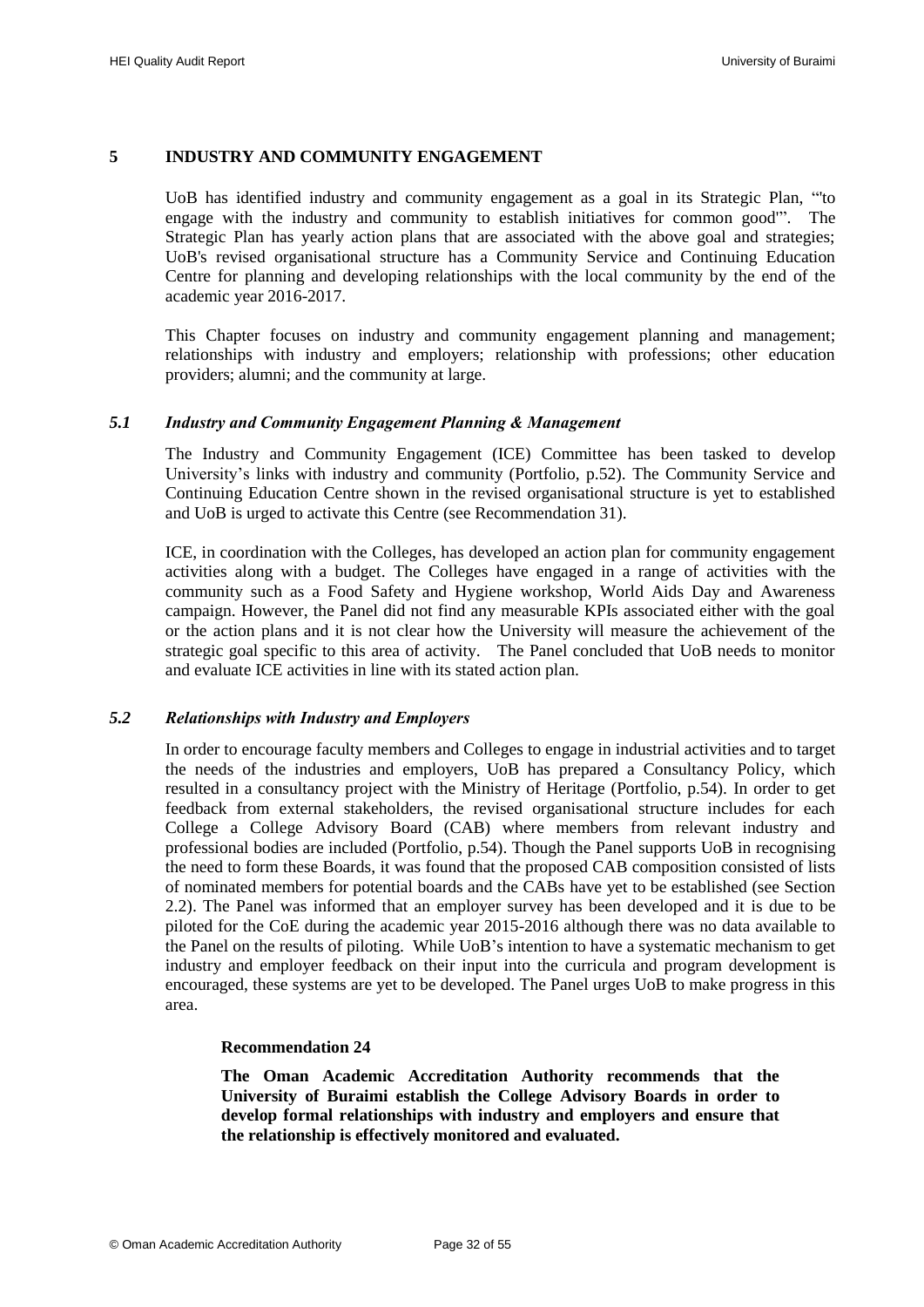#### <span id="page-34-0"></span>*5.3 Relationships with Professions*

UoB promotes building relationships with professional bodies and encourages the faculty and students to interact with them through conferences, faculty membership, and reference points for benchmarking (Portfolio, p.55). Evidence of activities to promote relationships with professional bodies was submitted, for example, the University has been recognized as a resource center of the International Association of Contact Lens Educators and has received learning resources from the association. The CoE has conducted a course on Construction and Supervision management to the Oman Society of Engineers. UoB was a bronze sponsor of the Oman Ophthalmic Society's International Conference in the academic year 2013-2014, in which students and faculty members of the CoHS participated and the College Dean presented a paper. While evidence of current partnerships with various professions show that UoB is active in this area, the Panel concluded that UoB needs to have a systematic approach to building relationships with professions and to monitor and evaluate these activities to ensure their effectiveness.

#### <span id="page-34-1"></span>*5.4 Relationships with Other Education Providers*

The University has initiated and implemented partnerships with education providers though it is considering a more systematic and planned approach (Portfolio, p.54). UoB has signed Memoranda of Understanding with international education providers Center for Sight in India, to provide internship training for Optometry students; and Stratford University, USA, to promote cooperation in the fields of teaching, research and in further development. Staff members from UoB also visited Sohar University and the German University of Technology to enhance their understanding of University structure and culture (Portfolio, p.56). The Panel supports UoB in its efforts to build relationships with national and international education providers.

#### **Affirmation 3**

**The Oman Academic Accreditation Authority agrees with the University of Buraimi that it needs a systematic and planned approach to building relationships with other education providers and supports its efforts to develop a performance-oriented approach.**

#### <span id="page-34-3"></span><span id="page-34-2"></span>*5.5 Relationships with Alumni*

UoB has 71 graduates, out of which 58 graduated in the academic year 2014-2015. It states that alumni data has to be collected two to three years after their graduation and it has plans to have a system in place by the time the number of graduates increases (Portfolio, p.56) (see Section 2.10). As stated earlier, UoB's revised organisational structure has a dedicated Internship, Alumni and Career Service Unit. This unit is yet to be established and there is very little evidence of its progress and UoB is urged to establish the unit and strengthen its relationship with alumni (see [Recommendation 31\)](#page-45-4).

The University plans to run a pilot Alumni Survey in Spring Semester of academic year 2015-16. The Panel found no evidence of alumni input into curriculum review and development to support the strategy to "develop curriculum and programs that utilise alumni and strategic partners while preparing the students for their career searches" (UoB Strategic Plan document). Alumni from CoHS informed the Panel that the College helped them in preparation for the Nursing National Licensing Exam conducted by Ministry of Health. The CoHS regularly contacts some of the students and students have provided written feedback about their experiences at the College via a questionnaire sent to them. The Panel concluded, however, that at the time of the Audit Visit, the University had no formal contact mechanism with its alumni and that most of the efforts of UoB are still at the planning stage. UoB is urged to develop an effective system to activate and monitor its relationship with alumni.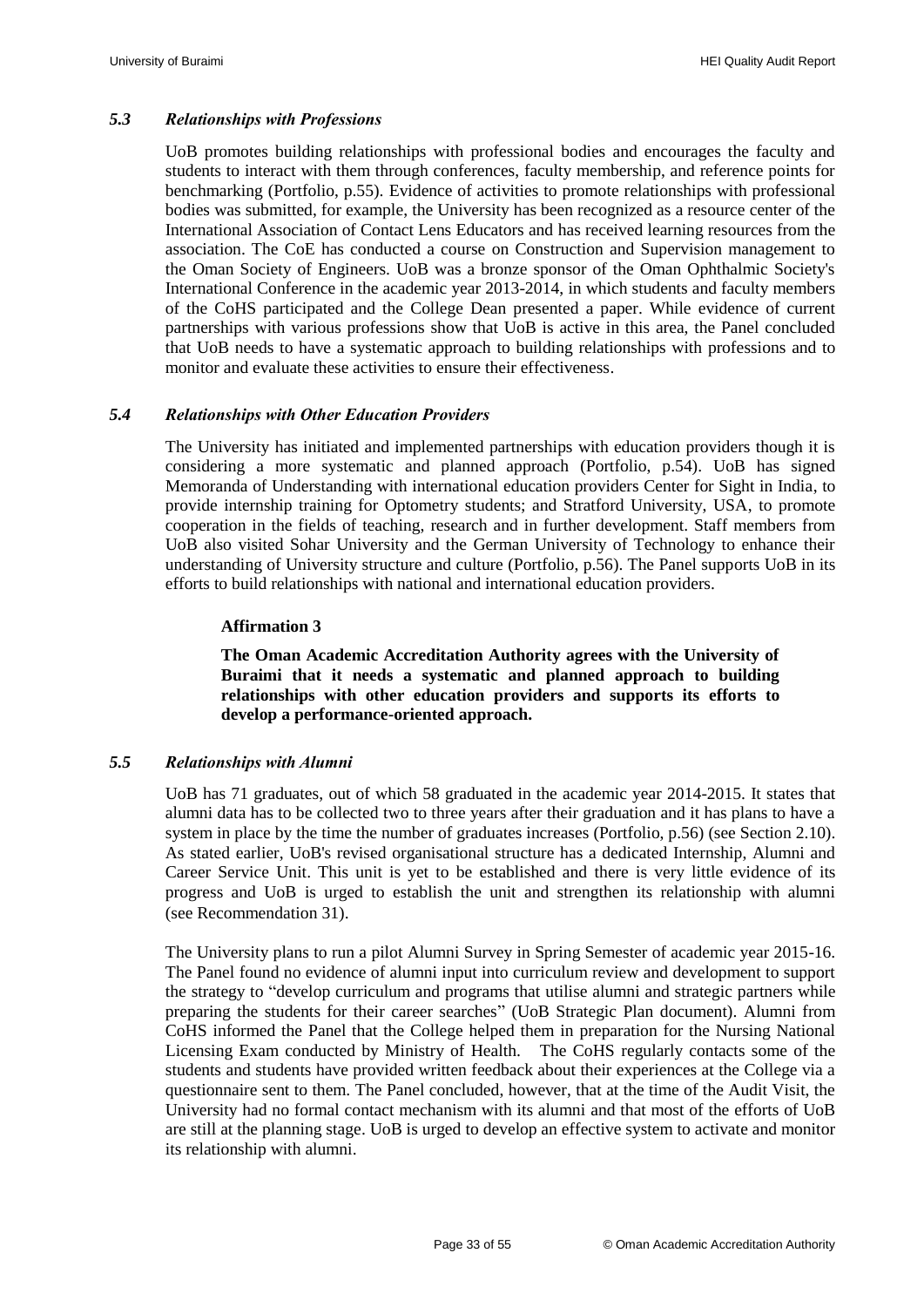#### **Recommendation 25**

<span id="page-35-1"></span>**The Oman Academic Accreditation Authority recommends that the University of Buraimi establish relationships with its alumni and develop and implement an effective system to activate and monitor the relationship; build an alumni profile; and conduct alumni surveys to inform and improve the curriculum and student learning experience.**

#### <span id="page-35-0"></span>*5.6 Relationships with the Community at Large*

UoB's strategic goal for its relationship with community states that: "enhance the engagement with local community and professional organisations". UoB envisages that the new campus will enhance the capacity of the University to host public events for both the local and regional communities (Portfolio, p.57). UoB provides support to the public such as conducting a 48-hour Level One English training program for 15 participants in coordination with the Chamber of Commerce. The Panel heard positive feedback on the "Beautification of Al Buraimi" project, fully sponsored by the University. The Panel supports UoB's efforts in its engagement with the community and encourages the University to implement a more systematic approach to planning; implementing and evaluating community engagement activities.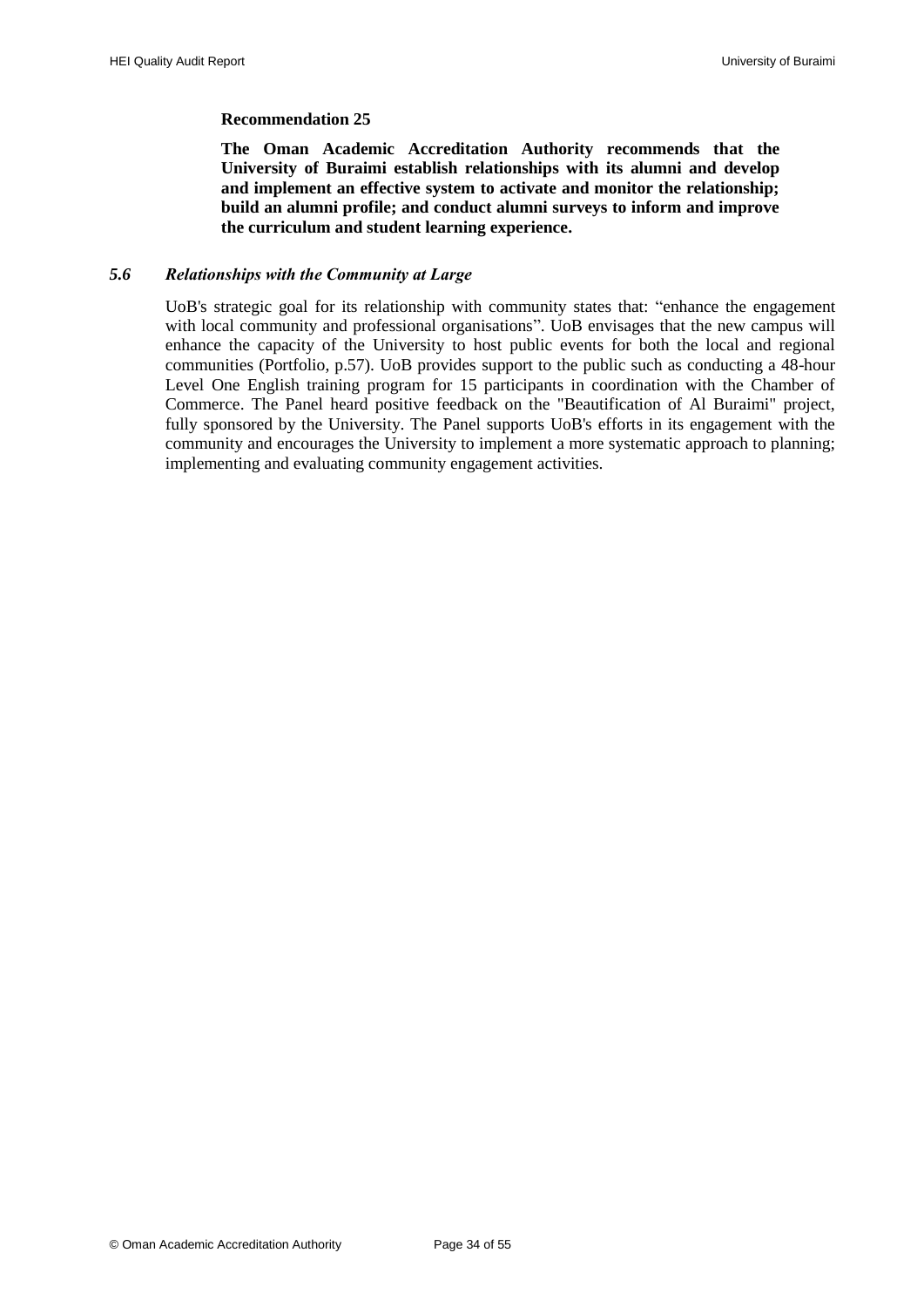#### <span id="page-36-0"></span>**6 ACADEMIC SUPPORT SERVICES**

UoB states that one of its strategic goals is to encourage and support activities that transform students into global citizens (Portfolio, p.58). UoB's organizational chart shows that the departments under academic support services report to Dean of Student Affairs.

This Chapter presents the Panel"s findings on planning and management of academic support services; registry; the library; information and learning technology services; academic advising; student learning support; and teaching resources.

#### <span id="page-36-1"></span>*6.1 Academic Support Services Planning & Management*

According to UoB's organisational chart for institutional management, the responsibility for academic support services lies with four different administrative departments: the Student Affairs Department, the Admission and Registration Department, the Learning Resource Center, and the Student Engagement and Academic Advertisement Centre (SEAAC). These departments report to the Dean of Student Affairs although the Dean of Student Affairs is yet to be appointed. The institution is urged to fill the Dean of Student Affairs position to ensure stability in planning and operation for the department (see [Recommendation 31\)](#page-45-4). Each department, under the supervision of a Head of Department (HoD), is responsible for developing its Operational Plan and reporting on achievements. UoB states that "the Colleges, along with their committees such as the Student Graduate Committee and Teaching and Learning and Enhancement, Novelty, and Transformation (TaLENT) Committee among others provide support ranging from academic advising to student internship and preparation for employment" (Portfolio, p.58). The planning and management function of the academic support services is monitored by the heads for each College and department. While the Panel confirmed the existence of annual action plans, UoB is advised to develop action plans that can be measured using performance indicators in order to assess the effectiveness of its academic support services.

There was evidence of students evaluating the services provided by the SEAAC through an annual satisfaction survey in the fall semester of Academic Year 2015-2016. However, the student response rate was very low (n=6 to 8). The Panel encourages UoB to engage in efforts to increase the student participation rate in future surveys and to develop robust systems that ensure effective student participation in providing feedback that can inform improvements.

#### <span id="page-36-2"></span>*6.2 Registry (Enrolment and Student Records)*

UoB states that it ''has an efficient functional Student Information System (SIS) having modules for students, faculty and administrators'' (Portfolio, p.59). The University's student matriculation and course enrollment is administered online through an in-house developed SIS via an Oracle DB platform and Java design tools. The SIS was developed over the past three years by a dedicated programmer in response to institutional requests for a campus-wide system that meets the operational needs of the University. The SIS programmer and manager reports directly to the Vice Chancellor and works in collaboration with IT staff to ensure the availability of the necessary hardware and software to maintain and expand the operational functions of the SIS. The SIS offers three log-in modules dedicated to students, instructors, and administrators. The student module handles all course enrollment transactions, class schedule, transcript requests, curriculum and graduation information, course grades, academic adviser details, course evaluation, and class attendance records. The instructor module includes the courses taught (to be taught), the class roster, student grades, test scores, and advising and attendance notes. The administrator modules includes academic program and curriculum information, classroom and laboratory information, class schedules, student admission data, student attendance and grade control information, and student finance and fee information. In addition, the administrator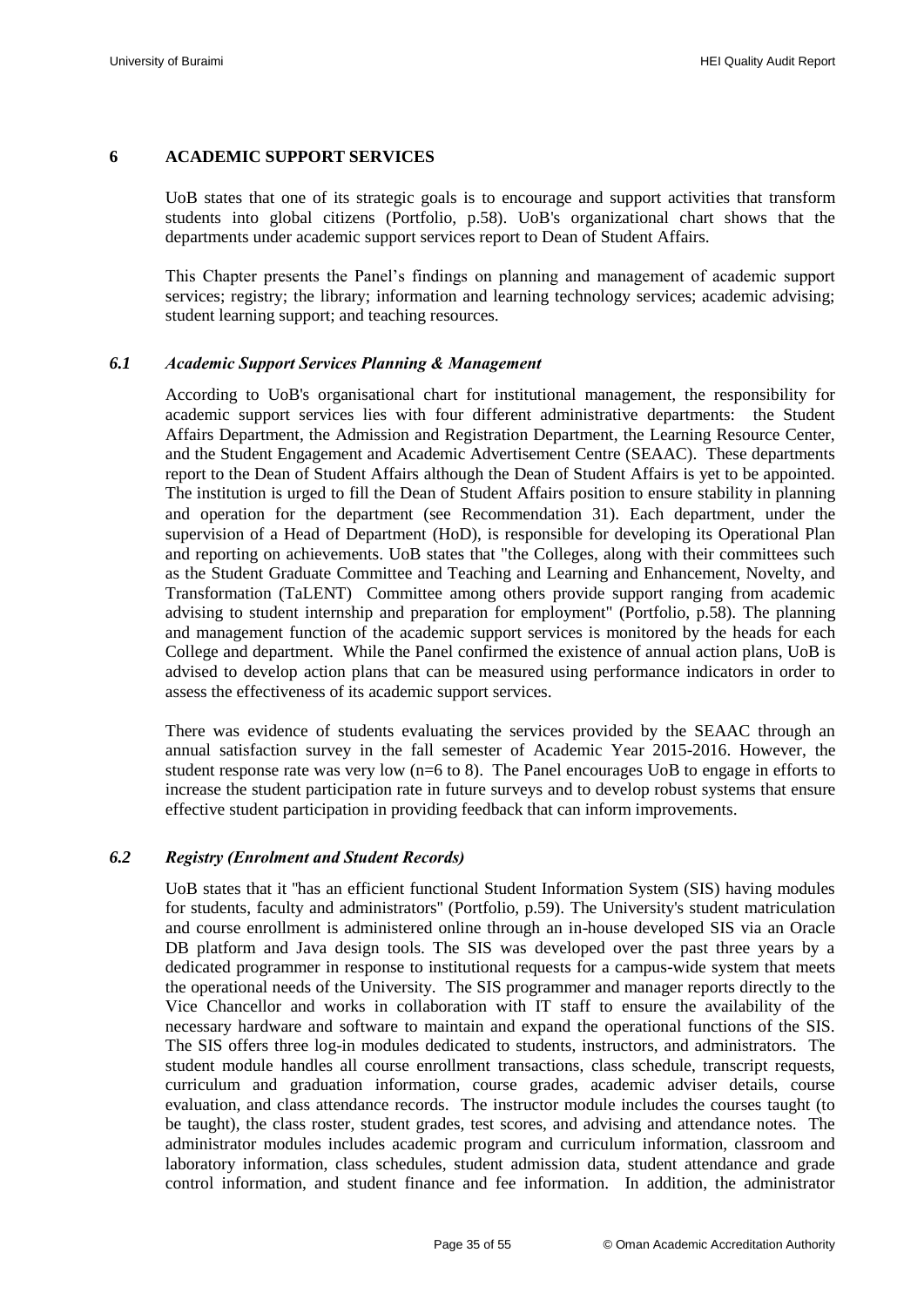module offers a list of predefined reports covering admissions, class scheduling, student enrollment, student graduation, grade distribution, room/lab utilisation, and student outcomes (e.g., retention rates, CGPA statistics, graduation rates). The system also provides a messaging prompt service to alert students and faculty about pertinent issues (e.g. academic performance alerts). Layered access provides entry to SIS on the basis of authorised need as governed by an official access matrix, as documented in the submitted supporting material. Data are backed up daily on site.

<span id="page-37-3"></span>The Panel heard positive feedback in its interviews with staff, instructors, and students on the operational and functional value of the SIS and concluded that the University has developed and implemented a system that is tailored to the needs of all its stakeholders, and that handles a wide range of important data to support the effective operation of the University.

#### **Commendation 2**

#### **The Oman Academic Accreditation Authority commends the University of Buraimi for having developed a Student Information System that is highly functional and effectively supports the varied needs of its constituents.**

<span id="page-37-1"></span>As the SIS was developed in-house by one individual from the ground up, with little or no programming assistance from other personnel, the Panel urges the institution to establish sufficient staff to support this system. This action should ensure that the current SIS can be safely maintained (if not expanded) should the current architect/program developer of the system not be available to the institution. The Panel is of the view that student information systems are a critical component to ensure smooth operation of a University, and thus the institution should provide sufficient staff coverage should there be changes in responsible personnel.

#### **Recommendation 26**

**The Oman Academic Accreditation Authority recommends that the University of Buraimi ensure sufficient staffing arrangements to support the sustainable operation and management of the Student Information System.**

#### <span id="page-37-4"></span><span id="page-37-2"></span><span id="page-37-0"></span>*6.3 Library*

The Learning Resource Center (LRC) is responsible for the library resources (Portfolio, p.61); the library on the current campus holds about 9,000 books. The holdings are systematically catalogued, and acquisition is governed largely by a formal request process from the instructional departments to the Deans, with Deans submitting the requested list of books to the VC for approval. Once approved, the request is forwarded to the purchasing department to process the order. Students may also submit book requests, and some acquisitions may occur while attending book fairs. The library resources are complemented with online access to SharePoint, where teaching faculty store additional materials for retrieval by students. Student use of the SharePoint facility is monitored with an utilisation report that shows how often individual documents are accessed. The library itself offers access to 12 computer terminals and study space. To support use of its resources, the library conducts regular orientation sessions and alerts faculty and students of new acquisitions through bulletin boards.

The Panel found that the library was short staffed and was supervised by one person. At the time of the Audit Visit, the LRC in-charge has been recently nominated as Acting Director. The Panel urges UoB to appoint a permanent person to head up the library operation and to provide systematic professional development opportunities to staff (see [Recommendation 31\)](#page-45-4).

Staff and students informed the Panel that they were dissatisfied with the working hours of the library and lack of e-resources. UoB is encouraged to expand operating hours for the library past 4 p.m. to include evening hours, and to expand the library staff accordingly. Given the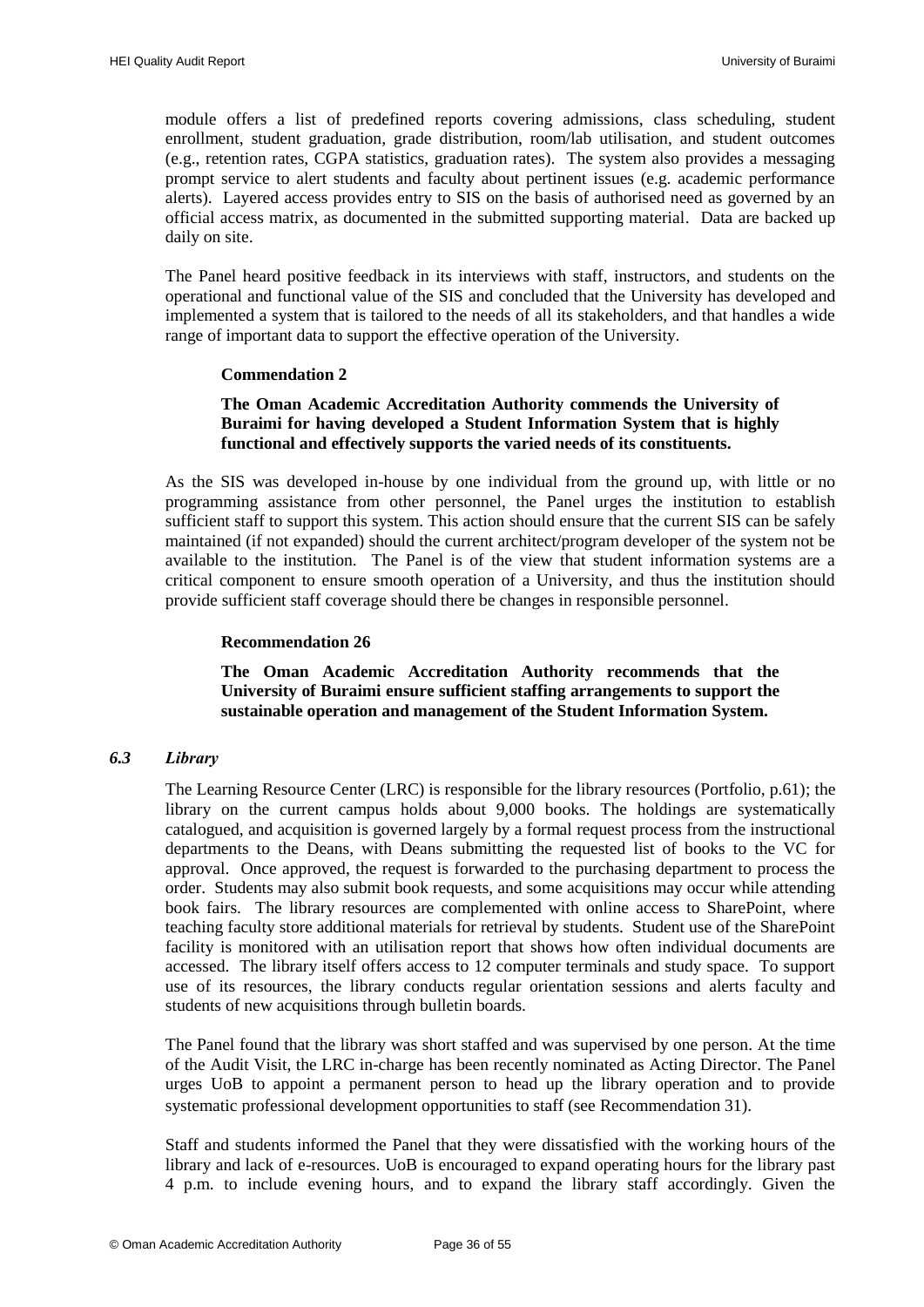importance of online access to internet-based educational resources, the Panel urges the University to establish access to online educational databases to support its academic programs, students and faculty research.

#### **Recommendation 27**

<span id="page-38-2"></span>**The Oman Academic Accreditation Authority recommends that the University of Buraimi improve its library provision and establish adequate access to online educational databases in order to complement its book acquisition to support its academic programs, students and faculty research.**

The Panel had a guided tour of the new campus and noted that it offers considerably more space, and upgraded technology, to operate its buildings, compared to the old campus. The new location should address some of the identified opportunities for improvement associated with the old campus; specifically, students will have more physical space to access library resources in a central campus location.

#### <span id="page-38-0"></span>*6.4 Information and Learning Technology Services*

The Information Technology (IT) resources are managed by the institution"s IT Department which is responsible for technical support of the SIS, SharePoint, and computer software and hardware in teaching laboratories (Portfolio, p.62). The Panel found that students and staff seemed to be generally satisfied with all aspects of institutional IT provision. On-campus logon is typically via wireless connection based on 25 access points (hot spots, six computer labs, and 10 specialised labs). The institution also plans to add an SMS mass-mailing capability in Fall 2016 to enhance its communication channels. Although there is regular backup of data onsite across different servers, the institution is encouraged to consider offsite data backup as it moves to its new campus to increase data protection and retrieval in case of a total onsite power loss.

Whilst the Panel found the development of the SIS system impressive in its usability and access features (see [Commendation 2\)](#page-37-3), it was concerned that there is a single point of failure in relation to the maintenance of and updates to the SIS system. As mentioned in Section 6.3, the SIS has been developed by a single staff member of the University. The Panel did not find evidence of procedures or processes in place that would allow anyone other than this staff member to adequately maintain the system, or create fixes should the system fail. Given that the SIS is the main source of data management and reporting in the University, this risk needs to be mitigated immediately (se[e Recommendation 26\)](#page-37-4).

#### <span id="page-38-1"></span>*6.5 Academic Advising*

The academic advising function is carried out by dedicated advisers assigned by the Deans, and these assignments are tracked by the SIS. The academic advisers' primary roles are to assist students during registration, when appropriate; monitor student progression; and provide support to the academically challenged students (Portfolio, p.64). The central office for student academic support is the SEAAC, which works in conjunction with instructional faculty who determine the academic advising needs of their students. The monitoring of academic advising is managed in large part through dedicated documentation functions that are integral to the Student Information System (SIS). The Panel established through interviews that the academic advising process is effective, and that the institution has in place mechanisms to evaluate the advising process through the SEAAC (see Section 7.3). The Panel encourages the institution to use the student evaluation feedback as part of quality monitoring and improvement (see Section 6.1).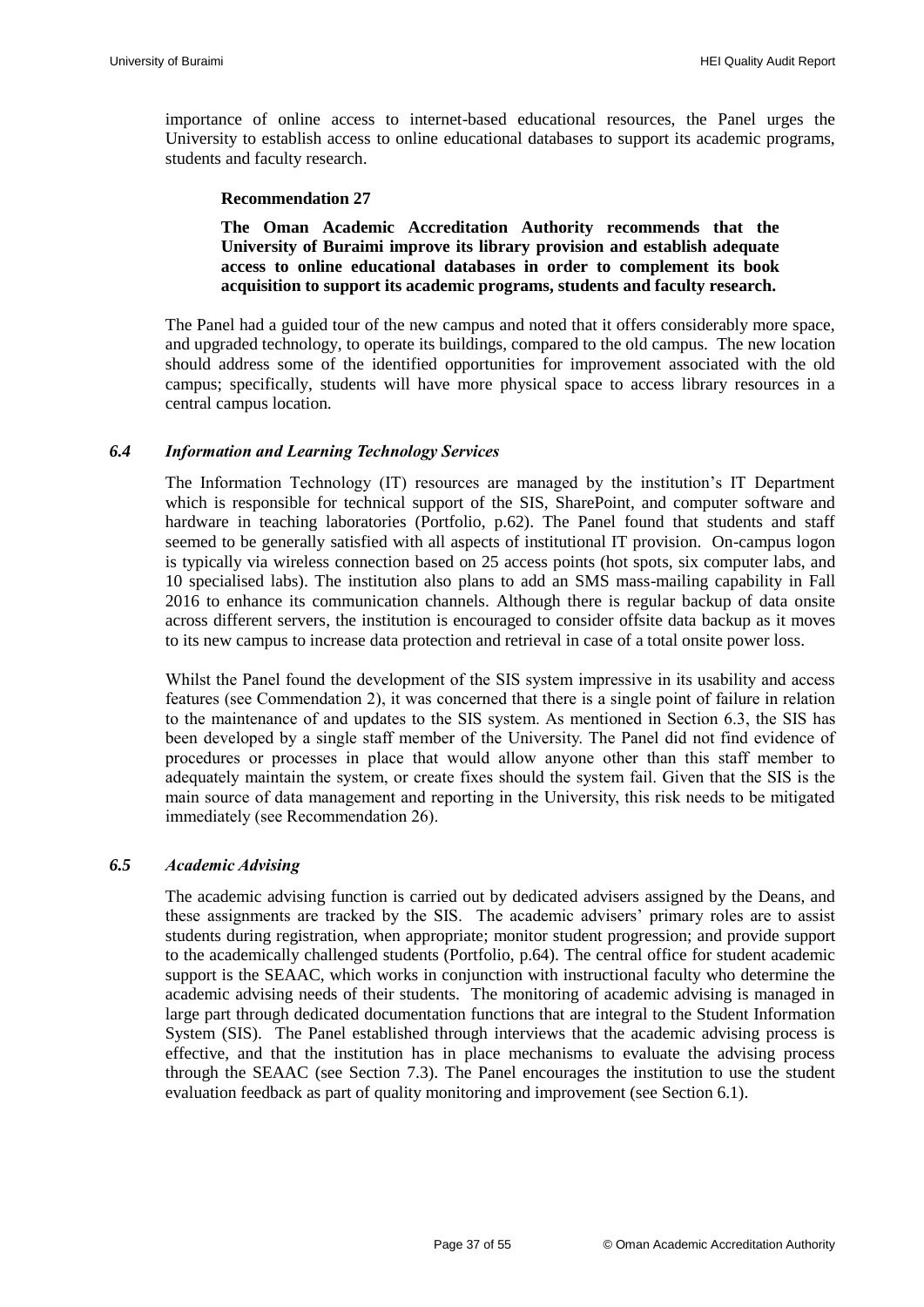#### <span id="page-39-0"></span>*6.6 Student Learning Support*

UoB"s student learning support activities are conducted at University level through SEAAC and the Student Affairs Department, or individually within each College. UoB has mechanisms and processes to support learning across all University programs through various committees like Atrisk and Warned Students Committee, Internship and Thesis Committee, and Teaching and Learning and Enhancement, Novelty, and Transformation (TaLENT) Committee. The Panel, through onsite interviews and supporting documentation, was able to confirm the varied activities the SEAAC offers to students in order to enhance the academic climate, culture of learning, and student awareness of institutional regulations governing academic conduct. The Panel was also pleased to see at an onsite demonstration of the SIS that students at academic risk due to low grades are flagged, alerted, and assigned extra instructional assistance. To ensure that the services offered through SEAAC and other academic support personnel are effective, the University is encouraged to routinely evaluate the quality of its support services.

During interviews, the Panel learned that the Centre for Foundation Studies (CFS) provides remedial and tutorial classes for weak students who are identified from the placement test and this is extended for students who continue to face difficulty in their study because of their low level of English proficiency. In addition, the CFS offers English for Academic Purposes to the students of Business, Engineering and Health Sciences, to support the students" main study stream. The Panel supports and encourages the CFS to continue its efforts in identifying weak students and providing remedial and tutorial English classes to ensure that students have the necessary knowledge and skills to undertake undergraduate programs.

#### <span id="page-39-1"></span>*6.7 Teaching Resources*

UoB states that it provides the necessary resources to ensure that teaching and learning is carried out according to its practices (Portfolio, p.65). Given the observations made during the guided tour of the new campus, the Panel is confident that identified limitations in certain areas of the current campus (e.g. laboratories, library) will be addressed with the move to the new campus. In particular, the Panel was impressed with the availability and design of the laboratory space on the new campus, as well as the technical standard of classrooms, office space, and common areas for students. The new campus infrastructure will become operational in several stages; thus the full potential associated with the new and improved facilities will not be realised for years to come. In the interim, institution is encouraged to carefully monitor the transition to the new campus, and address the opportunities for improvement identified in this Report, especially with respect to available library and online academic resources (see Section 6.3).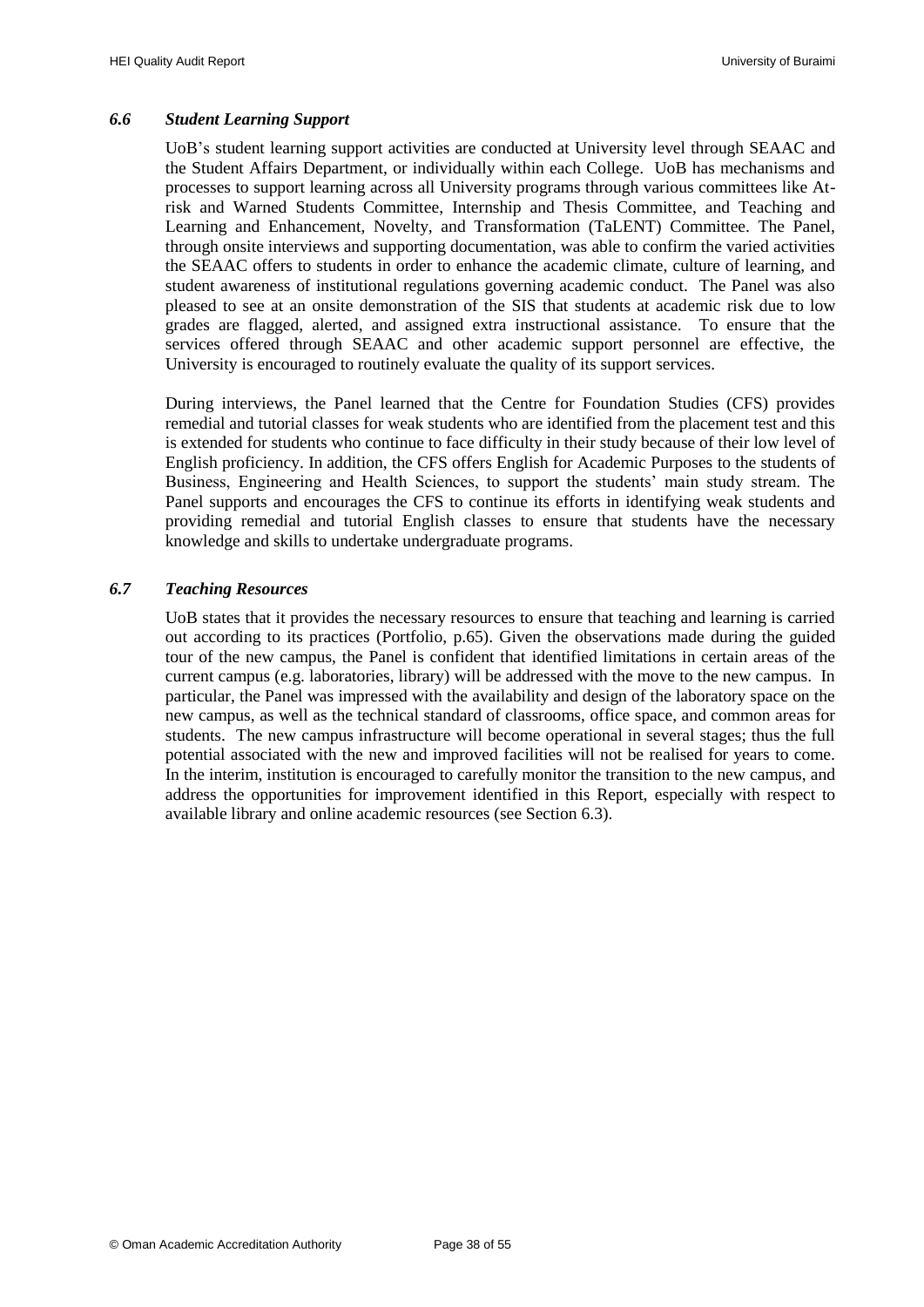#### <span id="page-40-0"></span>**7 STUDENTS AND STUDENT SUPPORT SERVICES**

UoB"s institutional goal seven states that UoB aims "to support activities that transform students into responsible global citizens" through continuous improvement of the student experience related to curricular, co-curricular and extra-curricular activities (Strategic Plan, p.38).

This Chapter includes the Panel"s findings in relation to UoB students and student support services planning and management; student profile; student satisfaction and climate; student behaviour; career and employment services; student finances; accommodation, catering and transport; medical and counseling facilities; international student services; social and recreational services and facilities.

#### <span id="page-40-1"></span>*7.1 Students and Student Support Services Planning & Management*

UoB states that the Student Affairs Department provides adequate support to students through direct interaction with students and through the Student Advisory Council or indirectly through SEAAC (Portfolio, p.68). The Panel found that while the position of Dean of Student Affairs in the organisational chart is yet to be filled, a Director of the Student Affairs Department has been appointed to strengthen this department (Portfolio, p.68). This position is not reflected in the organisational chart although the duties and responsibilities of the Director of the Student Affairs Department is mentioned in the HR Bylaws. UoB would benefit from developing a clear organisational chart that accurately reflects its operational activities (see [Recommendation 31\)](#page-45-4).

Responsibility for this area lies with the Student Affairs Department, Admissions and Registration Department, Student Engagement and Academic Advisement Centre (SEAAC) and Learning Resources Centre (LRC). These units prepare yearly action plans along with their budget requirements and submit them for approval (Portfolio, p.67). The Panel reviewed the Student Affairs and SEAAC action plans which demonstrate that these were in place for the Fall Semester academic year 2015-16, though action plans for previous semesters / years were not available. The Panel noted that some KPI measurements were not well aligned to the specified strategic goal and several focused only on completing discrete one-off procedural activities within the department. For example, in the SEAAC Accomplishment Report, the status for Goal seven reads: "There are 193 students came for general purpose, complaints, participations and suggestions and advising and counseling." The statement in the adjacent Strength column is "Increased the number of students who refer to SEAAC that is 193 comparing with last semester which is 116". The analysis does not make clear what proportion of the increased number of visits relate to complaints or participation. Similarly, in the Administrative Affairs Accomplishment Report, the status, strengths, weaknesses and actions taken read "N/A" across a number of entries raising questions about the appropriateness of the KPIs. UoB is urged to consider these points in development of future departmental action plans to improve the accuracy and usefulness of the data for analysis, and the inclusion of feedback in the decision making process. The Panel concluded that UoB needs to develop a mechanism to systematically monitor and evaluate the efficiency, effectiveness, relevance and level of satisfaction of its service provision.

#### **Recommendation 28**

<span id="page-40-3"></span><span id="page-40-2"></span>**The Oman Academic Accreditation Authority recommends that the University of Buraimi develop and implement mechanisms to systematically monitor and evaluate the efficiency, effectiveness, relevance and level of student satisfaction of wide range of services to inform continuous improvement.**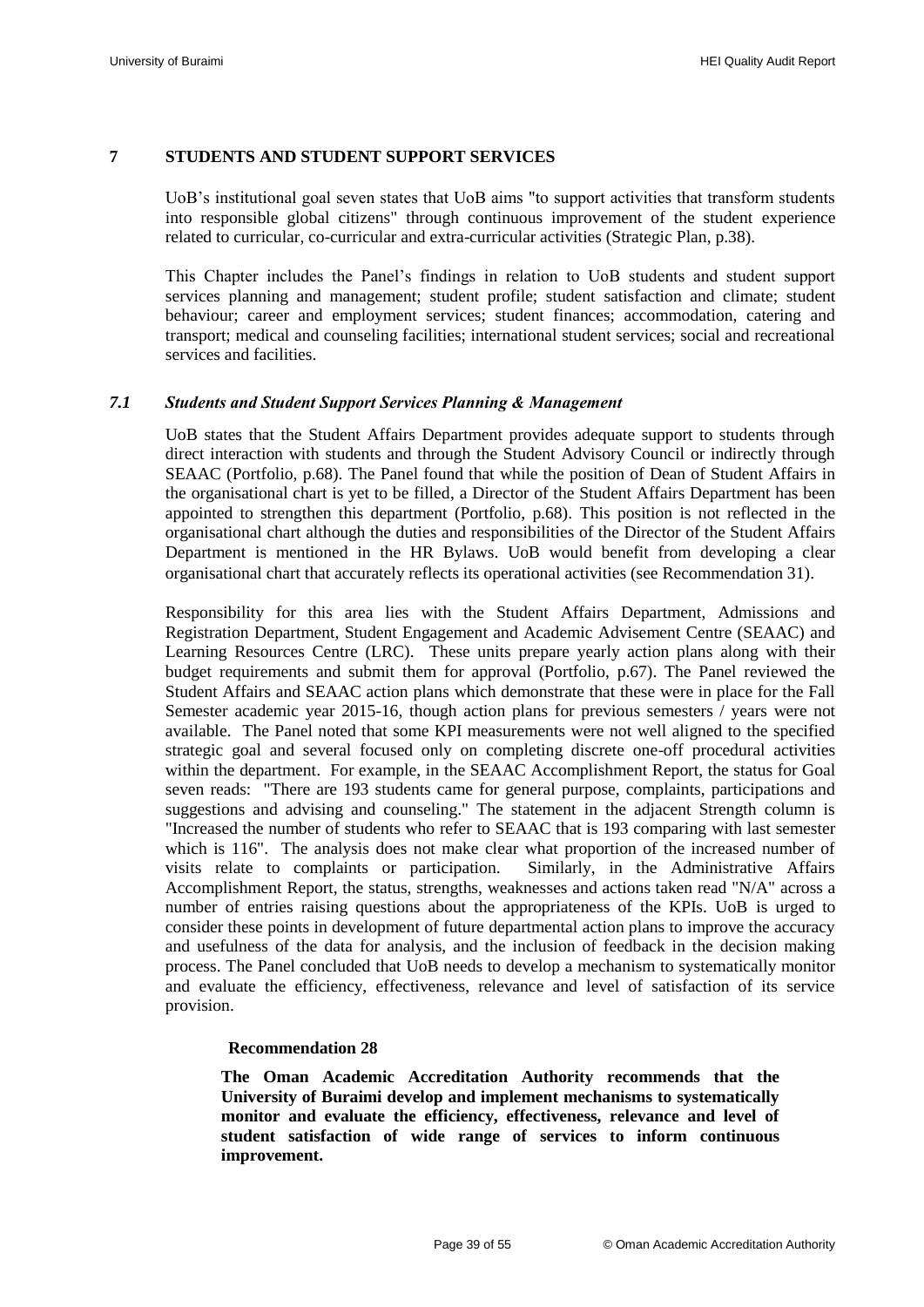#### <span id="page-41-0"></span>*7.2 Student Profile*

As mentioned earlier, UoB has a customised Student Information System (SIS) which houses and maintains student records and data and from which various reports can be drawn such as student profile, tracking enrolment, financial aid status, College distribution, nationality, and transfer status (see Section 6.2). With regard to the student profile data on undergraduate students in the Colleges, the Panel noted some inconsistency and ambiguity in the data provided in the Portfolio. In one section of the Portfolio the total number of students enrolled in AY 2015-2016 is given as 3,108 (Portfolio, p.8) and in the table of number of students as 2,386 (Portfolio, p.93). The Panel confirmed that 3,108 represented the total number of student application received and it was confirmed that the total number of students actually registered on undergraduate programs in AY 2015-2016 was 2,188, with the largest number of students in the College of Business with 790, followed by the College of Health Sciences with 732, and the College of Engineering with 666 students. The statistical data shows that MoHE funded students currently account for 97% of new students registered in AY 2015-2016 and that the proportion of privately-funded new students has decreased considerably from 49% in AY 2010-2011 (97:197) to 2.5% in AY 2015-2016 (8:327).

UoB recognises that it is heavily dependent on MoHE sponsorship financially (Portfolio, p.68). During interviews, the Panel heard that the University is also aware of the challenges it faces with regard to the higher percentage of female students (more than 80%) compared to the male students and the constraints in attracting international /expatriate students. With its awareness of the imbalances and associated challenges, the Panel urges UoB to adopt a focused approach to diversify its revenue sources aimed at long-term financial stability (see Section 1.7). To do this successfully, UoB will need to ensure that the relevant stakeholders are consulted and that its student profile data is consistent, accurate and unambiguous (see [Recommendation 19\)](#page-27-4).

#### <span id="page-41-1"></span>*7.3 Student Satisfaction and Climate*

The University has a Student Advisory Council (SAC) whose members are elected by student vote and the SAC works in liaison with Student Affairs Department and SEAAC (Portfolio, p.70). During interviews with students, the Panel was pleased to hear that students valued the approachability of SAC members and felt comfortable in the knowledge that they could seek advice and support on almost any matter. Students informed the Panel that they were in general satisfied with the support services provided with the exception of the catering facilities and particular aspects of student accommodation. Students spoke positively about their orientation and felt that the University met their expectations and that generally students were treated well.

SEAAC has developed a questionnaire for students using their services with respect to two aspects, namely, advising and counseling, and training and awareness. Eight students completed the questionnaire on advising and counseling and six students on training and awareness. The Panel found that the results of the survey showed that students were satisfied (see Section 6.5). While the Panel supports UoB's first step toward evaluating the student climate in these specific areas, the Panel found that the response rate was very low. The Panel recommends that UoB develop a robust system of seeking input on a more inclusive scale, extending across the range of services, facilities and activities on offer and utilise the feedback to demonstrate responsiveness to relevant issues leading to continuous improvements (se[e Recommendation 28\)](#page-40-3).

# <span id="page-41-2"></span>*7.4 Student Behaviour*

UoB states that it has a clear rules regarding student behaviour. These are set out in the Student Behaviour Rules and Regulations available in Arabic and summarised in the Student Guide available in both English and Arabic and are explained to the students during orientation day and by the advisers (Portfolio, p.70). During interviews, the Panel heard from staff and students that all relevant information is normally provided to students during orientation although Student Behavior Rules and Regulations are currently available only in Arabic and hence the non-Arabic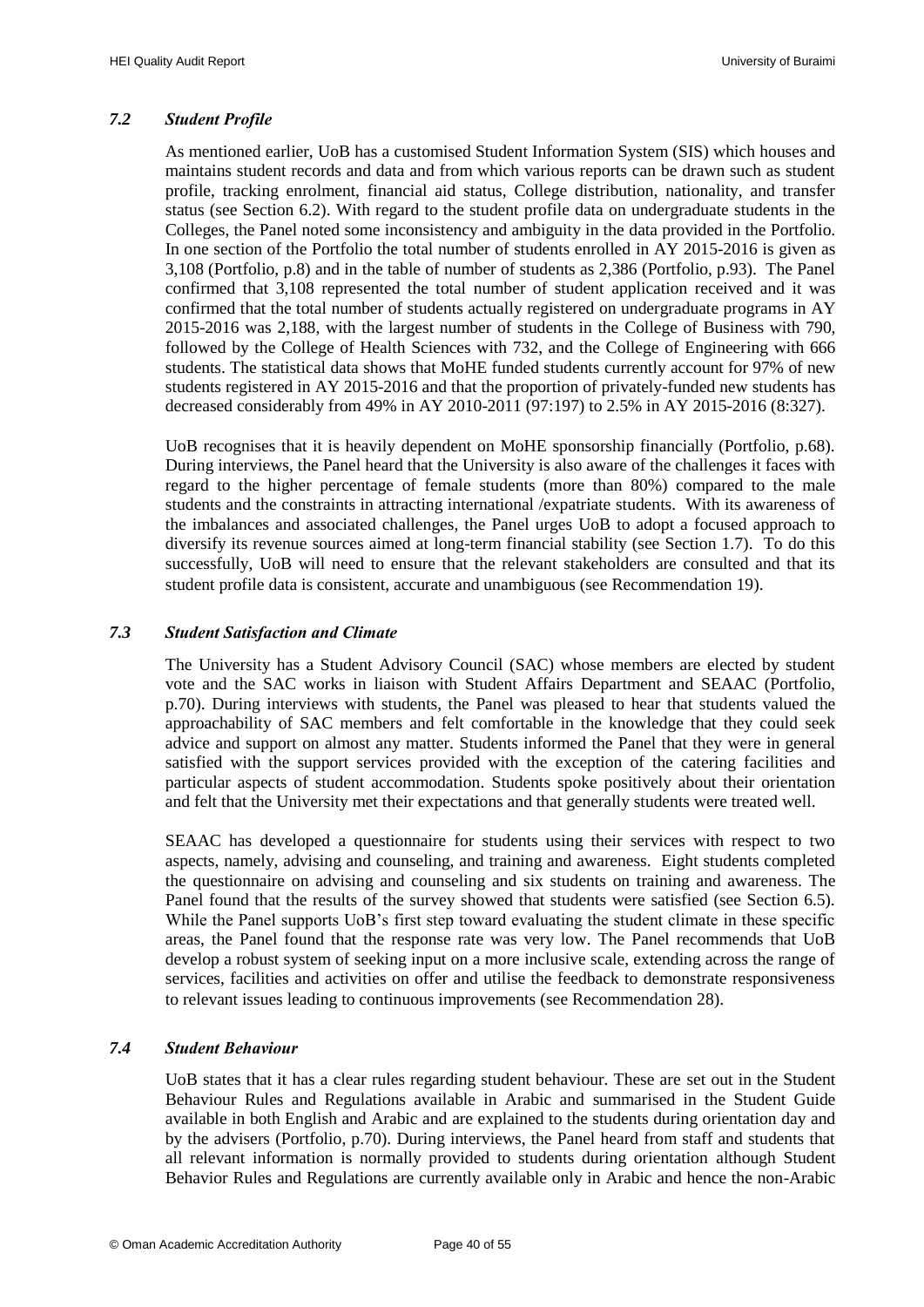speaking staff might not be able to explain these to students. UoB needs to develop a clear communication policy with regard to the language of communication to ensure all parties are appropriately informed, on regulatory matters in particular (see [Recommendation 37\)](#page-51-4).

The Panel also noted that the version of the Student Guide "2013 Draft and Work in Progress" submitted as supporting material was out of date. For example, the Student Guide says that UoB has different academic partnerships despite UoB having no academic partnerships. The Panel urges UoB to ensure that information given to students such as the Student Guide, student regulations and other relevant materials are regularly reviewed to ensure that they are accurate and current.

#### **Recommendation 29**

<span id="page-42-3"></span>**The Oman Academic Accreditation Authority recommends that the University of Buraimi establish systems to ensure that students are provided with accurate and current information, such as the Student Guide, student regulations and other relevant materials, and that these are systematically checked, reviewed and updated regularly.**

#### <span id="page-42-0"></span>*7.5 Career and Employment Services*

UoB"s approved organisational structure includes a new Internship, Alumni and Career Services unit within the Student Affairs Department that is responsible for providing support in internship and placement and for conducting appropriate activities for career development in coordination with all UoB internal units and external stakeholders (Portfolio p.71). As this unit had not yet been activated, UoB is urged to take action in this area (see [Recommendation 31\)](#page-45-4).

The Panel found evidence of SEAAC"s 2014-15 activities list which included several items such as CV writing, communication and time management skills among others. However, these activities do not seem to be the result of a planned approach. The Panel urges UoB to develop and implement a planned approach to its career and employment services.

#### **Recommendation 30**

**The Oman Academic Accreditation Authority recommends that the University of Buraimi develop and implement a planned approach to its career and employment services in order to support students in developing their job seeking skills and finding future employment.**

#### <span id="page-42-4"></span><span id="page-42-1"></span>*7.6 Student Finances*

UoB provides financial aid to students facing financial difficulties. Applications for financial aid are reviewed by the Financial Aid Committee and decisions are made based on eligibility criteria set out under the Committee's duties and responsibilities (Portfolio, p.71). Evidence reviewed by the Panel showed that UoB provided financial support to 67 students in 2014-15. Students interviewed by the Panel were aware of the support on offer and how to apply and seemed satisfied with the service.

#### <span id="page-42-2"></span>*7.7 Accommodation, Catering and Transport*

UoB provides accommodation for its students in six hostels. Students can register for rooms via an online reservation system (Portfolio, p.72). The University has Hostel Rules and Regulations in place and the Student Affairs Department carries out inspections of hostel accommodation twice a month to attend to maintenance issues and inspect the student behavior log. The Student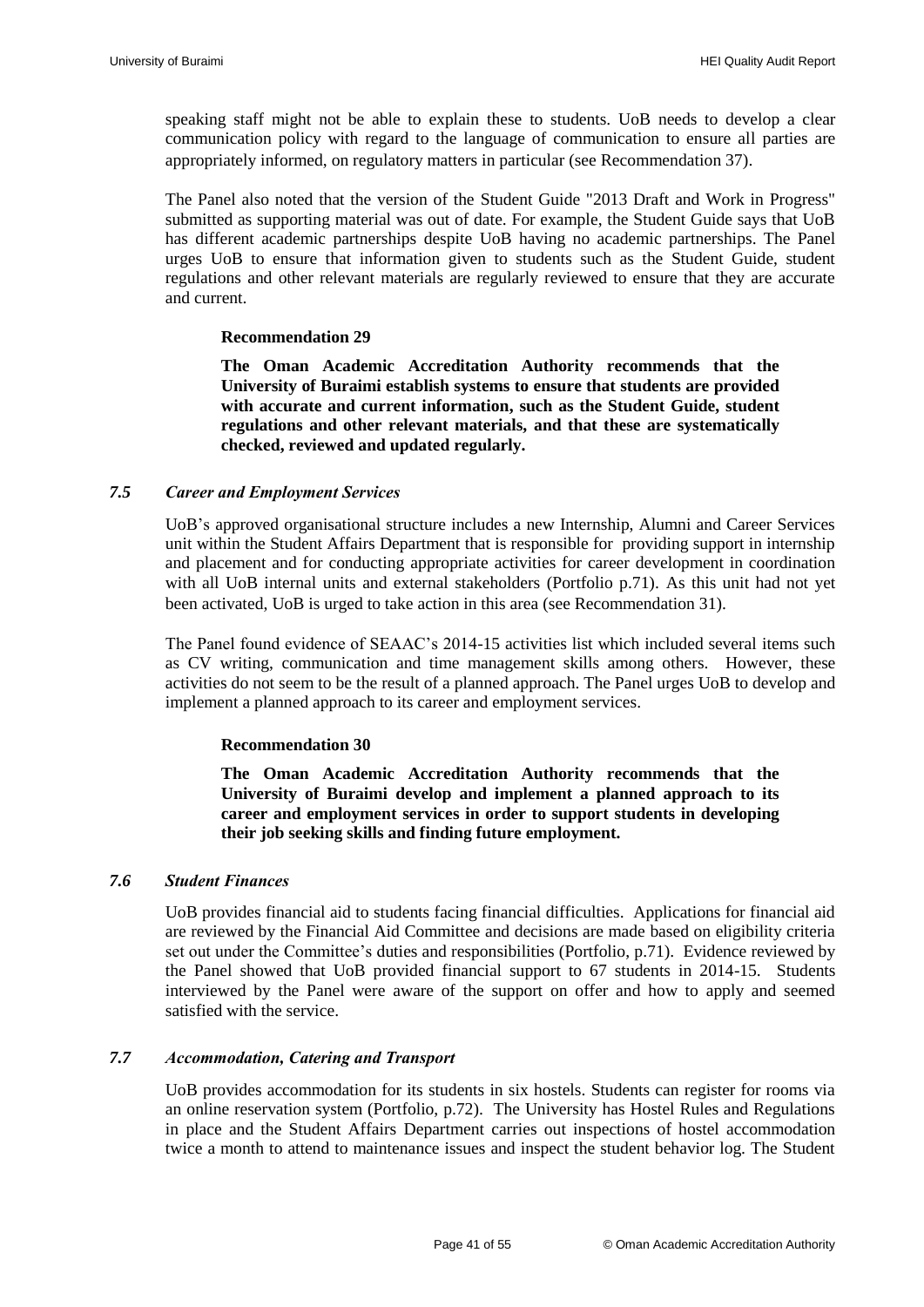Affairs Department is in weekly communication with the hostel supervisors (Portfolio p.72). The Panel supports UoB in this practice.

UoB states that no major complaints were received about its accommodation, transport and catering services and hence believes that it is meeting students" needs (Portfolio, p.73). Interviews indicated that in general, students were satisfied with UoB"s responsiveness to accommodation-related complaints. One exception was students" dissatisfaction with the quality and reliability of WiFi connectivity in the hostel accommodation; they reported that it was sometimes poor and at other times there was no signal at all. The Panel heard that despite numerous complaints and reports being made, the issues had been ongoing for some time and remained unresolved. Students also raised the lack of a suitable study area as the accommodation was not furnished with desks. Hostel students also commented on the curfew rules and restrictions which they felt were unreasonable and overly strict. Students were also dissatisfied with the range, quality and freshness of food served in the cafeteria.

The Panel visited the new UoB campus site and were shown the designated area for the new hostel accommodation and restaurant where construction had commenced. Given that these facilities will not be available in time for the move, and that the current accommodation arrangements would remain in place in the interim, the Panel encourages UoB to prioritise a review of the quality of the current accommodation, catering and transport arrangements, including the extent to which its service providers are meeting the University"s expectations in terms of quality and standard of service (see [Recommendation 28\)](#page-40-3).

#### <span id="page-43-0"></span>*7.8 Medical and Counseling Facilities*

UoB has a Clinic that offers basic medical care for minor ailments which is guided by a set of rules clearly identifying its area of activities which includes rules for handling emergency cases (Portfolio, p.73). The Panel found that the on-campus Clinic is staffed by one qualified nurse who offers treatments for minor injuries and illnesses. Students who were interviewed by the Panel spoke positively about the University Clinic; although the Clinic was small, they expressed satisfaction with the ease of access and level of service provided. The Panel supports the University's initiatives to handle its medical facilities and encourages UoB to explore ways to provide counselling support to students and evaluate the effectiveness of its support services in this area.

#### <span id="page-43-1"></span>*7.9 International Student Services*

In its Strategic Plan, UoB states that it aims to "establish support systems to ensure that international students are appropriately looked after and due facilities and services are provided and improved continuously" (Strategic Plan, p.34). UoB states that it does not have any international students and has a small number of expatriate students. The Human Resource Affairs Department assists these students in terms of visa and resident card processing (Portfolio, p.74). The Panel encourages UoB to develop and implement systems that ensure that it meets the needs of the international/expatriate students.

#### <span id="page-43-2"></span>*7.10 Social and Recreational Services and Facilities*

UoB believes that extra-curricular activities, social and recreational activities are important components in the student educational process and provides them through the Student Affairs Department and through the respective Colleges (Portfolio, p.74). UoB runs a number of social and recreational activities and students informed the Panel that they were aware that clubs and activity groups existed in the University. Most of the students interviewed expressed an interest in being involved in extracurricular recreational activities, such as Arabic writing, poetry, arts and crafts, photography and sports. A few students mentioned that although they were aware of the activities, they were not encouraged to join. The Panel supports UoB's efforts and encourages the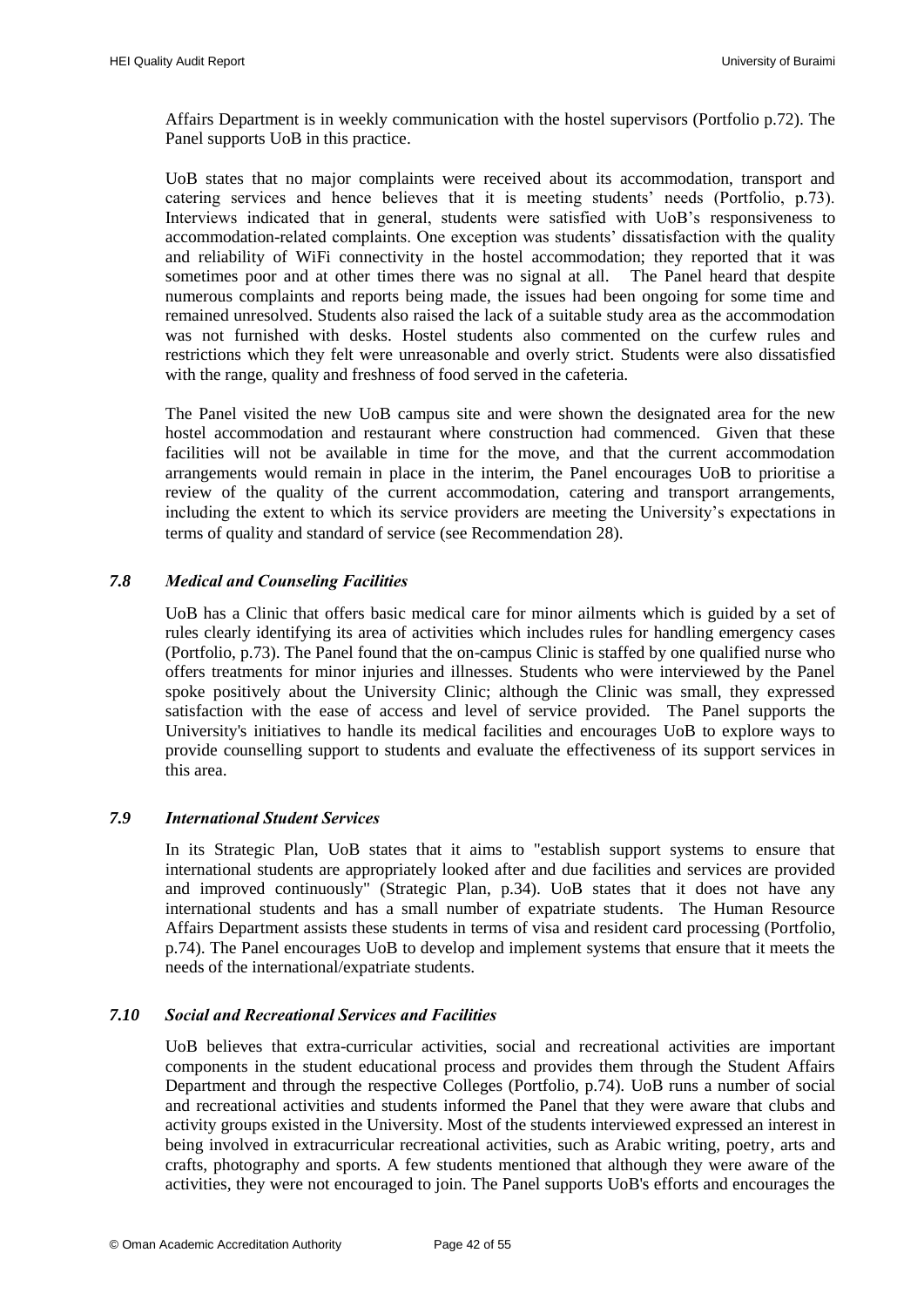University to ensure closer cooperation between Student Affairs Department and the Student Advisory Council in order to increase students' involvement in the planning of and participation in recreational activities.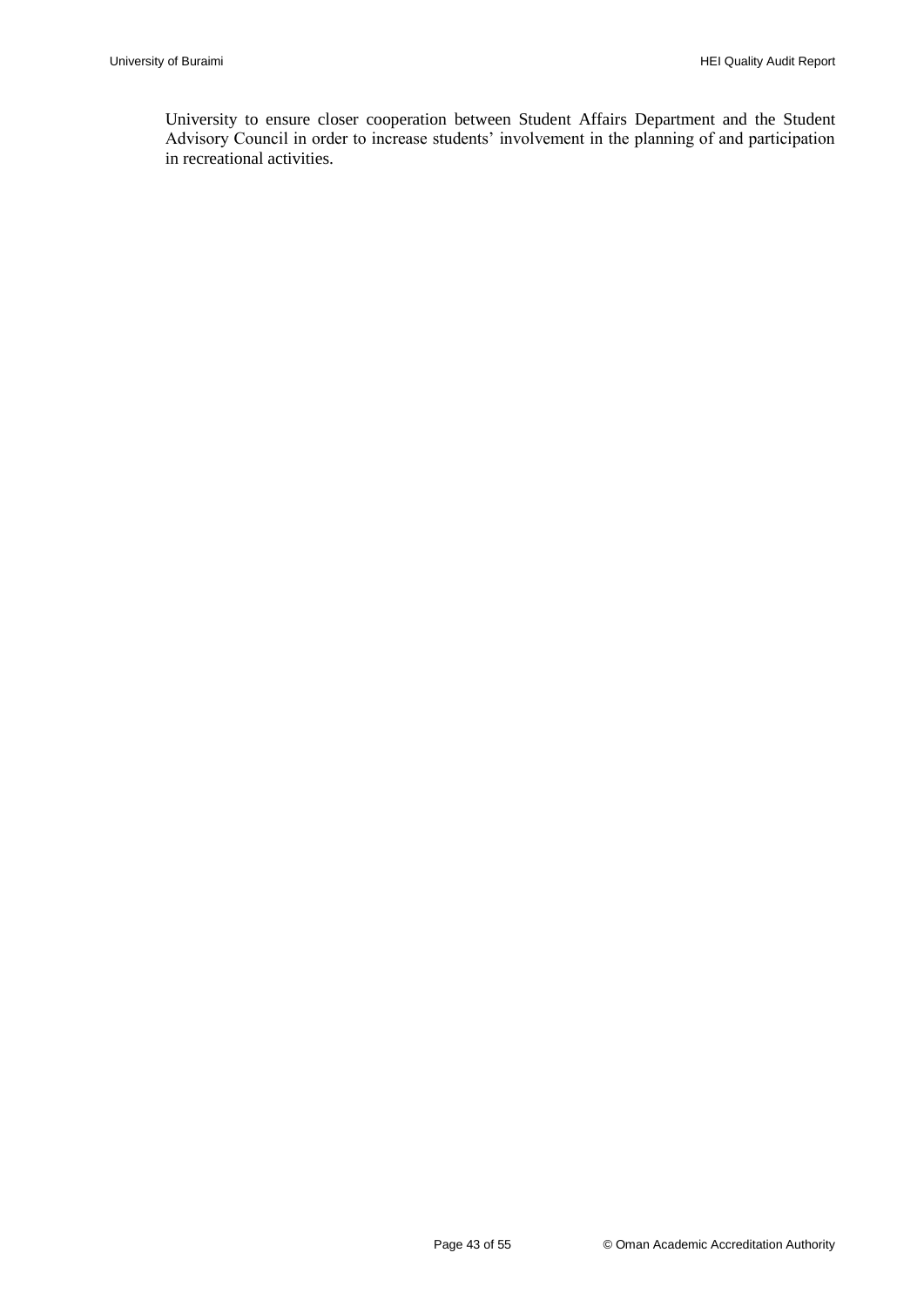#### <span id="page-45-0"></span>**8 STAFF AND STAFF SUPPORT SERVICES**

Respect and diversity are two core Values of the University of Buraimi through which it expresses dedication to being an equal opportunities employer and commitment "to creating a true multicultural environment where students, staff, and faculty represent diverse nations, countries and cultures within the context of national priorities" (Portfolio, p.11).

This Chapter considers the planning and management of human resources at UoB and reports on the Panel"s findings in the following areas: staff profile; recruitment and selection; induction; professional development; performance planning review; promotion and other incentives; severance; staff organisational climate and retention; and Omanisation.

#### <span id="page-45-1"></span>*8.1 Human Resources Planning & Management*

UoB Strategic goal three is "to invest in human and other resources that contribute to continued development". The Human Resource Affairs (HRA) Department is under the direction of the Deputy Vice Chancellor for Financial and Administrative Affairs (DVC- FAA) and guided by the organisational structure, corporate governance and Human Resource Affairs Bylaws (Portfolio, p.76). The HRA Department consists of three units namely Staff Development, Personnel Affairs and General Relations Office /General Public Relations and is led by a HRA Director. The Staff Development Unit is currently unstaffed The UoB Faculty Handbook (Portfolio, p.76) offers comprehensive guidance for existing and new staff. However, having reviewed the handbook, the Panel encourages the University to update its contents to reflect the recent changes in policies, procedures and regulations.

With regard to the organisational structure, a very significant number of key positions within the University are vacant (as depicted in the operational organisational chart) or filled by acting heads. The Panel recognises the recruitment challenges the University is facing due to geographical constraints but it considers the filling of these positions imperative for the University to fulfill its Vision and Mission in particular in consideration of its future growth on a new campus. The Panel acknowledged the recent effort of the University to address this issue through a Relocation Policy which aims to reposition staff to positions that better fit their profile and identify staff for supervisory positions. However, the Panel urges UoB to develop and implement a Human Resource Plan that identifies a long term approach to the planning and recruitment of staff.

#### <span id="page-45-4"></span>**Recommendation 31**

**The Oman Academic Accreditation Authority recommends that the University of Buraimi develop and implement a human resource plan that aligns with its strategic goal and ensure that all vacant positions in its organizational chart are filled.**

#### <span id="page-45-3"></span><span id="page-45-2"></span>*8.2 Staff Profile*

UoB encourages recruitment of staff with diverse backgrounds in line with its value of diversity (Portfolio, p.76). At the time of the Audit Visit, the University had 200 staff. These included 129 faculty and 71 administrative staff with approximately 40% being female and 60% being male. With regard to gender distribution relating to academic as well as administrative staff, from 2012 to 2015 UoB has experienced an increase in the proportion of male staff (Portfolio, p.75). The University recognises the need to achieve a more balanced gender distribution and intends to recruit more Omani female staff as the University expands (Portfolio, p.77).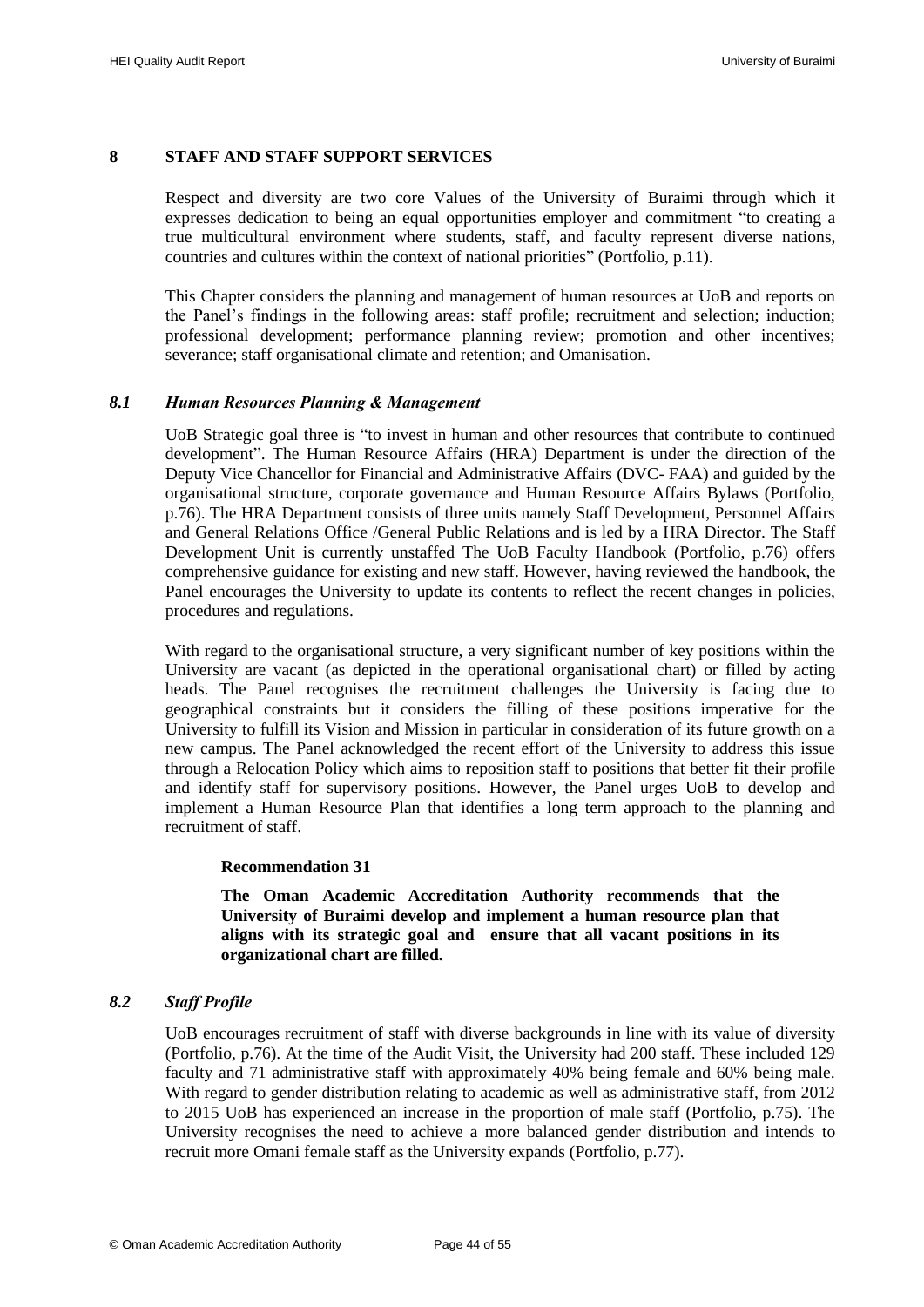UoB states that it has staff from over 20 countries which reflects the University"s commitment to creating a multicultural environment where students, staff, and faculty represent diverse nations, countries and cultures (Portfolio, p.4). In 2015 there were 63 administrative Omani staff members with an increase from 80% to 86% of Omani administrative staff between 2012 and 2015. With regard to Omani academic staff, although the total number of employees has increased from seven in 2012 to 14 in 2015, the overall percentage of academic Omani staff has decreased from 15% to 11%. UoB has introduced Teaching Assistant positions for Omani Bachelor degree holders pursuing Master's degrees to increase the percentage of Omani academic faculty (Portfolio, p.6). The Panel supports the University`s introduction of Teaching Assistant positions (see Section 8.10).

At the time of the Audit Visit, the University had the following overall distribution of academic staff: 37 PhD (32%) and 80 Masters (68%) degree holders, with 68% PhD holders in the College of Engineering, 55% PhD holders in the College of Business, 14% PhD holders in the College of Health Sciences and 5% PhD holders in the Centre for Foundation Studies. The Panel believes that the overall number of PhD holders is comparatively low in the College of Health Sciences. The Panel advises the University to strengthen its efforts to recruit more academic PhD qualified staff with the necessary skills to serve the teaching and learning needs of the students along with the ability to conduct research in line with the Strategic Plan and the requirements in ROSQA (see [Recommendation 1\)](#page-13-4).

#### <span id="page-46-0"></span>*8.3 Recruitment and Selection*

The HRA Department receives notice of requirements for academic and administrative staff one semester before the start of each academic year which are then approved by the Vice Chancellor (Portfolio, p.77). Vacant positions are announced nationally and internationally through different media channels and, in the case of non-academic positions, also internally. Omani nationals qualified for the position are given priority. The Panel found that the recruitment policy documented in the HRA Bylaws differs from the recruitment practice described by UoB in the Portfolio and was not able to identify a systematic approach to determining profile and position requirements and reviewing the recruitment process. The Panel recommends that UoB review its recruitment policy for consistency in its policy and practices and evaluate its effectiveness to inform improvements.

#### **Recommendation 32**

**The Oman Academic Accreditation Authority recommends that the University of Buraimi review its staff recruitment process for effectiveness and, in light of findings, develop and implement a revised recruitment system which is supported by policies that are consistently implemented.**

#### <span id="page-46-2"></span><span id="page-46-1"></span>*8.4 Induction*

The University states that it offers an extensive induction program for new academic staff to familiarise them with the University"s academic and administrative systems, policies, regulations, procedures, resources and facilities (Portfolio, p.78). Although it was not clearly documented, the Panel heard the induction is conducted by the Human Resources Affairs Department. The formal induction is a two-day program covering information on the University in general and leading to a College-specific orientation. The Panel was informed that an evaluation of the orientation program is conducted via questionnaire which, however, is not anonymous. In interviews, academic staff provided positive feedback on their induction program. Administrative staff, on the other hand, did not seem to receive the same induction. The Panel concluded that UoB needs to develop a systematic approach for appropriate induction for academic and administrative staff and to evaluate its effectiveness.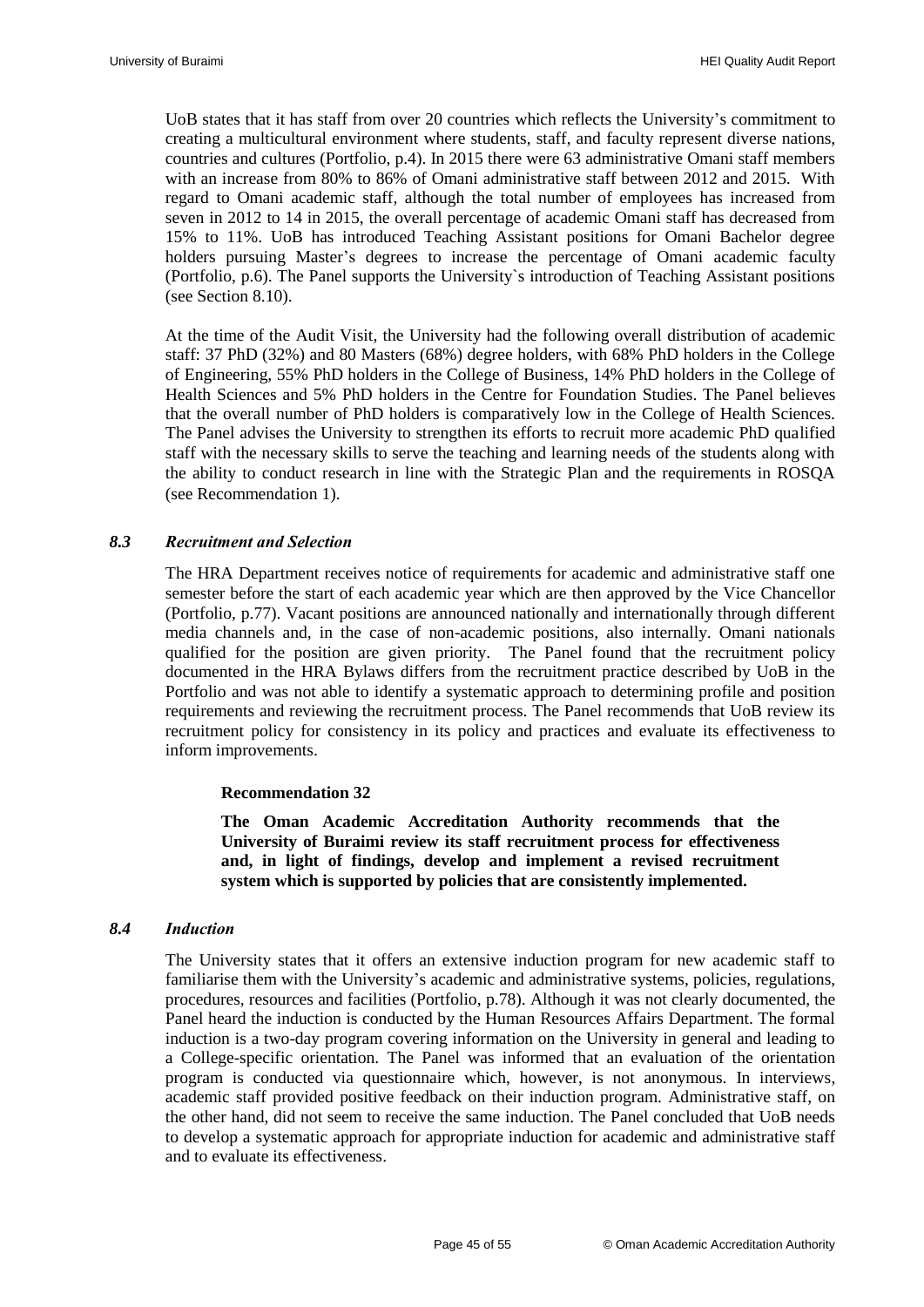#### <span id="page-47-0"></span>*8.5 Professional Development*

The University"s institutional goal three is "to invest in human and other resources that contribute to continual development" is derived from the Vision and Mission statements reflecting the commitment of UoB to the professional development of its employees (Portfolio, p.79). The University supports a wide range of professional development opportunities for academic and administrative staff, although these seem to be conducted on an ad hoc basis. The Panel received positive feedback from administrative staff on opportunities offered, such as, for example, an English language course.

Study leave for Omani employees is regulated in the HRA Bylaws and conference participation is regulated through a recently introduced policy. Otherwise the University relies on an ad hoc, peer-based, in-house based training approach. The Panel views professional development as an opportunity for the University to work towards fulfilling its Mission and accomplishing its institutional goal by systematically identifying, developing and implementing a professional development plan and UoB is therefore urged to develop a formal approach in this area.

#### **Recommendation 33**

**The Oman Academic Accreditation Authority recommends that the University of Buraimi develop and implement a comprehensive professional development plan for all staff which is aligned to the performance appraisal system.**

#### <span id="page-47-3"></span><span id="page-47-1"></span>*8.6 Performance Planning and Review*

UoB conducts annual performance appraisal for both academic and administrative positions at all levels. The performance appraisal includes a self-appraisal and an immediate supervisor's appraisal (Portfolio, p.80). A comprehensive explanation of the criteria of the appraisal system for academic staff is provided in the Faculty Performance Evaluation Guidelines. The University Academic Council recently revised the appraisal rules and procedures for faculty members to include classroom observation in order to simplify the process and improve objectivity (Portfolio, p.81).

As stated in the Faculty Performance Evaluation Guidelines for Colleges and the Center of Foundation Studies (CFS), faculty members are subject to the same appraisal system. However, forms and rubrics are customised considering the CFS particularities and the Colleges' specificities. Faculty involved in teaching and leadership positions are subject to two evaluations. Performance appraisal for Teaching Assistants has recently been approved and appraisal for administrative employees is under revision (Portfolio, p.81) which also includes the senior leadership positions of Deputy Vice Chancellor, Dean and Director.

The Panel appreciates the University's efforts to optimize the performance appraisal to improve the system as it is a key instrument for professional development planning (see Section 8.5). However, academic and administrative staff indicated that employees feel performance appraisal is primarily an instrument to decide on the extension of the working contract. The Panel found that feedback, discussions or consultation with staff on their professional development is not consequently followed-up after the appraisal. The University is encouraged to provide individual feedback to staff on their performance appraisal and to regularly review and evaluate its performance appraisal system.

#### <span id="page-47-2"></span>*8.7 Promotion and Other Incentives*

Incentives are described in the HRA Bylaws. The University offers compensation for staff teaching overtime and a number of allowances like tuition discounts to employees and dependents, medical coverage and support for administration staff continued education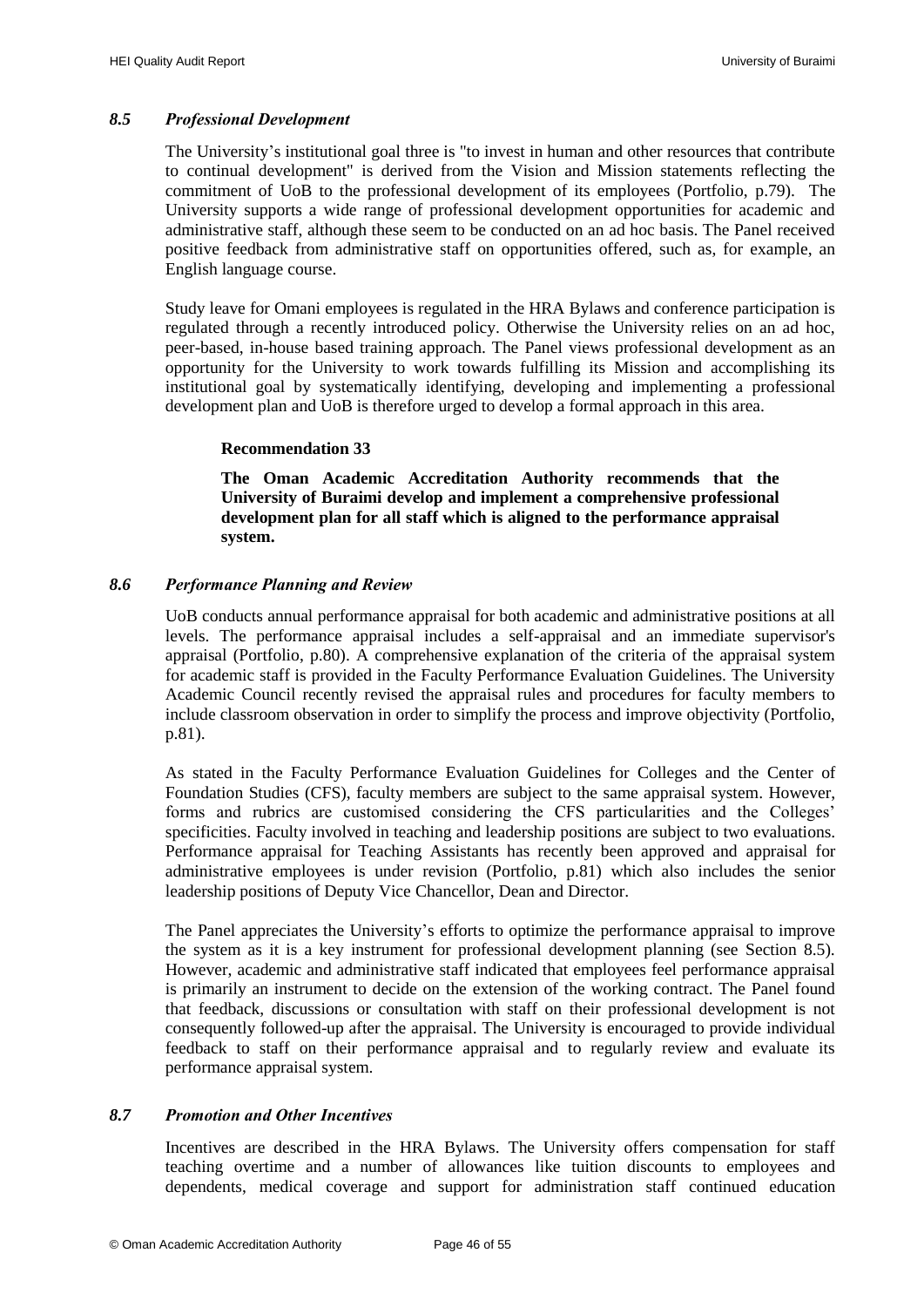enrolment. Routine increments as well as benefits for expatriate faculty are indicated in the contracts of the employees and the University revised its pay scales in 2013 to retain qualified staff (Portfolio, p.81).

Promotion procedures are documented in the HRA Bylaws which indicate that promotions are clearly based on the performance appraisal. For promotion decisions concerning administrative staff, the Vice Chancellor has the authority to constitute a committee to evaluate and make recommendations for final approval by the Vice Chancellor. The Panel found that members of academic and administrative staff seemed to be unaware of the University`s promotion procedure and encountered a lack of transparency with regard to promotion and salary entitlements. The Panel noted that the recent appointments of acting heads of department or unit have led to a certain level of confusion between staff and was informed that the nominations were a result of the Staff Relocation Policy. UoB is urged to address the lack of transparency at senior management level and ensure that the procedures for promotion and/or relocation are clearly communicated to all UoB employees.

#### **Recommendation 34**

**The Oman Academic Accreditation Authority recommends that the University of Buraimi develop and implement a transparent promotion policy and remuneration system that is clearly communicated to all staff and fairly implemented.**

#### <span id="page-48-2"></span><span id="page-48-0"></span>*8.8 Severance*

Severance at the University of Buraimi is guided by the relevant policies – the Faculty Code of Conduct, Harassment, Dress Code, and Non-compliance Disciplinary Procedures (Portfolio, p.82). The Bylaws also indicate the University"s right to terminate a contract without prior warning and end of service indemnity in cases listed. In these cases and in non-compliance disciplinary procedures, the University will grant the employees the opportunity to give their statement, however no formal appeal procedure is granted. The Panel was not able to identify a systematic approach to collecting data on staff severance, in the form of exit interviews or questionnaires, in order to address issues leading to staff turnover. UoB is encouraged to develop formal procedures to monitor and evaluate severance procedures including appeals and exit interviews.

#### <span id="page-48-1"></span>*8.9 Staff Organisational Climate and Retention*

The University has put in place a number of incentives to support a positive staff organisational climate and to enhance staff retention. The welcoming and induction of new academic staff is supported by procedures including transportation and hotel accommodation provided on arrival (Portfolio, p.83). As stated in Section 8.4, the induction period was rated positively by the academic staff interviewed. The University also offers a wide range of external and internal organisational activities (Portfolio, p.83). The Panel found that participant numbers at internal organisational activities are recorded and show a good participation rate.

UoB states that analysis of staff retention rates confirm that the organisational climate supports retention of employees (Portfolio, p.83). However the Panel did not find evidence of this with respect to academic staff as the number of academic staff leaving the University increased from 9.71% to 17.02% between 2013 and 2014. During interviews, the Panel received positive feedback from staff regarding motivation and commitment towards the University. However, staff were dissatisfied with the overload caused by the undifferentiated high teaching load, committee obligations and research expectations. The Panel encourages the University to address this issue at management level and develop strategies that will retain highly motivated and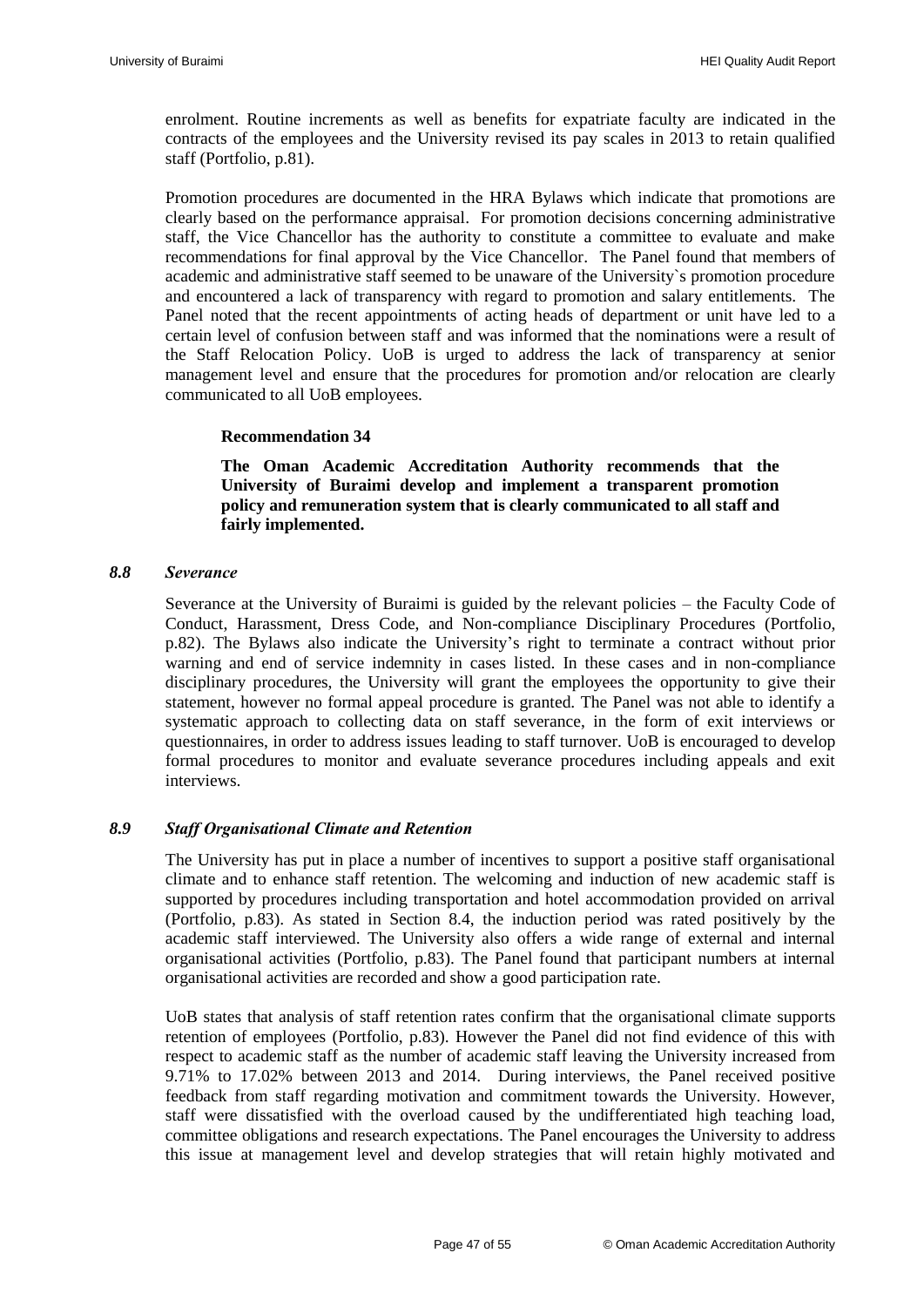committed staff. UoB is urged to develop a formal system to evaluate staff satisfaction that includes systematic evaluation on staff exit interviews.

#### **Recommendation 35**

**The Oman Academic Accreditation Authority recommends that the University of Buraimi develop and implement a formal system to evaluate staff satisfaction and use this data to inform staff retention strategies aimed at improving staff retention rates.**

#### <span id="page-49-1"></span><span id="page-49-0"></span>*8.10 Omanisation*

UoB strives to improve employment opportunities for qualified Omani nationals as part of the University"s social responsibility, legal requirements as well as compliance with its institutional goal three (Portfolio, p.84). In the HRA Bylaws it is stated that equally qualified Omanis are given preference during recruitment and the University grants study leave to Omani employees for further education. As an additional incentive to young Omani graduates the University introduced positions for Teaching Assistants at the Colleges and Centre for Foundation Studies in 2015, encouraging Omani employees to pursue a career in fields of education that are the primary focus of UoB (Portfolio, p.85). The Panel appreciates the commitment and initiatives of the University towards Omanisation and supports the University in its efforts. However, recruitment of Teaching Assistants is low which is partly due to financial issues. The Panel concluded that UoB needs to review its recruitment and retention strategies of Omani staff particularly in the academic area.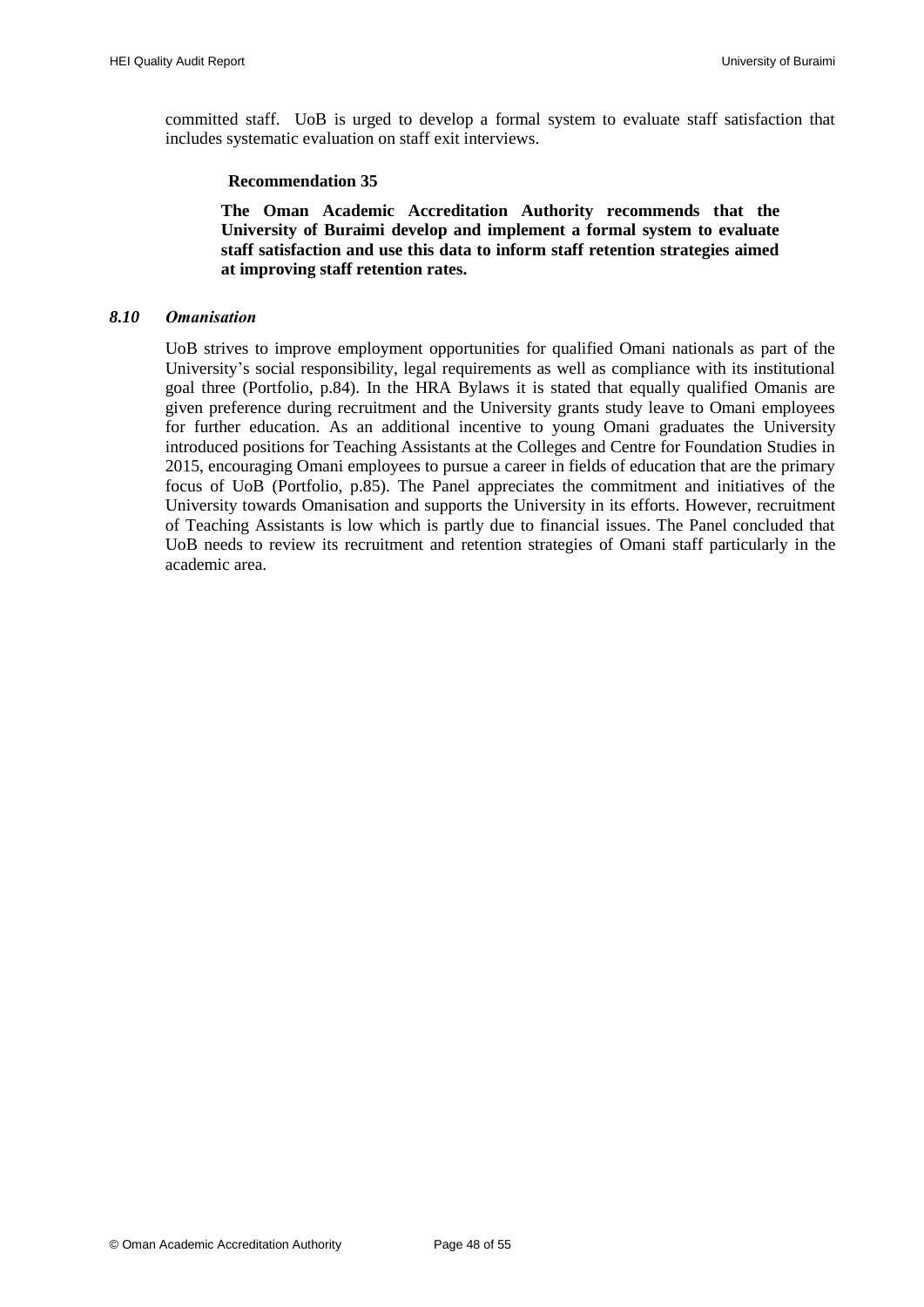#### <span id="page-50-0"></span>**9 GENERAL SUPPORT SERVICES AND FACILITIES**

UoB is committed to providing a conducive, supportive, and safe environment and facilities to its community (Portfolio, p.85). The University is expected to move to a new campus in July 2016 which will take place in stages. In stage one, the institution will occupy four new multi-storey buildings that accommodate central administration, library resources, classroom and laboratory facilities to support all academic programs. Future facility expansion will occur in subsequent stages that will include moving to a dedicated library building, student dormitories, student cafeteria, and other academic support buildings.

This Chapter reports on the University's planning and management of its general support services in relation to public relations and marketing; communication services; and facilities management.

#### <span id="page-50-1"></span>*9.1 General Support Services and Facilities Planning and Management*

This area of operation is managed by the Deputy Vice Chancellor - Finance and Administrative Affairs with the help of two departments, the Administrative Affairs Department and the Technical Affairs Department and they interact closely with the departments in charge of finance and procurement. Responsibility extends to the planning and maintenance of the entire campus. The visit to the new campus by Panel members confirmed the University's recognition of the need for new facilities to address a number of issues associated with capacity, equipment provisioning, and access to upgraded technology to improve the student learning experience and to enhance maintenance of the campus infrastructure. The Panel heard that the stage one campus is expected to serve a student body more than twice UoB"s current size, and long-term capacity may meet demand for up to 15,000 students. The Panel was impressed with the architectural design of the new campus and with the facility maintenance technology incorporated into each building. The Panel supports UoB in its move to the new campus and the associated expansion plans. This also demonstrates that the institution engages in concerted planning efforts to ensure ample physical capacity is in place to accommodate student enrollment growth into the distant future.

#### **Affirmation 4**

<span id="page-50-3"></span>**The Oman Academic Accreditation Authority agrees with the University of Buraimi on the need to upgrade and expand campus facilities in order to better serve students, faculty and other stakeholders and supports the University's impending transition to a new, larger, and better equipped campus that harnesses advances in technology, campus design, and safety and security measures.**

# <span id="page-50-2"></span>*9.2 Public Relations and Marketing*

The Marketing Department of UoB is the operational entity in charge of internal and external communication; including media events, press releases, and hosting of community engagement activities (Portfolio, p.86). According to submitted documentation and onsite interviews, the institution held seven marketing events between 2013 and 2015, both inside and outside of Oman. In addition, there are two campus newsletters (Beacon and Inspire) to update students and faculty on past and future events, accomplishments, and awards received. The Panel heard that publications include the Student Guide, student orientation brochures, information leaflets, and calendars. To market its brand identity, the University produces a range of products such as coffee mugs, flash drives, pens, bags, car sunshades, mouse pads, calendars, and agenda booklets. Although the institution engages in a range of activities to market its academic programs and to advertise the campus to prospective students and the outside community, the Panel could not find an integrated marketing strategy. Given that the institution is still at an early stage of its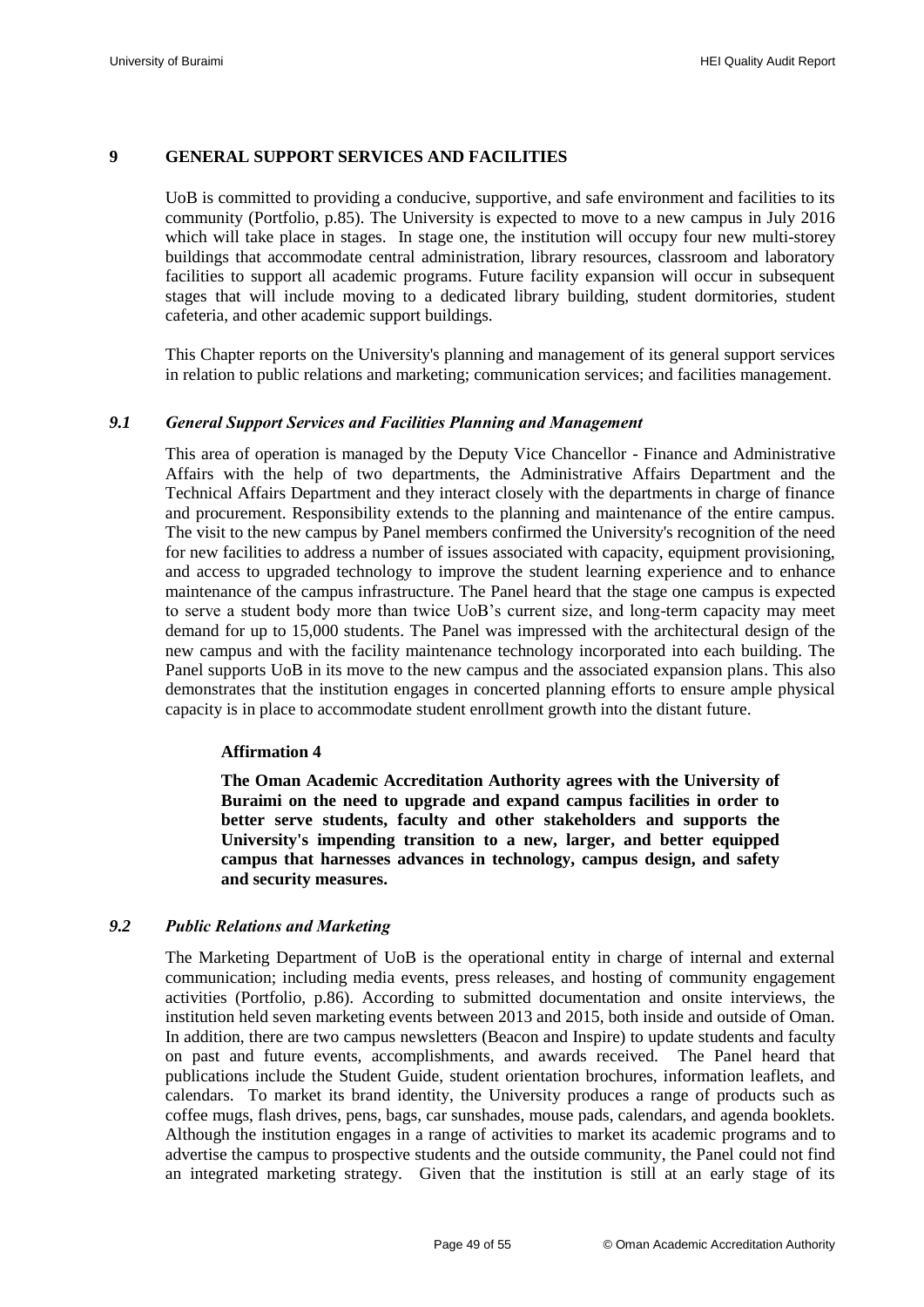development, the Panel urges UoB to develop and implement a proactive marketing strategy that sets out student recruitment goals and describes in some detail the markets for prospective students (e.g. General Education Diploma graduate pool within Buraimi and other regions of Oman and possibly outside of Oman).

#### **Recommendation 36**

**The Oman Academic Accreditation Authority recommends that the University of Buraimi develop and implement an integrated marketing strategy to enhance student recruitment to support the institutional Mission and Vision.**

#### <span id="page-51-2"></span><span id="page-51-0"></span>*9.3 Communication Services*

UoB"s communication mechanisms are aimed to ensure timely and clear exchange of information and decisions and hence it uses a number of appropriate communication channels (Portfolio, p.87). The institution"s communication services rely on a range of media like email, MS SharePoint, and SIS to keep the campus community and students informed.

In terms of the language of communication, UoB provided some documents in Arabic (example, Student Behavior Rules and Regulations, Steering Committee formation and Minutes) and some in English. The Panel found that UoB has no formal policy to determine the language of communication; UoB is therefore urged to develop a formal policy on the language of communication and develop mechanisms to evaluate its effectiveness.

#### <span id="page-51-4"></span>**Recommendation 37**

**The Oman Academic Accreditation Authority recommends that the University of Buraimi develop and implement a comprehensive communication strategy policy, including the use of English and Arabic and establish mechanisms to evaluate its effectiveness.**

#### <span id="page-51-3"></span><span id="page-51-1"></span>*9.4 Facilities Management*

UoB states that "the limitations of the temporary campus are managed effectively by not only building new facilities and infrastructure but also monitoring utilisation of available resources and facilities" (Portfolio, p.88). The Panel"s evaluation of the institution"s facilities management and maintenance takes into account the impending move to its new permanent campus, as the current campus has provided a temporary site for operation. Documents consulted show maintenance of facilities inventory, usage, and modifications and/or improvements to the current campus. Selected functions like catering services are outsourced with contractual agreements in place.

One concern the Panel had was in relation to sufficient staffing to conduct maintenance for teaching laboratory. During the site visit of the labs, the Panel noted that routine maintenance of labs is typically carried out by the faculty using the lab. As the University transitions to the new, much larger campus, the Panel suggests that necessary equipment and facilities maintenance resources, including dedicated technical staff for laboratories are in place to ensure smooth operation at the new campus. UoB should ensure a far more efficient and effective operation of buildings and associated equipment and ensure that it collects feedback from staff and students to inform action and improvement.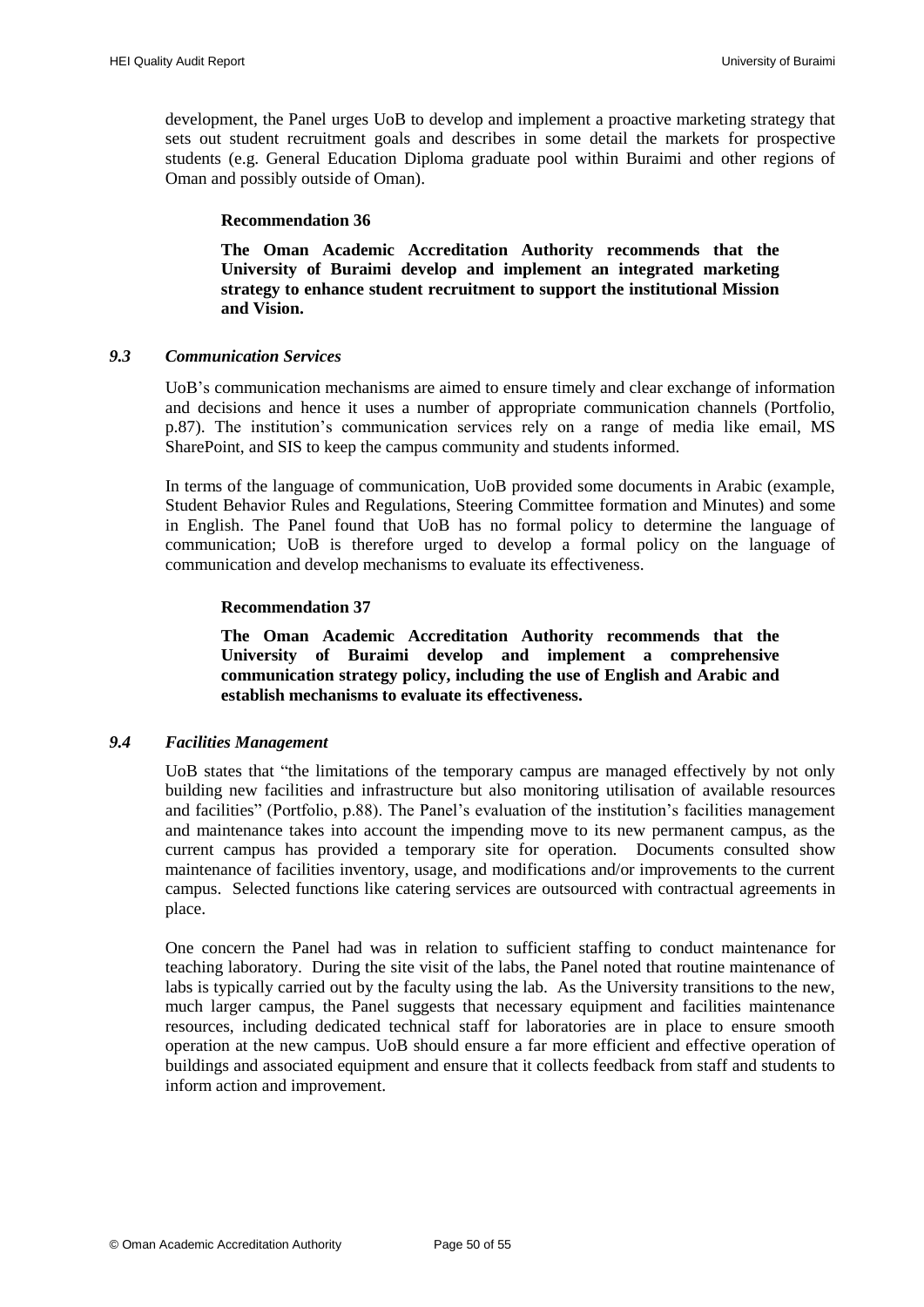# <span id="page-52-0"></span>**APPENDIX A. AUDIT PANEL**

Dr. Josephine Palermo (Chair) General Manager Telstra Operations Australia

Dr. Serge Herzog Director, Institutional Analysis University of Nevada, Reno USA

Dr. Nicola Huson Head of Masters Programme DaF German Jordanian University Jordan

Dr. Huda Mohammed Dean Ibra Nursing Institute Oman

Mariana Ferrao Acting Director of Quality Assurance A'Sharqiyah University Oman

Hannah Manogaran Review Director Oman Academic Accreditation Authority (OAAA) Oman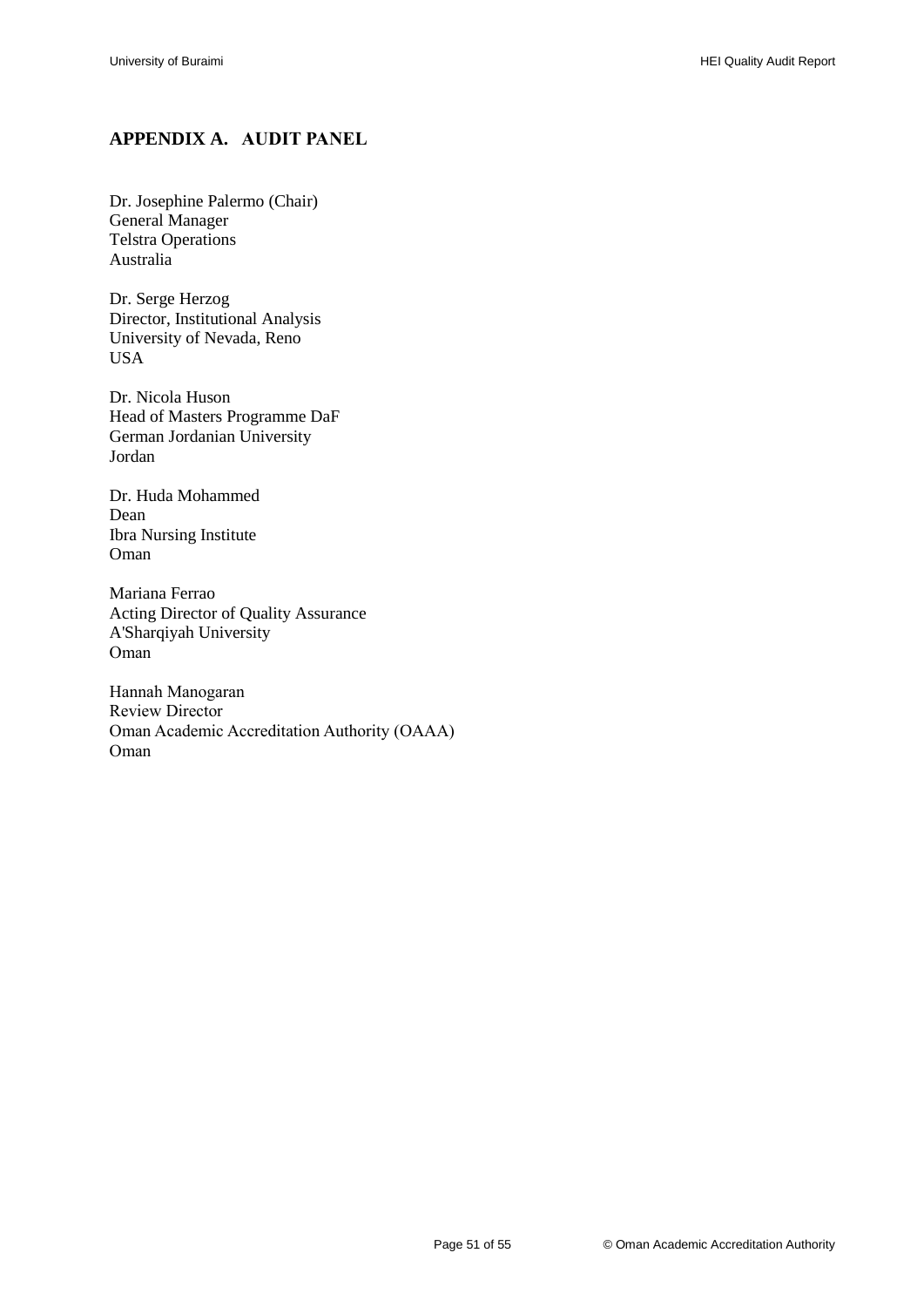# <span id="page-53-0"></span>**APPENDIX B. ABBREVIATIONS, ACRONYMS AND TERMS**

The following abbreviations, acronyms and terms are used in this Report. As necessary, they are explained in context. In some cases, URLs are provided to facilitate further enquiries about these acronyms and terms.

| Approach $\rightarrow$ Deployment $\rightarrow$ Results $\rightarrow$ Improvement.                                                    |
|---------------------------------------------------------------------------------------------------------------------------------------|
| what a HEI aims to achieve for a given topic and how it proposes to<br>achieve it.                                                    |
|                                                                                                                                       |
|                                                                                                                                       |
|                                                                                                                                       |
|                                                                                                                                       |
|                                                                                                                                       |
|                                                                                                                                       |
|                                                                                                                                       |
|                                                                                                                                       |
|                                                                                                                                       |
|                                                                                                                                       |
|                                                                                                                                       |
|                                                                                                                                       |
|                                                                                                                                       |
|                                                                                                                                       |
| HEI's plans for a given topic are being followed in practice, and if not,<br>why not                                                  |
| approved by the OAAA Board to participate as a member of the<br><b>OAAA's various external review Panels</b>                          |
|                                                                                                                                       |
|                                                                                                                                       |
|                                                                                                                                       |
| Provider)                                                                                                                             |
|                                                                                                                                       |
| effectively an organisation is improving its approach and deployment<br>for any given topic in order to achieve better <i>results</i> |
|                                                                                                                                       |
|                                                                                                                                       |
|                                                                                                                                       |
|                                                                                                                                       |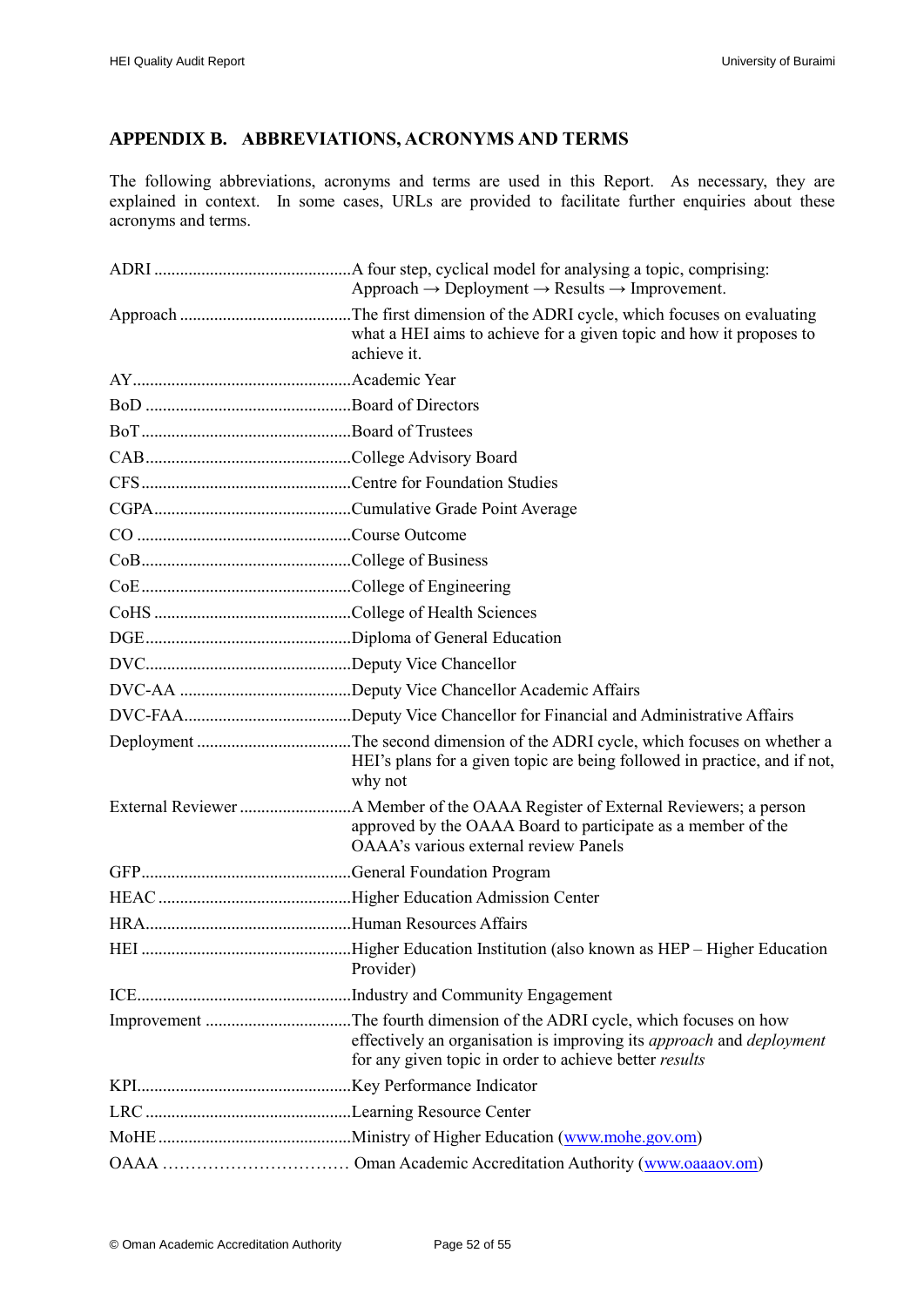| Panel ChairpersonThe Chairperson of the Audit Panel                                                                                                     |
|---------------------------------------------------------------------------------------------------------------------------------------------------------|
|                                                                                                                                                         |
|                                                                                                                                                         |
|                                                                                                                                                         |
|                                                                                                                                                         |
| Quality AssuranceThe combination of policies and processes for ensuring that stated<br>intentions are met                                               |
| processes by which a HEI sets, pursues and achieves its mission and<br>vision                                                                           |
| Quality Audit Portfolio The report produced as the result of a self study. Also forms the main<br>submission made to the OAAA by the HEI being audited. |
| and conclusions of the Audit Panel's External Review of a HEI.                                                                                          |
| Quality Enhancement The combination of policies and processes for improving upon<br>existing <i>approach</i> , <i>deployment</i> and <i>results</i>     |
| the Audit but separately from the main interview sessions                                                                                               |
| The third dimension of the ADRI cycle, which focuses on the<br>evidence of the outputs and outcomes of a topic's <i>approach</i> and<br>deployment      |
| professional guidance and support                                                                                                                       |
| Requirement for Oman's System of Quality Assurance in Higher<br>Education                                                                               |
| faithfully, in spite of a mistake                                                                                                                       |
|                                                                                                                                                         |
|                                                                                                                                                         |
|                                                                                                                                                         |
|                                                                                                                                                         |
| that are integrated towards the fulfilment of a common purpose                                                                                          |
|                                                                                                                                                         |
|                                                                                                                                                         |
|                                                                                                                                                         |
|                                                                                                                                                         |